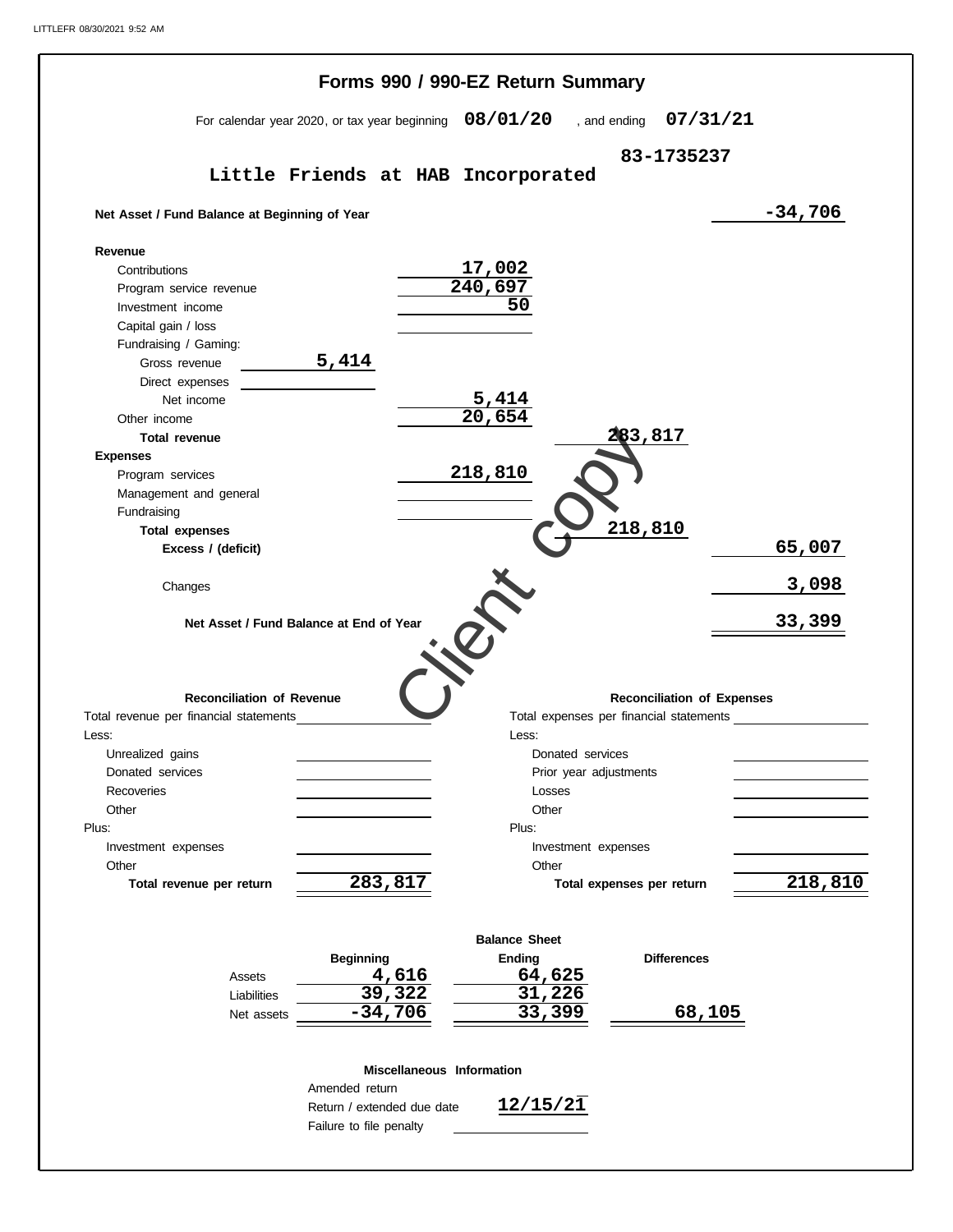LITTLEFR 08/30/2021 9:52 AM

|                         | Form 8453-EO                                             |                                                                                                                                                                    |                    |                      | <b>Exempt Organization Declaration and Signature for</b>                                                                                                                                                                                                                                                                                                                                                                                                                                                                                                                                                                                                                                                                                                                                                                                                                                                                                                                                                                                                                                   |                                                              |                               |                |                                                                                                                       | OMB No. 1545-0047      |
|-------------------------|----------------------------------------------------------|--------------------------------------------------------------------------------------------------------------------------------------------------------------------|--------------------|----------------------|--------------------------------------------------------------------------------------------------------------------------------------------------------------------------------------------------------------------------------------------------------------------------------------------------------------------------------------------------------------------------------------------------------------------------------------------------------------------------------------------------------------------------------------------------------------------------------------------------------------------------------------------------------------------------------------------------------------------------------------------------------------------------------------------------------------------------------------------------------------------------------------------------------------------------------------------------------------------------------------------------------------------------------------------------------------------------------------------|--------------------------------------------------------------|-------------------------------|----------------|-----------------------------------------------------------------------------------------------------------------------|------------------------|
|                         |                                                          |                                                                                                                                                                    |                    |                      | <b>Electronic Filing</b><br>For calendar year 2020, or tax year beginning $08/01/20$ , and ending $07/31/21$                                                                                                                                                                                                                                                                                                                                                                                                                                                                                                                                                                                                                                                                                                                                                                                                                                                                                                                                                                               |                                                              |                               |                |                                                                                                                       |                        |
|                         |                                                          |                                                                                                                                                                    |                    |                      | For use with Forms 990, 990-EZ, 990-PF, 990-T, 1120-POL, 4720, and 8868                                                                                                                                                                                                                                                                                                                                                                                                                                                                                                                                                                                                                                                                                                                                                                                                                                                                                                                                                                                                                    |                                                              |                               |                |                                                                                                                       | <b>2020</b>            |
|                         | Department of the Treasury<br>Internal Revenue Service   |                                                                                                                                                                    |                    |                      | <b>u Go to</b> www.irs.gov/Form8453EO for the latest information.                                                                                                                                                                                                                                                                                                                                                                                                                                                                                                                                                                                                                                                                                                                                                                                                                                                                                                                                                                                                                          |                                                              |                               |                |                                                                                                                       |                        |
|                         |                                                          | Name of exempt organization or person subject to tax                                                                                                               |                    |                      |                                                                                                                                                                                                                                                                                                                                                                                                                                                                                                                                                                                                                                                                                                                                                                                                                                                                                                                                                                                                                                                                                            |                                                              |                               |                | Taxpayer identification number                                                                                        |                        |
|                         |                                                          | Little Friends at HAB Incorporated                                                                                                                                 |                    |                      |                                                                                                                                                                                                                                                                                                                                                                                                                                                                                                                                                                                                                                                                                                                                                                                                                                                                                                                                                                                                                                                                                            |                                                              |                               | 83-1735237     |                                                                                                                       |                        |
| Part I                  |                                                          | Type of Return and Return Information (Whole Dollars Only)                                                                                                         |                    |                      |                                                                                                                                                                                                                                                                                                                                                                                                                                                                                                                                                                                                                                                                                                                                                                                                                                                                                                                                                                                                                                                                                            |                                                              |                               |                |                                                                                                                       |                        |
|                         |                                                          |                                                                                                                                                                    |                    |                      | Check the box for the type of return being filed with Form 8453-EO and enter the applicable amount, if any, from the return. If you<br>check the box on line 1a, 2a, 3a, 4a, 5a, 6a, or 7a below, and the amount on that line of the return being filed with this form was<br>blank, then leave line 1b, 2b, 3b, 4b, 5b, 6b, or 7b, whichever is applicable, blank (do not enter -0-). If you entered -0- on the return,<br>then enter -0- on the applicable line below. Do not complete more than one line in Part I.                                                                                                                                                                                                                                                                                                                                                                                                                                                                                                                                                                     |                                                              |                               |                |                                                                                                                       |                        |
|                         | 1a Form 990 check here u                                 | IХ                                                                                                                                                                 |                    |                      | <b>b</b> Total revenue, if any (Form 990, Part VIII, column (A), line 12)                                                                                                                                                                                                                                                                                                                                                                                                                                                                                                                                                                                                                                                                                                                                                                                                                                                                                                                                                                                                                  |                                                              |                               |                |                                                                                                                       | 1b $\frac{283,817}{ }$ |
|                         | 2a Form 990-EZ check here u                              |                                                                                                                                                                    |                    |                      | <b>b</b> Total revenue, if any (Form 990-EZ, line 9) <b>Constant Container</b>                                                                                                                                                                                                                                                                                                                                                                                                                                                                                                                                                                                                                                                                                                                                                                                                                                                                                                                                                                                                             |                                                              |                               |                |                                                                                                                       |                        |
|                         | 3a Form 1120-POL check here u                            |                                                                                                                                                                    |                    |                      |                                                                                                                                                                                                                                                                                                                                                                                                                                                                                                                                                                                                                                                                                                                                                                                                                                                                                                                                                                                                                                                                                            |                                                              |                               |                |                                                                                                                       |                        |
|                         | 4a Form 990-PF check here u<br>5a Form 8868 check here u |                                                                                                                                                                    |                    |                      | b Tax based on investment income (Form 990-PF, Part VI, line 5)                                                                                                                                                                                                                                                                                                                                                                                                                                                                                                                                                                                                                                                                                                                                                                                                                                                                                                                                                                                                                            |                                                              |                               |                |                                                                                                                       |                        |
|                         | 6a Form 990-T check here u                               |                                                                                                                                                                    |                    |                      |                                                                                                                                                                                                                                                                                                                                                                                                                                                                                                                                                                                                                                                                                                                                                                                                                                                                                                                                                                                                                                                                                            |                                                              |                               |                |                                                                                                                       | 5b __________________  |
|                         | 7a Form 4720 check here u                                |                                                                                                                                                                    |                    |                      |                                                                                                                                                                                                                                                                                                                                                                                                                                                                                                                                                                                                                                                                                                                                                                                                                                                                                                                                                                                                                                                                                            |                                                              |                               | 7b l           |                                                                                                                       |                        |
| Part II                 |                                                          | Declaration of Officer or Person Subject to Tax                                                                                                                    |                    |                      |                                                                                                                                                                                                                                                                                                                                                                                                                                                                                                                                                                                                                                                                                                                                                                                                                                                                                                                                                                                                                                                                                            |                                                              |                               |                |                                                                                                                       |                        |
| respect to              |                                                          | necessary to answer inquiries and resolve issues related to the payment.<br>990-PF (as specifically identified in Part I above) to the selected state agency(res). |                    |                      | withdrawal (direct debit) entry to the financial institution account indicated in the tax preparation software for payment of the federal<br>taxes owed on this return, and the financial institution to debit the entry to this account. To revoke a payment, I must contact the<br>U.S. Treasury Financial Agent at 1-888-353-4537 no later than 2 business days prior to the payment (settlement) date. I also<br>authorize the financial institutions involved in the processing of the electronic payment of taxes to receive confidential information<br>If a copy of this return is being filed with a state agency(ies) regulating charities as part of the IRS Fed/State program, I certify that I<br>executed the electronic disclosure consent contained within this return allowing disclosure by the IRS of this Form 990/990-EZ/<br>Under penalties of perjury, I declare that $\ X\ $ I am an officer of the above named organization or<br>and that I have examined a copy of the 2020 electronic return and accompanying schedules and statements, and, to the best of my | am the person subject to tax with                            | (EIN)                         |                | <u> and a strong and a strong strong strong strong strong strong strong strong strong strong strong strong strong</u> |                        |
|                         |                                                          | delay in processing the return or refund, and (c) the date of any refund.                                                                                          |                    |                      | knowledge and belief, they are true, correct, and complete. I further declare that the amount in Part I above is the amount shown on the copy<br>of the electronic return. I consent to allow my intermediate service provider, transmitter, or electronic return originator (ERO) to send the return<br>to the IRS and to receive from the IRS (a) an acknowledgement of receipt or reason for rejection of the transmission, (b) the reason for any                                                                                                                                                                                                                                                                                                                                                                                                                                                                                                                                                                                                                                      |                                                              |                               |                |                                                                                                                       |                        |
| Sign                    |                                                          |                                                                                                                                                                    |                    |                      |                                                                                                                                                                                                                                                                                                                                                                                                                                                                                                                                                                                                                                                                                                                                                                                                                                                                                                                                                                                                                                                                                            | Director and Chair                                           |                               |                |                                                                                                                       |                        |
| Here                    |                                                          | Signature of officer or person subject to tax                                                                                                                      |                    | Date                 |                                                                                                                                                                                                                                                                                                                                                                                                                                                                                                                                                                                                                                                                                                                                                                                                                                                                                                                                                                                                                                                                                            | Title, if applicable                                         |                               |                |                                                                                                                       |                        |
| Part III                |                                                          |                                                                                                                                                                    |                    |                      | Declaration of Electronic Return Originator (ERO) and Paid Preparer (see instructions)                                                                                                                                                                                                                                                                                                                                                                                                                                                                                                                                                                                                                                                                                                                                                                                                                                                                                                                                                                                                     |                                                              |                               |                |                                                                                                                       |                        |
|                         |                                                          |                                                                                                                                                                    |                    |                      | I declare that I have reviewed the above return and that the entries on Form 8453-EO are complete and correct to the best of my knowledge.<br>If I am only a collector, I am not responsible for reviewing the return and only declare that this form accurately reflects the data on the return.<br>The organization officer or person subject to tax will have signed this form before I submit the return. I will give a copy of all forms and<br>information to be filed with the IRS to the officer or person subject to tax, and have followed all other requirements in Pub. 4163, Modernized<br>e-File (MeF) Information for Authorized IRS e-file Providers for Business Returns. If I am also the Paid Preparer, under penalties of perjury I<br>declare that I have examined the above return and accompanying schedules and statements, and, to the best of my knowledge and belief,<br>they are true, correct, and complete. This Paid Preparer declaration is based on all information of which I have any knowledge.                                                        |                                                              |                               |                |                                                                                                                       |                        |
| <b>ERO's</b>            | ERO's<br>signature                                       | Linda Forde                                                                                                                                                        |                    |                      | Date                                                                                                                                                                                                                                                                                                                                                                                                                                                                                                                                                                                                                                                                                                                                                                                                                                                                                                                                                                                                                                                                                       | Check if<br>also paid<br>$\overline{\mathbf{x}}$<br>preparer | Check if<br>self-<br>employed |                | ERO's SSN or PTIN                                                                                                     | P00842017              |
| <b>Use</b>              | Firm's name (or                                          |                                                                                                                                                                    | The Forde Firm LLC |                      |                                                                                                                                                                                                                                                                                                                                                                                                                                                                                                                                                                                                                                                                                                                                                                                                                                                                                                                                                                                                                                                                                            |                                                              |                               | EIN            |                                                                                                                       | 82-4388106             |
| Only                    | yours if self-employed),<br>address, and ZIP code        | 5150                                                                                                                                                               | Belfort Rd.        |                      | <b>B</b> Jacksonv<br>FL.                                                                                                                                                                                                                                                                                                                                                                                                                                                                                                                                                                                                                                                                                                                                                                                                                                                                                                                                                                                                                                                                   | 32256                                                        |                               | Phone no.      |                                                                                                                       | $904 - 725 - 5832$     |
|                         |                                                          |                                                                                                                                                                    |                    |                      | Under penalties of perjury, I declare that I have examined the above return and accompanying schedules and statements, and, to the best of my knowledge<br>and belief, they are true, correct, and complete. Declaration of preparer is based on all information of which the preparer has any knowledge.                                                                                                                                                                                                                                                                                                                                                                                                                                                                                                                                                                                                                                                                                                                                                                                  |                                                              |                               |                |                                                                                                                       |                        |
|                         | Print/Type preparer's name                               |                                                                                                                                                                    |                    | Preparer's signature |                                                                                                                                                                                                                                                                                                                                                                                                                                                                                                                                                                                                                                                                                                                                                                                                                                                                                                                                                                                                                                                                                            |                                                              | Date                          | self-          | Check if                                                                                                              | PTIN                   |
| Paid<br><b>Preparer</b> |                                                          |                                                                                                                                                                    |                    |                      |                                                                                                                                                                                                                                                                                                                                                                                                                                                                                                                                                                                                                                                                                                                                                                                                                                                                                                                                                                                                                                                                                            |                                                              |                               |                | employed                                                                                                              |                        |
| <b>Use Only</b>         | Firm's name                                              |                                                                                                                                                                    |                    |                      |                                                                                                                                                                                                                                                                                                                                                                                                                                                                                                                                                                                                                                                                                                                                                                                                                                                                                                                                                                                                                                                                                            |                                                              |                               | Firm's $EIN$ } |                                                                                                                       |                        |
|                         | Firm's address                                           |                                                                                                                                                                    |                    |                      |                                                                                                                                                                                                                                                                                                                                                                                                                                                                                                                                                                                                                                                                                                                                                                                                                                                                                                                                                                                                                                                                                            |                                                              |                               | Phone no.      |                                                                                                                       |                        |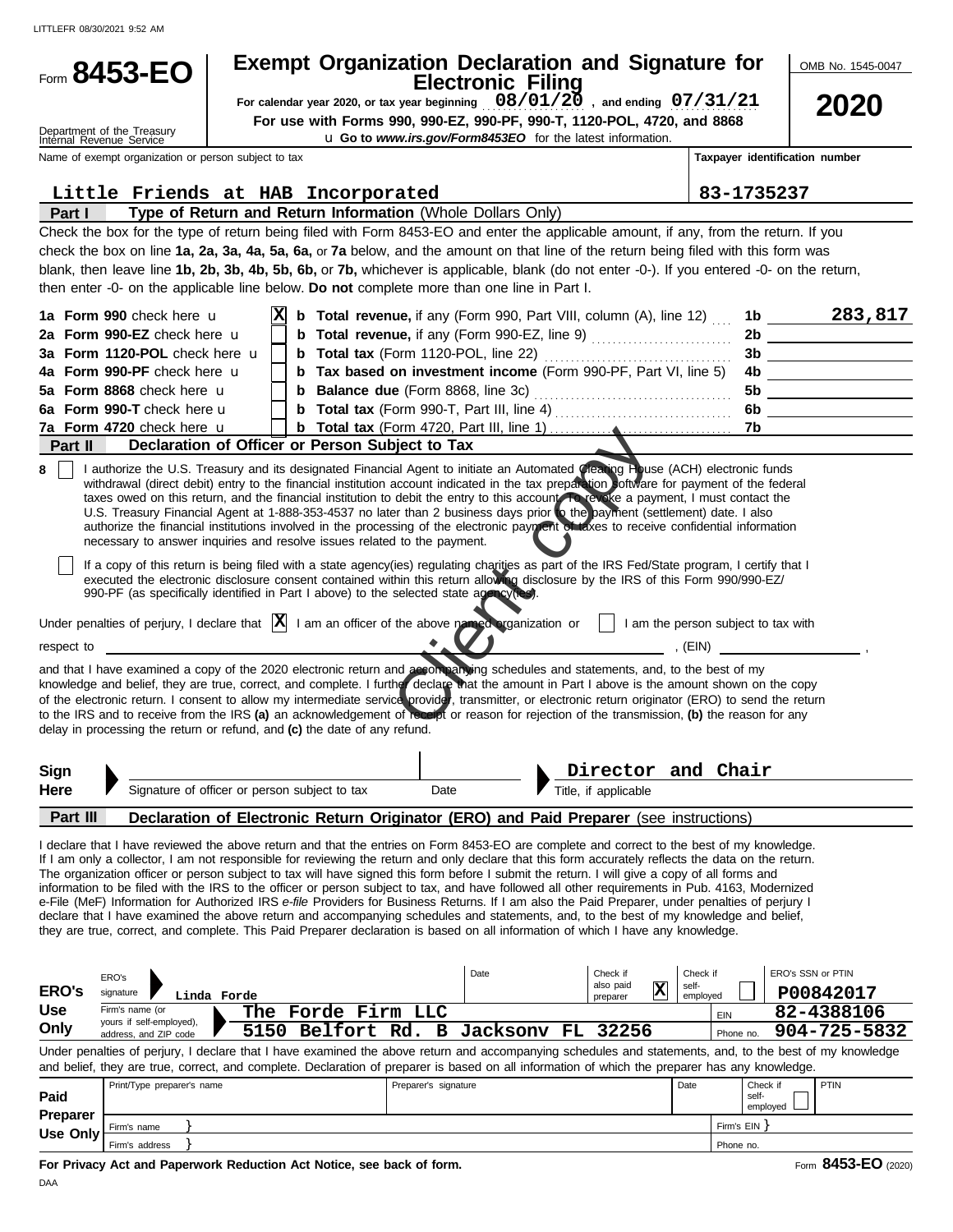u **Do not enter social security numbers on this form as it may be made public. Open to Public 990 200 2010 2020 2020 2020 Depend From Income Tax 2020 2020 2020** 

OMB No. 1545-0047

|  | LVLV                  |
|--|-----------------------|
|  | <b>Open to Public</b> |
|  | <b>Inspection</b>     |

|                                | Department of the Treasury<br>Internal Revenue Service |                               |                                                                                                                                                                                                                                | U Do not enter social security numbers on this form as it may be made public.<br><b>u</b> Go to www.irs.gov/Form990 for instructions and the latest information. |             |                                               |                          | <b>Open to Public</b><br><b>Inspection</b> |
|--------------------------------|--------------------------------------------------------|-------------------------------|--------------------------------------------------------------------------------------------------------------------------------------------------------------------------------------------------------------------------------|------------------------------------------------------------------------------------------------------------------------------------------------------------------|-------------|-----------------------------------------------|--------------------------|--------------------------------------------|
|                                |                                                        |                               | For the 2020 calendar year, or tax year beginning $08/01/20$ , and ending                                                                                                                                                      |                                                                                                                                                                  | 07/31/21    |                                               |                          |                                            |
|                                | Check if applicable:                                   |                               | C Name of organization                                                                                                                                                                                                         |                                                                                                                                                                  |             |                                               |                          | D Employer identification number           |
|                                | Address change                                         |                               |                                                                                                                                                                                                                                | Little Friends at HAB Incorporated                                                                                                                               |             |                                               |                          |                                            |
|                                | Name change                                            |                               | Doing business as                                                                                                                                                                                                              |                                                                                                                                                                  |             |                                               |                          | 83-1735237                                 |
|                                |                                                        |                               | Number and street (or P.O. box if mail is not delivered to street address)                                                                                                                                                     |                                                                                                                                                                  |             | Room/suite                                    | E Telephone number       |                                            |
|                                | Initial return<br>Final return/                        |                               | 4001 Hendricks Ave<br>City or town, state or province, country, and ZIP or foreign postal code                                                                                                                                 |                                                                                                                                                                  |             |                                               |                          | 904-607-5538                               |
|                                | terminated                                             |                               |                                                                                                                                                                                                                                |                                                                                                                                                                  |             |                                               |                          |                                            |
|                                | Amended return                                         |                               | <b>JACKSONVILLE</b>                                                                                                                                                                                                            | FL 32207                                                                                                                                                         |             |                                               | G Gross receipts \$      | 283,817                                    |
|                                | Application pending                                    |                               | F Name and address of principal officer:                                                                                                                                                                                       |                                                                                                                                                                  |             | H(a) Is this a group return for subordinates? |                          | X No<br>Yes                                |
|                                |                                                        |                               | Mason, Juliette                                                                                                                                                                                                                |                                                                                                                                                                  |             |                                               |                          | No<br>Yes                                  |
|                                |                                                        |                               | 947 Greenridge Rd                                                                                                                                                                                                              |                                                                                                                                                                  |             | H(b) Are all subordinates included?           |                          | If "No," attach a list. See instructions   |
|                                |                                                        |                               | Jacksonville                                                                                                                                                                                                                   | FL 32207                                                                                                                                                         |             |                                               |                          |                                            |
|                                | Tax-exempt status:                                     | X                             | 501(c)(3)<br>501(c)                                                                                                                                                                                                            | ) $t$ (insert no.)<br>4947(a)(1) or                                                                                                                              | 527         |                                               |                          |                                            |
|                                | Website: U                                             |                               | https://www.littlefriendsathab.com                                                                                                                                                                                             |                                                                                                                                                                  |             | H(c) Group exemption number U                 |                          |                                            |
|                                | K Form of organization:                                |                               | $ \mathbf{X} $ Corporation<br>Trust<br>Association                                                                                                                                                                             | Other <b>u</b>                                                                                                                                                   |             | L Year of formation: 2018                     |                          | FL<br>M State of legal domicile:           |
|                                | Part I                                                 | <b>Summary</b>                |                                                                                                                                                                                                                                |                                                                                                                                                                  |             |                                               |                          |                                            |
|                                |                                                        |                               | 1 Briefly describe the organization's mission or most significant activities: [111] Briefly describe the organization's mission or most significant activities: [11] [12] Briefly assets the organization of the strain and th |                                                                                                                                                                  |             |                                               |                          |                                            |
| Governance                     |                                                        | See Schedule O                |                                                                                                                                                                                                                                |                                                                                                                                                                  |             |                                               |                          |                                            |
|                                |                                                        |                               |                                                                                                                                                                                                                                |                                                                                                                                                                  |             |                                               |                          |                                            |
|                                |                                                        |                               |                                                                                                                                                                                                                                |                                                                                                                                                                  |             |                                               |                          |                                            |
|                                |                                                        | 2 Check this box $\mathbf{u}$ | if the organization discontinued its operations or disposed of more than 25% of its net assets.                                                                                                                                |                                                                                                                                                                  |             |                                               |                          |                                            |
| œ                              |                                                        |                               | 3 Number of voting members of the governing body (Part VI, line 1a)                                                                                                                                                            |                                                                                                                                                                  |             |                                               | 3                        | 9                                          |
|                                |                                                        |                               | 4 Number of independent voting members of the governing body (Part VI, line 1b)                                                                                                                                                |                                                                                                                                                                  |             |                                               | 4                        | 9<br>17                                    |
| Activities                     |                                                        |                               | 5 Total number of individuals employed in calendar year 2020 (Part V, line 2a)                                                                                                                                                 |                                                                                                                                                                  |             |                                               |                          |                                            |
|                                |                                                        |                               | 6 Total number of volunteers (estimate if necessary)                                                                                                                                                                           |                                                                                                                                                                  |             |                                               | 6                        | 6                                          |
|                                |                                                        |                               | 7a Total unrelated business revenue from Part VIII, column (C), line 12                                                                                                                                                        |                                                                                                                                                                  |             |                                               | 7a                       |                                            |
|                                |                                                        |                               | <b>b</b> Net unrelated business taxable income from Form 990-T, Part I, line 11                                                                                                                                                |                                                                                                                                                                  |             | Prior Year                                    | 7b                       | Current Year                               |
|                                |                                                        |                               | 8 Contributions and grants (Part VIII, line 1h)                                                                                                                                                                                |                                                                                                                                                                  |             |                                               | 8,735                    | 17,002                                     |
| Revenue                        |                                                        |                               | 9 Program service revenue (Part VIII, line 2g)                                                                                                                                                                                 |                                                                                                                                                                  |             |                                               | 104,650                  | 240,697                                    |
|                                |                                                        |                               | 10 Investment income (Part VIII, column (A), lines 3, 4, and 7d)                                                                                                                                                               |                                                                                                                                                                  |             |                                               | 11                       | 50                                         |
|                                |                                                        |                               | 11 Other revenue (Part VIII, column (A), lines 5, 6d, 8c, 9q, 10c, and 11e)                                                                                                                                                    |                                                                                                                                                                  |             |                                               | 7,218                    | 26,068                                     |
|                                |                                                        |                               | 12 Total revenue - add lines 8 through 11 (must equal Part VIII, column (A), line 12)                                                                                                                                          |                                                                                                                                                                  |             |                                               | 120,614                  | 283,817                                    |
|                                |                                                        |                               | 13 Grants and similar amounts paid (Part IX, column (A), lines 1-3)                                                                                                                                                            |                                                                                                                                                                  |             |                                               |                          | O                                          |
|                                |                                                        |                               | 14 Benefits paid to or for members (Part IX, column (A), line 4)                                                                                                                                                               |                                                                                                                                                                  |             |                                               |                          |                                            |
|                                |                                                        |                               | 15 Salaries, other compensation, employee benefits (Part IX, column (A), lines 5-10)                                                                                                                                           |                                                                                                                                                                  |             |                                               | 119,352                  | 193,688                                    |
| nses                           |                                                        |                               | 16a Professional fundraising fees (Part IX, column (A), line 11e)                                                                                                                                                              |                                                                                                                                                                  |             |                                               |                          | 0                                          |
| Exper                          |                                                        |                               | <b>b</b> Total fundraising expenses (Part IX, column (D), line 25) $\mathbf{u}$                                                                                                                                                |                                                                                                                                                                  | $\mathbf 0$ |                                               |                          |                                            |
|                                |                                                        |                               | 17 Other expenses (Part IX, column (A), lines 11a-11d, 11f-24e)                                                                                                                                                                |                                                                                                                                                                  |             |                                               | 13,300                   | 25,122                                     |
|                                |                                                        |                               | 18 Total expenses. Add lines 13-17 (must equal Part IX, column (A), line 25) [                                                                                                                                                 |                                                                                                                                                                  |             |                                               | 132,652                  | 218,810                                    |
|                                |                                                        |                               |                                                                                                                                                                                                                                |                                                                                                                                                                  |             |                                               | $-12,038$                | 65,007                                     |
|                                |                                                        |                               |                                                                                                                                                                                                                                |                                                                                                                                                                  |             | Beginning of Current Year                     |                          | End of Year                                |
| Net Assets or<br>Fund Balances |                                                        |                               | 20 Total assets (Part X, line 16) Mathematical and Total and Total assets (Part X, line 16)                                                                                                                                    |                                                                                                                                                                  |             |                                               | 4,616                    | 64,625                                     |
|                                |                                                        |                               |                                                                                                                                                                                                                                |                                                                                                                                                                  |             |                                               | 39,322                   | 31,226                                     |
|                                |                                                        |                               | 22 Net assets or fund balances. Subtract line 21 from line 20.                                                                                                                                                                 |                                                                                                                                                                  |             |                                               | $-34,706$                | 33,399                                     |
|                                | Part II                                                | <b>Signature Block</b>        |                                                                                                                                                                                                                                |                                                                                                                                                                  |             |                                               |                          |                                            |
|                                |                                                        |                               | Under penalties of perjury, I declare that I have examined this return, including accompanying schedules and statements, and to the best of my knowledge and belief, it is                                                     |                                                                                                                                                                  |             |                                               |                          |                                            |
|                                |                                                        |                               | true, correct, and complete. Declaration of preparer (other than officer) is based on all information of which preparer has any knowledge.                                                                                     |                                                                                                                                                                  |             |                                               |                          |                                            |
|                                |                                                        |                               |                                                                                                                                                                                                                                |                                                                                                                                                                  |             |                                               |                          |                                            |
| Sign                           |                                                        | Signature of officer          |                                                                                                                                                                                                                                |                                                                                                                                                                  |             |                                               | Date                     |                                            |
|                                | Here                                                   | Mason,                        | Juliette                                                                                                                                                                                                                       |                                                                                                                                                                  |             | Director and Chair                            |                          |                                            |
|                                |                                                        |                               | Type or print name and title                                                                                                                                                                                                   |                                                                                                                                                                  |             |                                               |                          |                                            |
| Paid                           |                                                        | Print/Type preparer's name    |                                                                                                                                                                                                                                | Preparer's signature                                                                                                                                             |             | Date                                          | Check                    | PTIN                                       |
|                                | Preparer                                               | Linda Forde                   |                                                                                                                                                                                                                                | Linda Forde                                                                                                                                                      |             |                                               | $08/30/21$ self-employed | P00842017                                  |
|                                | <b>Use Only</b>                                        | Firm's name                   | The Forde Firm LLC                                                                                                                                                                                                             |                                                                                                                                                                  |             |                                               | Firm's $EIN$ }           | 82-4388106                                 |
|                                |                                                        |                               | 5150 Belfort Rd. Bldg 300                                                                                                                                                                                                      |                                                                                                                                                                  |             |                                               |                          |                                            |
|                                |                                                        | Firm's address                | Jacksonville, FL                                                                                                                                                                                                               | 32256                                                                                                                                                            |             |                                               | Phone no.                | 904-725-5832                               |
|                                |                                                        |                               |                                                                                                                                                                                                                                |                                                                                                                                                                  |             |                                               |                          | Yes<br>No                                  |

| Sign<br>Here |                            | Signature of officer | Mason, | Juliette<br>Type or print name and title                                        |                      | Director and Chair |          |            | Date          |              |    |
|--------------|----------------------------|----------------------|--------|---------------------------------------------------------------------------------|----------------------|--------------------|----------|------------|---------------|--------------|----|
|              | Print/Type preparer's name |                      |        |                                                                                 | Preparer's signature |                    | Date     |            | if<br>Check   | PTIN         |    |
| Paid         | Linda Forde                |                      |        |                                                                                 | Linda Forde          |                    | 08/30/21 |            | self-employed | P00842017    |    |
| Preparer     | Firm's name                |                      |        | The Forde Firm LLC                                                              |                      |                    |          | Firm's EIN |               | 82-4388106   |    |
| Use Only     |                            |                      |        | 5150 Belfort Rd. Bldg 300                                                       |                      |                    |          |            |               |              |    |
|              | Firm's address             |                      |        | Jacksonville, FL 32256                                                          |                      |                    |          | Phone no.  |               | 904-725-5832 |    |
|              |                            |                      |        | May the IRS discuss this return with the preparer shown above? See instructions |                      |                    |          |            |               | <b>Yes</b>   | No |

DAA **For Paperwork Reduction Act Notice, see the separate instructions.**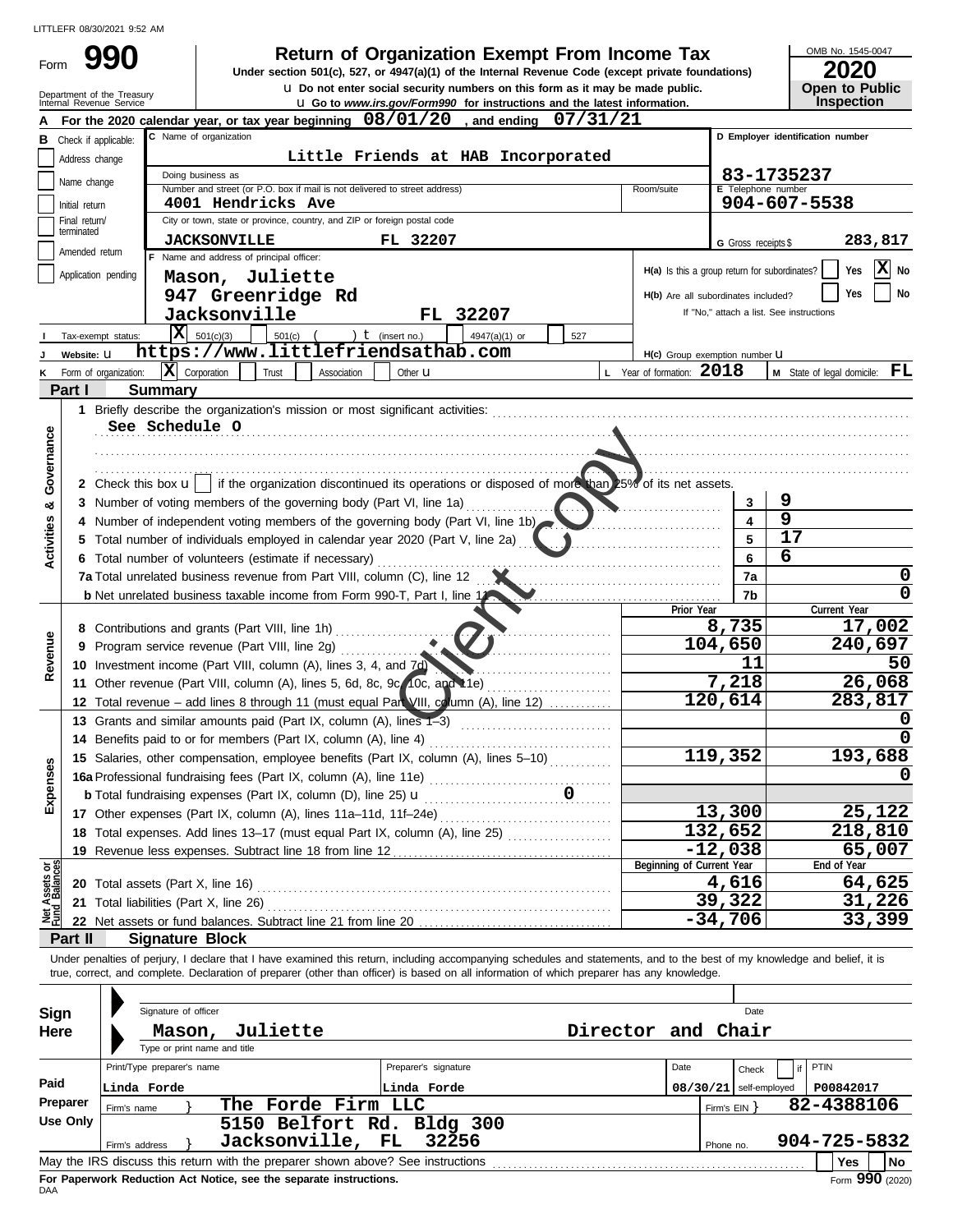|              | 83-1735237<br>Form 990 (2020) Little Friends at HAB Incorporated                                                                                                                                        | Page 2         |
|--------------|---------------------------------------------------------------------------------------------------------------------------------------------------------------------------------------------------------|----------------|
|              | <b>Statement of Program Service Accomplishments</b><br>Part III                                                                                                                                         |                |
|              |                                                                                                                                                                                                         | $ \mathbf{x} $ |
| 1            | Briefly describe the organization's mission:<br>See Schedule O                                                                                                                                          |                |
|              |                                                                                                                                                                                                         |                |
|              |                                                                                                                                                                                                         |                |
|              |                                                                                                                                                                                                         |                |
| $\mathbf{2}$ | Did the organization undertake any significant program services during the year which were not listed on the                                                                                            |                |
|              | prior Form 990 or 990-EZ?                                                                                                                                                                               | Yes $ X $ No   |
|              | If "Yes," describe these new services on Schedule O.                                                                                                                                                    |                |
| 3            | Did the organization cease conducting, or make significant changes in how it conducts, any program<br>services?                                                                                         | Yes $ X $ No   |
|              | If "Yes," describe these changes on Schedule O.                                                                                                                                                         |                |
|              | Describe the organization's program service accomplishments for each of its three largest program services, as measured by                                                                              |                |
|              | expenses. Section 501(c)(3) and 501(c)(4) organizations are required to report the amount of grants and allocations to others,                                                                          |                |
|              | the total expenses, and revenue, if any, for each program service reported.                                                                                                                             |                |
|              |                                                                                                                                                                                                         |                |
|              | $217, 241$ including grants of \$<br>4a (Code:<br>la (Code: ) (Expenses \$217,241 including grants of \$) (Revenue \$<br>Childcare program available to serve the needs of parents and<br>) (Revenue \$ |                |
|              | children in the community with age specific criteria for children ranging                                                                                                                               |                |
|              | from infant to voluntary pre-kindergarten.                                                                                                                                                              |                |
|              |                                                                                                                                                                                                         |                |
|              |                                                                                                                                                                                                         |                |
|              |                                                                                                                                                                                                         |                |
|              |                                                                                                                                                                                                         |                |
|              |                                                                                                                                                                                                         |                |
|              |                                                                                                                                                                                                         |                |
|              |                                                                                                                                                                                                         |                |
|              |                                                                                                                                                                                                         |                |
|              | including grants of \$<br>) (Revenue \$<br>4b (Code: ) (Expenses \$                                                                                                                                     |                |
|              | N/A                                                                                                                                                                                                     |                |
|              |                                                                                                                                                                                                         |                |
|              |                                                                                                                                                                                                         |                |
|              |                                                                                                                                                                                                         |                |
|              |                                                                                                                                                                                                         |                |
|              |                                                                                                                                                                                                         |                |
|              |                                                                                                                                                                                                         |                |
|              |                                                                                                                                                                                                         |                |
|              |                                                                                                                                                                                                         |                |
|              |                                                                                                                                                                                                         |                |
|              | including grants of \$ (Revenue \$ )<br>4c (Code:<br>$(1, 1, 1, 1, 1, 1)$ (Expenses \$                                                                                                                  |                |
|              | N/A                                                                                                                                                                                                     |                |
|              |                                                                                                                                                                                                         |                |
|              |                                                                                                                                                                                                         |                |
|              |                                                                                                                                                                                                         |                |
|              |                                                                                                                                                                                                         |                |
|              |                                                                                                                                                                                                         |                |
|              |                                                                                                                                                                                                         |                |
|              |                                                                                                                                                                                                         |                |
|              |                                                                                                                                                                                                         |                |
|              |                                                                                                                                                                                                         |                |
|              | 4d Other program services (Describe on Schedule O.)                                                                                                                                                     |                |
|              | 1,569 including grants of \$<br>(Expenses \$<br>(Revenue \$                                                                                                                                             |                |
|              | 218,810<br>4e Total program service expenses u                                                                                                                                                          |                |

DAA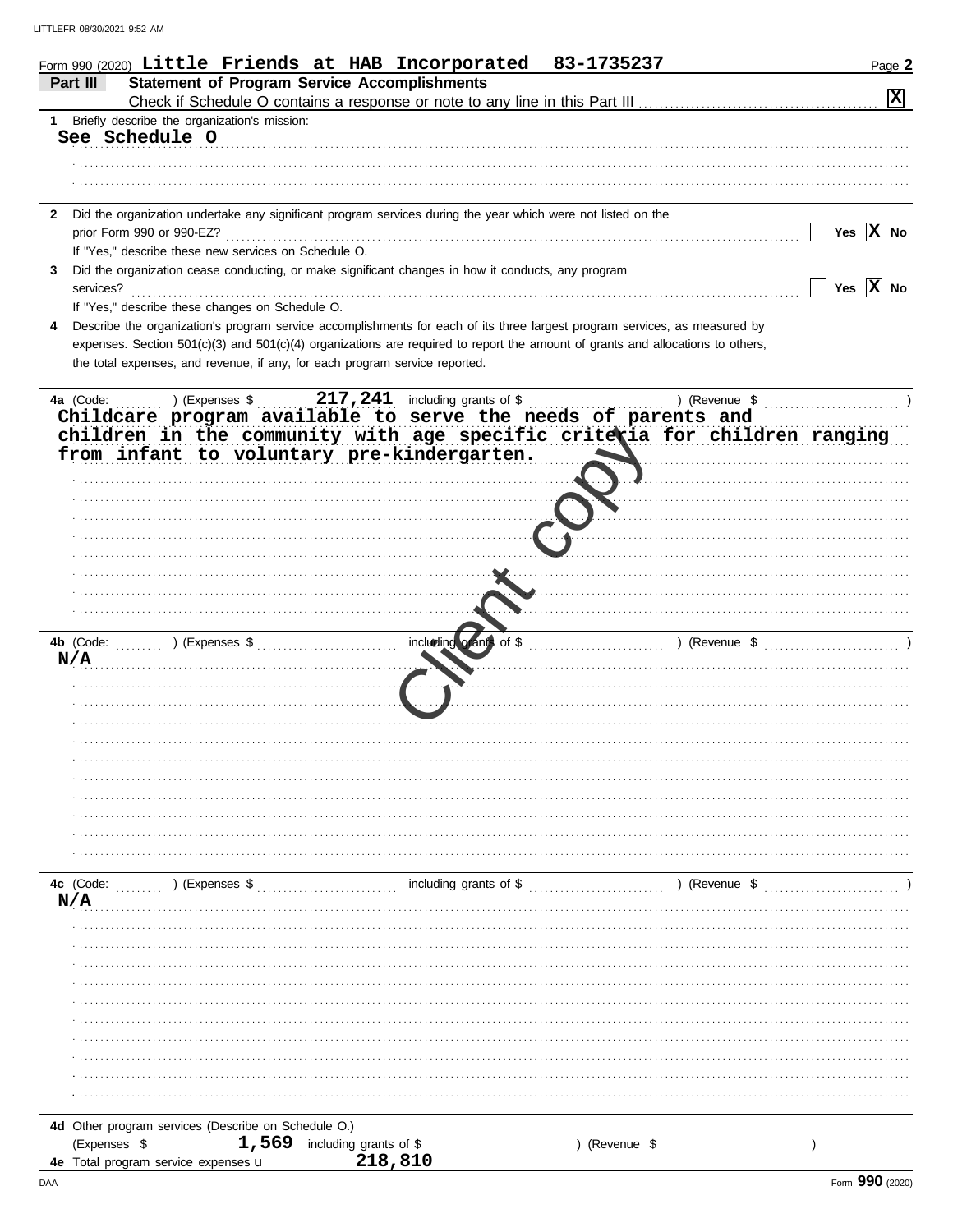**Part IV Checklist of Required Schedules**

## Form 990 (2020) Page **3 Little Friends at HAB Incorporated 83-1735237**

|     |                                                                                                                                                                               |                 | <b>Yes</b> | No |
|-----|-------------------------------------------------------------------------------------------------------------------------------------------------------------------------------|-----------------|------------|----|
| 1   | Is the organization described in section $501(c)(3)$ or $4947(a)(1)$ (other than a private foundation)? If "Yes,"<br>complete Schedule A                                      | 1               | х          |    |
| 2   | Is the organization required to complete Schedule B, Schedule of Contributors (see instructions)?                                                                             | $\mathbf{2}$    |            | x  |
| 3   | Did the organization engage in direct or indirect political campaign activities on behalf of or in opposition to                                                              |                 |            |    |
|     | candidates for public office? If "Yes," complete Schedule C, Part I                                                                                                           | 3               |            | X. |
| 4   | Section 501(c)(3) organizations. Did the organization engage in lobbying activities, or have a section 501(h)                                                                 |                 |            |    |
|     | election in effect during the tax year? If "Yes," complete Schedule C, Part II                                                                                                | 4               |            | x  |
| 5   | Is the organization a section $501(c)(4)$ , $501(c)(5)$ , or $501(c)(6)$ organization that receives membership dues,                                                          |                 |            |    |
|     | assessments, or similar amounts as defined in Revenue Procedure 98-19? If "Yes," complete Schedule C, Part III                                                                | 5               |            | X  |
| 6   | Did the organization maintain any donor advised funds or any similar funds or accounts for which donors                                                                       |                 |            |    |
|     | have the right to provide advice on the distribution or investment of amounts in such funds or accounts? If                                                                   |                 |            |    |
|     | "Yes," complete Schedule D, Part I                                                                                                                                            | 6               |            | x  |
| 7   | Did the organization receive or hold a conservation easement, including easements to preserve open space,                                                                     |                 |            |    |
|     | the environment, historic land areas, or historic structures? If "Yes," complete Schedule D, Part II                                                                          | 7               |            | x  |
| 8   | Did the organization maintain collections of works of art, historical treasures, or other similar assets? If "Yes,"                                                           |                 |            |    |
|     | complete Schedule D, Part III                                                                                                                                                 | 8               |            | X  |
| 9   | Did the organization report an amount in Part X, line 21, for escrow or custodial account liability, serve as a                                                               |                 |            |    |
|     | custodian for amounts not listed in Part X; or provide credit counseling, debt management, credit repair, or                                                                  |                 |            |    |
|     | debt negotiation services? If "Yes," complete Schedule D, Part IV                                                                                                             | 9               |            | x  |
| 10  | Did the organization, directly or through a related organization, hold assets in donor-restricted encowments<br>or in quasi endowments? If "Yes," complete Schedule D, Part V | 10              |            | x  |
| 11  | If the organization's answer to any of the following questions is "Yes," then complete Scredule D, Parts VI,                                                                  |                 |            |    |
|     | VII, VIII, IX, or X as applicable.                                                                                                                                            |                 |            |    |
| a   | Did the organization report an amount for land, buildings, and equipment in Part X, line 10? If "Yes,"                                                                        |                 |            |    |
|     | complete Schedule D, Part VI                                                                                                                                                  | 11a             | х          |    |
| b   | Did the organization report an amount for investments—other securities in Part line 12, that is 5% or more                                                                    |                 |            |    |
|     | of its total assets reported in Part X, line 16? If "Yes," complete Schedule D, Part VII                                                                                      | 11b             |            | х  |
| C   | Did the organization report an amount for investments—program related in Part X, line 13, that is 5% or more                                                                  |                 |            |    |
|     | of its total assets reported in Part X, line 16? If "Yes," complete Schedvie D, Part VIII                                                                                     | 11c             |            | x  |
| d   | Did the organization report an amount for other assets in Part X, the 15, that is 5% or more of its total assets                                                              |                 |            |    |
|     | reported in Part X, line 16? If "Yes," complete Schedule D, Part IX                                                                                                           | 11d             |            | X  |
| е   | Did the organization report an amount for other liabilities in Part X, Ine 25? If "Yes," complete Schedule D, Part X                                                          | 11e             | х          |    |
| f   | Did the organization's separate or consolidated financial statements for the tax year include a footnote that addresses                                                       |                 |            |    |
|     | the organization's liability for uncertain tax positions under FIN 48 (ASC 740)? If "Yes," complete Schedule D, Part X                                                        | 11f             |            | x  |
| 12a | Did the organization obtain separate, independent audited financial statements for the tax year? If "Yes," complete                                                           |                 |            | X  |
|     | Schedule D, Parts XI and XII<br><b>b</b> Was the organization included in consolidated, independent audited financial statements for the tax vear? If                         | 12a             |            |    |
|     | "Yes," and if the organization answered "No" to line 12a, then completing Schedule D, Parts XI and XII is optional                                                            | 12 <sub>b</sub> |            | х  |
| 13  |                                                                                                                                                                               | 13              |            | X  |
| 14a |                                                                                                                                                                               | 14a             |            | х  |
| b   | Did the organization have aggregate revenues or expenses of more than \$10,000 from grantmaking,                                                                              |                 |            |    |
|     | fundraising, business, investment, and program service activities outside the United States, or aggregate                                                                     |                 |            |    |
|     |                                                                                                                                                                               | 14b             |            | X  |
| 15  | Did the organization report on Part IX, column (A), line 3, more than \$5,000 of grants or other assistance to or                                                             |                 |            |    |
|     | for any foreign organization? If "Yes," complete Schedule F, Parts II and IV [[[[[[[[[[[[[[[[[[[[[[[[[[[[[[[[                                                                 | 15              |            | X  |
| 16  | Did the organization report on Part IX, column (A), line 3, more than \$5,000 of aggregate grants or other                                                                    |                 |            |    |
|     | assistance to or for foreign individuals? If "Yes," complete Schedule F, Parts III and IV [[[[[[[[[[[[[[[[[[[                                                                 | 16              |            | X  |
| 17  | Did the organization report a total of more than \$15,000 of expenses for professional fundraising services on                                                                |                 |            |    |
|     |                                                                                                                                                                               | 17              |            | X  |
| 18  | Did the organization report more than \$15,000 total of fundraising event gross income and contributions on                                                                   |                 |            |    |
|     |                                                                                                                                                                               | 18              |            | x  |
| 19  | Did the organization report more than \$15,000 of gross income from gaming activities on Part VIII, line 9a?                                                                  | 19              |            | x  |
| 20a |                                                                                                                                                                               | 20a             |            | X  |
| b   |                                                                                                                                                                               | 20 <sub>b</sub> |            |    |
| 21  | Did the organization report more than \$5,000 of grants or other assistance to any domestic organization or                                                                   |                 |            |    |
|     |                                                                                                                                                                               | 21              |            | x  |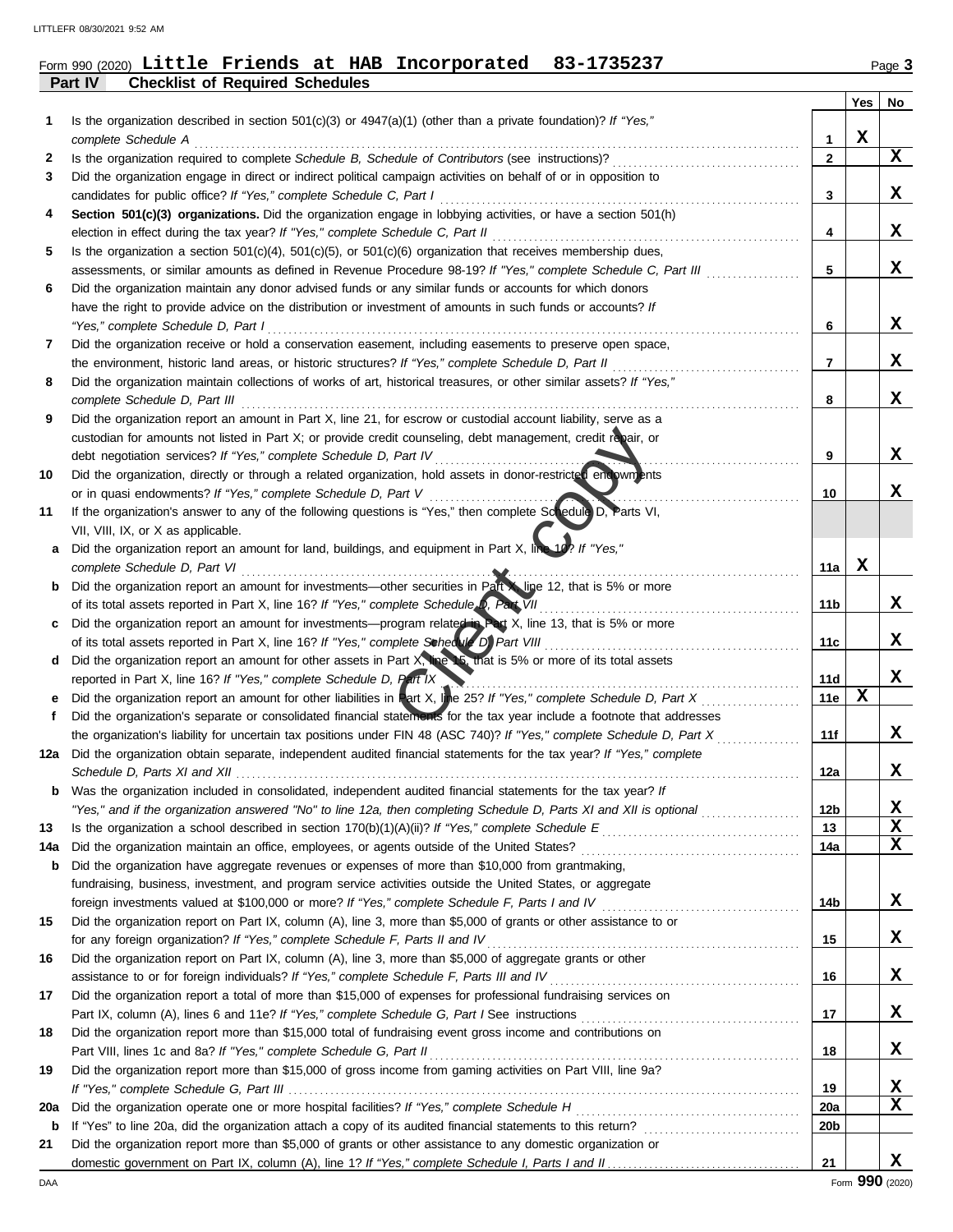| Form 990 (2020) Little Friends at HAB Incorporated 83-1735237 |
|---------------------------------------------------------------|
|---------------------------------------------------------------|

**Part IV Checklist of Required Schedules** *(continued)*

|     |                                                                                                                                                                                                              |                 | Yes        | No              |
|-----|--------------------------------------------------------------------------------------------------------------------------------------------------------------------------------------------------------------|-----------------|------------|-----------------|
| 22  | Did the organization report more than \$5,000 of grants or other assistance to or for domestic individuals on                                                                                                |                 |            |                 |
|     | Part IX, column (A), line 2? If "Yes," complete Schedule I, Parts I and III                                                                                                                                  | 22              |            | X               |
| 23  | Did the organization answer "Yes" to Part VII, Section A, line 3, 4, or 5 about compensation of the                                                                                                          |                 |            |                 |
|     | organization's current and former officers, directors, trustees, key employees, and highest compensated                                                                                                      |                 |            |                 |
|     | employees? If "Yes," complete Schedule J                                                                                                                                                                     | 23              |            | x               |
| 24a | Did the organization have a tax-exempt bond issue with an outstanding principal amount of more than                                                                                                          |                 |            |                 |
|     | \$100,000 as of the last day of the year, that was issued after December 31, 2002? If "Yes," answer lines 24b                                                                                                |                 |            | x               |
| b   | through 24d and complete Schedule K. If "No," go to line 25a<br>Did the organization invest any proceeds of tax-exempt bonds beyond a temporary period exception?                                            | 24a<br>24b      |            |                 |
| с   | Did the organization maintain an escrow account other than a refunding escrow at any time during the year                                                                                                    |                 |            |                 |
|     | to defease any tax-exempt bonds?                                                                                                                                                                             | 24с             |            |                 |
| d   | Did the organization act as an "on behalf of" issuer for bonds outstanding at any time during the year?                                                                                                      | 24d             |            |                 |
| 25а | Section 501(c)(3), 501(c)(4), and 501(c)(29) organizations. Did the organization engage in an excess benefit                                                                                                 |                 |            |                 |
|     | transaction with a disqualified person during the year? If "Yes," complete Schedule L, Part I                                                                                                                | 25a             |            | х               |
| b   | Is the organization aware that it engaged in an excess benefit transaction with a disqualified person in a prior                                                                                             |                 |            |                 |
|     | year, and that the transaction has not been reported on any of the organization's prior Forms 990 or 990-EZ?                                                                                                 |                 |            |                 |
|     | If "Yes," complete Schedule L, Part I                                                                                                                                                                        | 25 <sub>b</sub> |            | X               |
| 26  | Did the organization report any amount on Part X, line 5 or 22, for receivables from or payables to any current                                                                                              |                 |            |                 |
|     | or former officer, director, trustee, key employee, creator or founder, substantial contributor, or 35%                                                                                                      |                 |            |                 |
|     | controlled entity or family member of any of these persons? If "Yes," complete Schedule L, Part IN                                                                                                           | 26              |            | x               |
| 27  | Did the organization provide a grant or other assistance to any current or former officer, director trustee, key                                                                                             |                 |            |                 |
|     | employee, creator or founder, substantial contributor or employee thereof, a grant selection committee                                                                                                       |                 |            |                 |
|     | member, or to a 35% controlled entity (including an employee thereof) or family member of any of these                                                                                                       |                 |            |                 |
|     | persons? If "Yes," complete Schedule L, Part III                                                                                                                                                             | 27              |            | x               |
| 28  | Was the organization a party to a business transaction with one of the following parties (see Schedule L, Part                                                                                               |                 |            |                 |
|     | IV instructions, for applicable filing thresholds, conditions, and exceptions):                                                                                                                              |                 |            |                 |
| a   | A current or former officer, director, trustee, key employee, creator or founder, at substantial contributor? If                                                                                             |                 |            |                 |
|     | "Yes," complete Schedule L, Part IV                                                                                                                                                                          | 28a             |            | X<br>X          |
| b   | A family member of any individual described in line 28a? If "Yes," complete Schedule L, Part IV<br>A 35% controlled entity of one or more individuals and/or organizations described in lines 28a or 28b? If | 28b             |            |                 |
| c   | "Yes," complete Schedule L, Part IV                                                                                                                                                                          | 28c             |            | X               |
| 29  |                                                                                                                                                                                                              | 29              |            | X               |
| 30  | Did the organization receive contributions of art, historical treasures, or other similar assets, or qualified                                                                                               |                 |            |                 |
|     | conservation contributions? If "Yes," complete Schedule M                                                                                                                                                    | 30              |            | X               |
| 31  | Did the organization liquidate, terminate, or dissolve and cease operations? If "Yes," complete Schedule N, Part I                                                                                           | 31              |            | $\mathbf x$     |
| 32  | Did the organization sell, exchange, dispose of, or transfer more than 25% of its net assets? If "Yes,"                                                                                                      |                 |            |                 |
|     | complete Schedule N, Part II                                                                                                                                                                                 | 32              |            | X               |
| 33  | Did the organization own 100% of an entity disregarded as separate from the organization under Regulations                                                                                                   |                 |            |                 |
|     | sections 301.7701-2 and 301.7701-3? If "Yes," complete Schedule R, Part I                                                                                                                                    | 33              |            | x               |
| 34  | Was the organization related to any tax-exempt or taxable entity? If "Yes," complete Schedule R, Part II, III,                                                                                               |                 |            |                 |
|     | or IV, and Part V, line 1                                                                                                                                                                                    | 34              |            | X               |
| 35a |                                                                                                                                                                                                              | 35a             |            | $\mathbf x$     |
| b   | If "Yes" to line 35a, did the organization receive any payment from or engage in any transaction with a                                                                                                      |                 |            |                 |
|     | controlled entity within the meaning of section 512(b)(13)? If "Yes," complete Schedule R, Part V, line 2                                                                                                    | 35 <sub>b</sub> |            |                 |
| 36  | Section 501(c)(3) organizations. Did the organization make any transfers to an exempt non-charitable                                                                                                         |                 |            |                 |
|     | related organization? If "Yes," complete Schedule R, Part V, line 2                                                                                                                                          | 36              |            | X               |
| 37  | Did the organization conduct more than 5% of its activities through an entity that is not a related organization                                                                                             |                 |            |                 |
|     | and that is treated as a partnership for federal income tax purposes? If "Yes," complete Schedule R, Part VI                                                                                                 | 37              |            | x               |
| 38  | Did the organization complete Schedule O and provide explanations in Schedule O for Part VI, lines 11b and<br>19? Note: All Form 990 filers are required to complete Schedule O.                             | 38              | X          |                 |
|     | Statements Regarding Other IRS Filings and Tax Compliance<br>Part V                                                                                                                                          |                 |            |                 |
|     | Check if Schedule O contains a response or note to any line in this Part V [11] Check if Schedule O contains a response or note to any line in this Part V                                                   |                 |            |                 |
|     |                                                                                                                                                                                                              |                 | <b>Yes</b> | No              |
| 1a  | 0<br>Enter the number reported in Box 3 of Form 1096. Enter -0- if not applicable [<br>1a                                                                                                                    |                 |            |                 |
| b   | $\mathbf 0$<br>1 <sub>b</sub><br>Enter the number of Forms W-2G included in line 1a. Enter -0- if not applicable                                                                                             |                 |            |                 |
| c   | Did the organization comply with backup withholding rules for reportable payments to vendors and                                                                                                             |                 |            |                 |
|     |                                                                                                                                                                                                              | 1c              |            | x               |
| DAA |                                                                                                                                                                                                              |                 |            | Form 990 (2020) |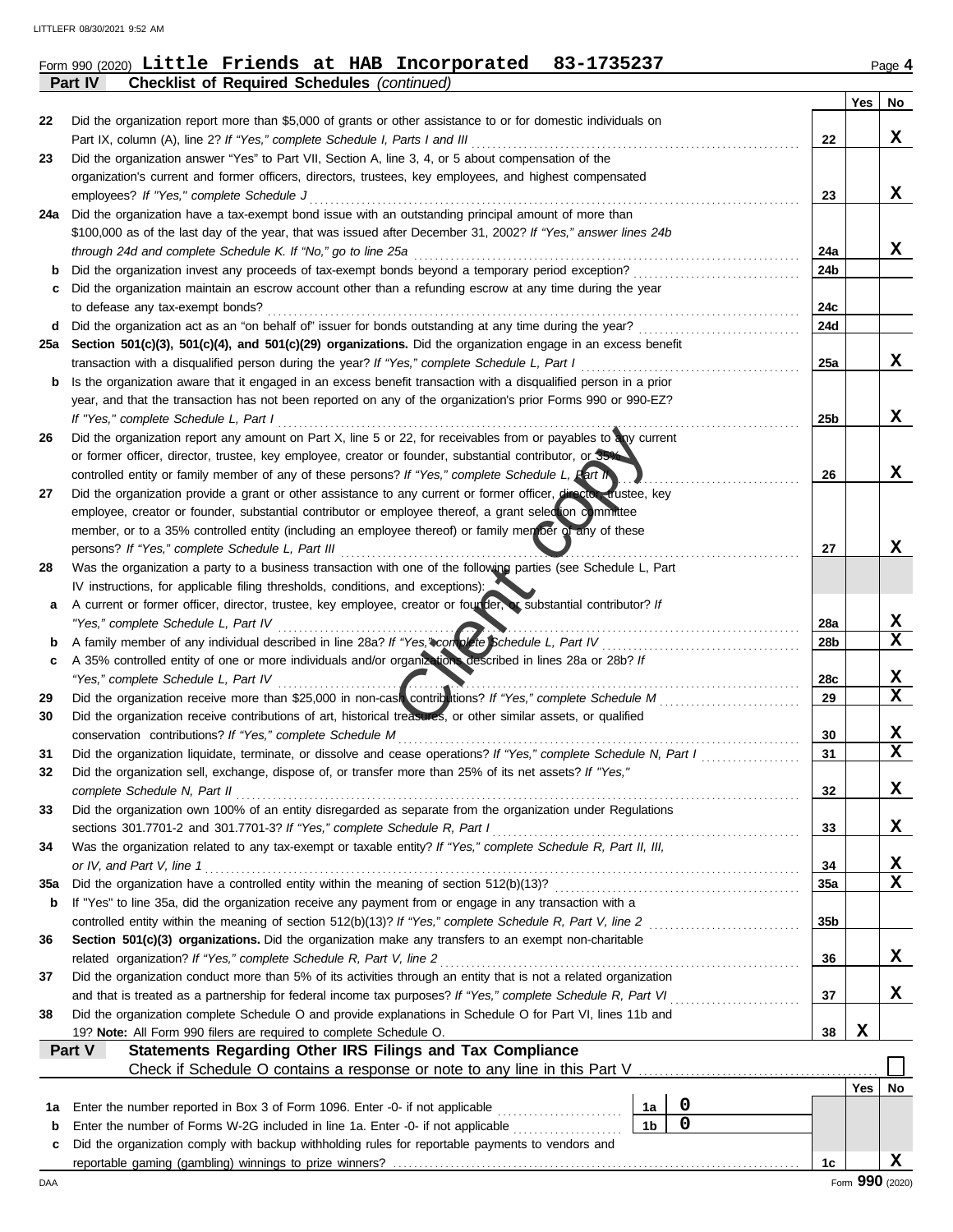| Form 990 (2020) Little Friends at HAB Incorporated 83-1735237 |  |  |  |  |  |  |  | Page 5 |
|---------------------------------------------------------------|--|--|--|--|--|--|--|--------|
|---------------------------------------------------------------|--|--|--|--|--|--|--|--------|

|             | Statements Regarding Other IRS Filings and Tax Compliance (continued)<br>Part V                                                                                                                                    |                 |    |                 |     |        |
|-------------|--------------------------------------------------------------------------------------------------------------------------------------------------------------------------------------------------------------------|-----------------|----|-----------------|-----|--------|
|             |                                                                                                                                                                                                                    |                 |    |                 | Yes | No     |
| 2a          | Enter the number of employees reported on Form W-3, Transmittal of Wage and Tax                                                                                                                                    |                 |    |                 |     |        |
|             | Statements, filed for the calendar year ending with or within the year covered by this return                                                                                                                      | 2a              | 17 |                 |     |        |
| b           | If at least one is reported on line 2a, did the organization file all required federal employment tax returns?                                                                                                     |                 |    | 2b              | X   |        |
|             | Note: If the sum of lines 1a and 2a is greater than 250, you may be required to e-file (see instructions)                                                                                                          |                 |    |                 |     |        |
| За          | Did the organization have unrelated business gross income of \$1,000 or more during the year?                                                                                                                      |                 |    | 3a              |     | X      |
| b           | If "Yes," has it filed a Form 990-T for this year? If "No" to line 3b, provide an explanation on Schedule O                                                                                                        |                 |    | 3 <sub>b</sub>  |     |        |
| 4a          | At any time during the calendar year, did the organization have an interest in, or a signature or other authority over,                                                                                            |                 |    |                 |     |        |
|             | a financial account in a foreign country (such as a bank account, securities account, or other financial account)?                                                                                                 |                 |    | 4a              |     | X      |
| b           | If "Yes," enter the name of the foreign country u                                                                                                                                                                  |                 |    |                 |     |        |
|             | See instructions for filing requirements for FinCEN Form 114, Report of Foreign Bank and Financial Accounts (FBAR).                                                                                                |                 |    |                 |     |        |
| 5a          | Was the organization a party to a prohibited tax shelter transaction at any time during the tax year?                                                                                                              |                 |    | 5a              |     | X<br>x |
| b           |                                                                                                                                                                                                                    |                 |    | 5b              |     |        |
| с           | If "Yes" to line 5a or 5b, did the organization file Form 8886-T?                                                                                                                                                  |                 |    | 5c              |     |        |
| 6а          | Does the organization have annual gross receipts that are normally greater than \$100,000, and did the                                                                                                             |                 |    |                 |     | х      |
|             | organization solicit any contributions that were not tax deductible as charitable contributions?<br>If "Yes," did the organization include with every solicitation an express statement that such contributions or |                 |    | 6a              |     |        |
| b           | gifts were not tax deductible?                                                                                                                                                                                     |                 |    |                 |     |        |
|             | Organizations that may receive deductible contributions under section 170(c).                                                                                                                                      |                 |    | 6b              |     |        |
| 7           | Did the organization receive a payment in excess of \$75 made partly as a contribution and partly to boods                                                                                                         |                 |    |                 |     |        |
| а           | and services provided to the payor?                                                                                                                                                                                |                 |    | 7a              |     |        |
| b           | If "Yes," did the organization notify the donor of the value of the goods or services provided?                                                                                                                    |                 |    | 7b              |     |        |
| c           | Did the organization sell, exchange, or otherwise dispose of tangible personal property for which it was                                                                                                           |                 |    |                 |     |        |
|             |                                                                                                                                                                                                                    |                 |    | 7c              |     |        |
| d           | If "Yes," indicate the number of Forms 8282 filed during the year                                                                                                                                                  | 7d              |    |                 |     |        |
| е           |                                                                                                                                                                                                                    |                 |    | 7e              |     |        |
| f           | Did the organization, during the year, pay premiums, directly or indirectly, on a personal benefit contract?                                                                                                       |                 |    | 7f              |     |        |
| g           | If the organization received a contribution of qualified intellectual property. fid the organization file Form 8899 as required?                                                                                   |                 |    | 7g              |     |        |
| h           | If the organization received a contribution of cars, boats, airplanes, or other vehicles, did the organization file a Form 1098-C?                                                                                 |                 |    | 7h              |     |        |
| 8           | Sponsoring organizations maintaining donor advised funds. Did a forer advised fund maintained by the                                                                                                               |                 |    |                 |     |        |
|             | sponsoring organization have excess business holdings at any time during the year?                                                                                                                                 |                 |    | 8               |     | x      |
| 9           | Sponsoring organizations maintaining donor advised funds.                                                                                                                                                          |                 |    |                 |     |        |
| а           | Did the sponsoring organization make any taxable distributions under section 4966?                                                                                                                                 |                 |    | 9a              |     |        |
| $\mathbf b$ |                                                                                                                                                                                                                    |                 |    | 9b              |     |        |
| 10          | Section 501(c)(7) organizations. Enter:                                                                                                                                                                            |                 |    |                 |     |        |
| а           |                                                                                                                                                                                                                    | 10a             |    |                 |     |        |
| b           | Gross receipts, included on Form 990, Part VIII, line 12, for public use of club facilities                                                                                                                        | 10 <sub>b</sub> |    |                 |     |        |
| 11          | Section 501(c)(12) organizations. Enter:                                                                                                                                                                           |                 |    |                 |     |        |
| a           |                                                                                                                                                                                                                    | 11a             |    |                 |     |        |
| b           | Gross income from other sources (Do not net amounts due or paid to other sources                                                                                                                                   |                 |    |                 |     |        |
|             |                                                                                                                                                                                                                    | 11 <sub>b</sub> |    |                 |     |        |
| 12a         | Section 4947(a)(1) non-exempt charitable trusts. Is the organization filing Form 990 in lieu of Form 1041?                                                                                                         |                 |    | 12a             |     |        |
| b           |                                                                                                                                                                                                                    |                 |    |                 |     |        |
| 13          | Section 501(c)(29) qualified nonprofit health insurance issuers.                                                                                                                                                   |                 |    |                 |     |        |
| a           | Is the organization licensed to issue qualified health plans in more than one state?                                                                                                                               |                 |    | 13а             |     |        |
|             | Note: See the instructions for additional information the organization must report on Schedule O.                                                                                                                  |                 |    |                 |     |        |
| b           | Enter the amount of reserves the organization is required to maintain by the states in which                                                                                                                       | 13 <sub>b</sub> |    |                 |     |        |
|             |                                                                                                                                                                                                                    | 13c             |    |                 |     |        |
| c<br>14a    |                                                                                                                                                                                                                    |                 |    | 14a             |     | x      |
| b           | If "Yes," has it filed a Form 720 to report these payments? If "No," provide an explanation on Schedule O                                                                                                          |                 |    | 14 <sub>b</sub> |     |        |
| 15          | Is the organization subject to the section 4960 tax on payment(s) of more than \$1,000,000 in remuneration or                                                                                                      |                 |    |                 |     |        |
|             |                                                                                                                                                                                                                    |                 |    | 15              |     | X      |
|             | If "Yes," see instructions and file Form 4720, Schedule N.                                                                                                                                                         |                 |    |                 |     |        |
| 16          | Is the organization an educational institution subject to the section 4968 excise tax on net investment income?                                                                                                    |                 |    | 16              |     | х      |
|             | If "Yes," complete Form 4720, Schedule O.                                                                                                                                                                          |                 |    |                 |     |        |
|             |                                                                                                                                                                                                                    |                 |    |                 |     |        |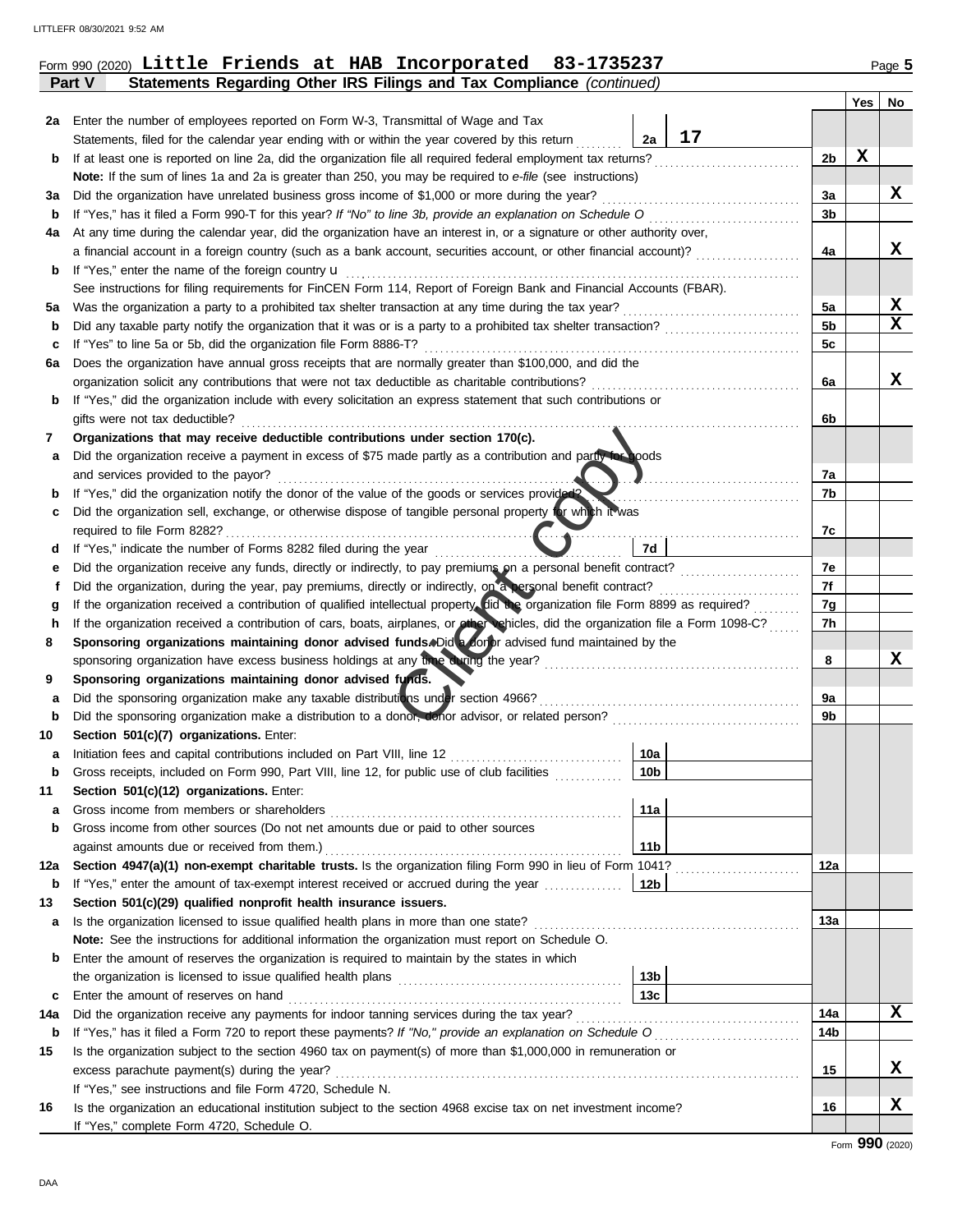|                  | Check if Schedule O contains a response or note to any line in this Part VI                                                                                  |    |   |                 |     | $\mathbf{x}$    |
|------------------|--------------------------------------------------------------------------------------------------------------------------------------------------------------|----|---|-----------------|-----|-----------------|
|                  | Section A. Governing Body and Management                                                                                                                     |    |   |                 |     |                 |
|                  |                                                                                                                                                              |    |   |                 | Yes | No              |
| 1а               | Enter the number of voting members of the governing body at the end of the tax year                                                                          | 1a | 9 |                 |     |                 |
|                  | If there are material differences in voting rights among members of the governing body, or                                                                   |    |   |                 |     |                 |
|                  | if the governing body delegated broad authority to an executive committee or similar                                                                         |    |   |                 |     |                 |
|                  | committee, explain on Schedule O.                                                                                                                            |    |   |                 |     |                 |
| $\mathbf b$      | Enter the number of voting members included on line 1a, above, who are independent                                                                           | 1b | 9 |                 |     |                 |
| 2                | Did any officer, director, trustee, or key employee have a family relationship or a business relationship with                                               |    |   |                 |     |                 |
|                  | any other officer, director, trustee, or key employee?                                                                                                       |    |   | 2               |     | X               |
| 3                | Did the organization delegate control over management duties customarily performed by or under the direct                                                    |    |   |                 |     |                 |
|                  | supervision of officers, directors, trustees, or key employees to a management company or other person?                                                      |    | . | 3               |     | X               |
| 4                | Did the organization make any significant changes to its governing documents since the prior Form 990 was filed?                                             |    |   | 4               |     | $\mathbf x$     |
| 5                | Did the organization become aware during the year of a significant diversion of the organization's assets?                                                   |    |   | 5               |     | X               |
| 6                | Did the organization have members or stockholders?                                                                                                           |    |   | 6               | X   |                 |
| 7a               | Did the organization have members, stockholders, or other persons who had the power to elect or appoint                                                      |    |   |                 |     |                 |
|                  | one or more members of the governing body?                                                                                                                   |    |   | 7a              | X   |                 |
| b                | Are any governance decisions of the organization reserved to (or subject to approval by) members,<br>stockholders, or persons other than the governing body? |    |   | 7b              | X   |                 |
| 8                | Did the organization contemporaneously document the meetings held or written actions undertaken during the year by the following:                            |    |   |                 |     |                 |
|                  | The governing body?                                                                                                                                          |    |   | 8a              | X   |                 |
| а<br>$\mathbf b$ | Each committee with authority to act on behalf of the governing body?                                                                                        |    |   | 8b              | X   |                 |
| 9                | Is there any officer, director, trustee, or key employee listed in Part VII, Section A, who cannot be reached at                                             |    |   |                 |     |                 |
|                  |                                                                                                                                                              |    |   | 9               |     | х               |
|                  | Section B. Policies (This Section B requests information about policies not required by the Internal Revenue Code.)                                          |    |   |                 |     |                 |
|                  |                                                                                                                                                              |    |   |                 | Yes | No              |
| 10a              | Did the organization have local chapters, branches, or affiliates?                                                                                           |    |   | 10a             |     | X               |
| b                | If "Yes," did the organization have written policies and procedures governing the activities of such chapters,                                               |    |   |                 |     |                 |
|                  | affiliates, and branches to ensure their operations are consistent with the o ganization's exempt purposes?                                                  |    |   | 10b             |     |                 |
| 11a              | Has the organization provided a complete copy of this Form 990 in all members of its governing body before filing the form?                                  |    |   | 11a             |     | x               |
| b                | Describe in Schedule O the process, if any, used by the organization to review this Form 990.                                                                |    |   |                 |     |                 |
| 12a              | Did the organization have a written conflict of interest policy? If "No," go to line 13                                                                      |    |   | 12a             | X   |                 |
| b                | Were officers, directors, or trustees, and key employees required to disclose annually interests that could give rise to conflicts?                          |    |   | 12 <sub>b</sub> | X   |                 |
| c                | Did the organization regularly and consistently monitor and enforce compliance with the policy? If "Yes,"                                                    |    |   |                 |     |                 |
|                  | describe in Schedule O how this was done                                                                                                                     |    |   | 12c             | X   |                 |
| 13               | Did the organization have a written whistleblower policy?                                                                                                    |    |   | 13              | X   |                 |
| 14               | Did the organization have a written document retention and destruction policy?                                                                               |    |   | 14              |     | X               |
| 15               | Did the process for determining compensation of the following persons include a review and approval by                                                       |    |   |                 |     |                 |
|                  | independent persons, comparability data, and contemporaneous substantiation of the deliberation and decision?                                                |    |   |                 |     |                 |
| а                |                                                                                                                                                              |    |   | 15a             |     | X               |
| b                | Other officers or key employees of the organization                                                                                                          |    |   | 15b             |     | X               |
|                  | If "Yes" to line 15a or 15b, describe the process in Schedule O (see instructions).                                                                          |    |   |                 |     |                 |
| 16a              | Did the organization invest in, contribute assets to, or participate in a joint venture or similar arrangement                                               |    |   |                 |     |                 |
|                  | with a taxable entity during the year?                                                                                                                       |    |   | 16a             |     | X               |
| b                | If "Yes," did the organization follow a written policy or procedure requiring the organization to evaluate its                                               |    |   |                 |     |                 |
|                  | participation in joint venture arrangements under applicable federal tax law, and take steps to safeguard the                                                |    |   |                 |     |                 |
|                  |                                                                                                                                                              |    |   | 16 <sub>b</sub> |     |                 |
| 17               | <b>Section C. Disclosure</b><br>List the states with which a copy of this Form 990 is required to be filed $\mathbf u$ None                                  |    |   |                 |     |                 |
| 18               | Section 6104 requires an organization to make its Forms 1023 (1024 or 1024-A, if applicable), 990, and 990-T (Section 501(c)                                 |    |   |                 |     |                 |
|                  | (3)s only) available for public inspection. Indicate how you made these available. Check all that apply.                                                     |    |   |                 |     |                 |
|                  | Own website $\begin{vmatrix} \end{vmatrix}$ Another's website $\begin{vmatrix} X \\ \end{vmatrix}$ Upon request<br>ΙXΙ<br>Other (explain on Schedule O)      |    |   |                 |     |                 |
| 19               | Describe on Schedule O whether (and if so, how) the organization made its governing documents, conflict of interest policy, and                              |    |   |                 |     |                 |
|                  | financial statements available to the public during the tax year.                                                                                            |    |   |                 |     |                 |
| 20               | State the name, address, and telephone number of the person who possesses the organization's books and records u                                             |    |   |                 |     |                 |
|                  | Mason, Juliette<br>947 Greenridge Rd                                                                                                                         |    |   |                 |     |                 |
|                  | FL 32207<br>Jacksonville                                                                                                                                     |    |   | 904-607-5538    |     |                 |
| DAA              |                                                                                                                                                              |    |   |                 |     | Form 990 (2020) |
|                  |                                                                                                                                                              |    |   |                 |     |                 |

**Part VI Governance, Management, and Disclosure** *For each "Yes" response to lines 2 through 7b below, and for a "No"*

*response to line 8a, 8b, or 10b below, describe the circumstances, processes, or changes on Schedule O. See instructions.*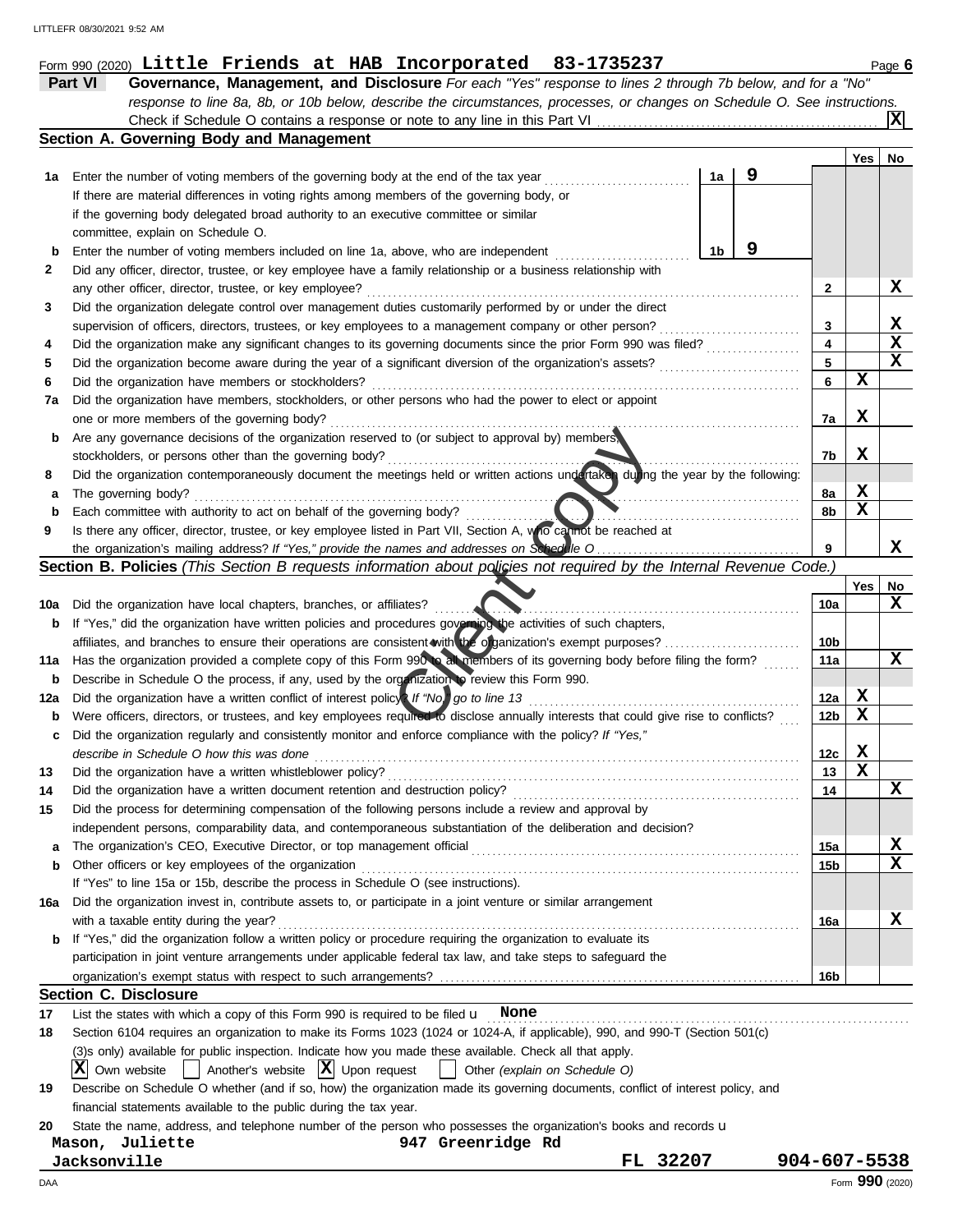| Form 990 (2020) Little Friends at HAB Incorporated 83-1735237                                                                                                                                                                                                                                              | Page 7 |  |  |  |  |  |  |
|------------------------------------------------------------------------------------------------------------------------------------------------------------------------------------------------------------------------------------------------------------------------------------------------------------|--------|--|--|--|--|--|--|
| Compensation of Officers, Directors, Trustees, Key Employees, Highest Compensated Employees, and<br>Part VII                                                                                                                                                                                               |        |  |  |  |  |  |  |
| <b>Independent Contractors</b>                                                                                                                                                                                                                                                                             |        |  |  |  |  |  |  |
| Check if Schedule O contains a response or note to any line in this Part VII                                                                                                                                                                                                                               |        |  |  |  |  |  |  |
| Section A.<br>Officers, Directors, Trustees, Key Employees, and Highest Compensated Employees                                                                                                                                                                                                              |        |  |  |  |  |  |  |
| 1a Complete this table for all persons required to be listed. Report compensation for the calendar year ending with or within the<br>organization's tax year.                                                                                                                                              |        |  |  |  |  |  |  |
| • List all of the organization's <b>current</b> officers, directors, trustees (whether individuals or organizations), regardless of amount of<br>compensation. Enter -0- in columns (D), (E), and (F) if no compensation was paid.                                                                         |        |  |  |  |  |  |  |
| • List all of the organization's current key employees, if any. See instructions for definition of "key employee."                                                                                                                                                                                         |        |  |  |  |  |  |  |
| • List the organization's five current highest compensated employees (other than an officer, director, trustee, or key employee)<br>who received reportable compensation (Box 5 of Form W-2 and/or Box 7 of Form 1099-MISC) of more than \$100,000 from the<br>organization and any related organizations. |        |  |  |  |  |  |  |

List all of the organization's **former** officers, key employees, and highest compensated employees who received more than • List all of the organization's **former** officers, key employees, and highest compensate \$100,000 of reportable compensation from the organization and any related organizations.

List all of the organization's **former directors or trustees** that received, in the capacity as a former director or trustee of the organization, more than \$10,000 of reportable compensation from the organization and any related organizations. See instructions for the order in which to list the persons above. **•**

Check this box if neither the organization nor any related organization compensated any current officer, director, or trustee. **X**

| (A)<br>Name and title         | (B)<br>Average<br>hours<br>per week<br>(list any<br>hours for |                                      |                       | (C)<br>Position |                 | (do not check more than one<br>box, unless person is both an<br>officer and a director/trustee) |        | with notified the enganization not any related enganization compenioated any canonic emocity allows, or tradece<br>(D)<br>Reportable<br>compensation<br>from the<br>organization<br>(W-2/1099-MISC) | (E)<br>Reportable<br>compensation<br>from related<br>organizations<br>(W-2/1099-MISC) | (F)<br>Estimated amount<br>of other<br>compensation<br>from the<br>organization and |
|-------------------------------|---------------------------------------------------------------|--------------------------------------|-----------------------|-----------------|-----------------|-------------------------------------------------------------------------------------------------|--------|-----------------------------------------------------------------------------------------------------------------------------------------------------------------------------------------------------|---------------------------------------------------------------------------------------|-------------------------------------------------------------------------------------|
|                               | related<br>organizations<br>below<br>dotted line)             | Individual<br>or director<br>trustee | Institutional trustee | Officer         | Ķey<br>employee | Highest compensated<br>employee                                                                 | Former |                                                                                                                                                                                                     |                                                                                       | related organizations                                                               |
| (1) Mitchell III, John "Jack" | 2.00                                                          |                                      | A.                    |                 |                 |                                                                                                 |        |                                                                                                                                                                                                     |                                                                                       |                                                                                     |
| Treasurer                     | 0.00                                                          | $\mathbf x$                          |                       | $\mathbf x$     |                 |                                                                                                 |        | 0                                                                                                                                                                                                   | 0                                                                                     | 0                                                                                   |
| Amanda<br>$(2)$ Reese,        | 1.00                                                          |                                      |                       |                 |                 |                                                                                                 |        |                                                                                                                                                                                                     |                                                                                       |                                                                                     |
| Director                      | 0.00                                                          | $\mathbf x$                          |                       |                 |                 |                                                                                                 |        | 0                                                                                                                                                                                                   | 0                                                                                     | $\mathbf 0$                                                                         |
| $(3)$ Lee, Alyson C.          | 2.00                                                          |                                      |                       |                 |                 |                                                                                                 |        |                                                                                                                                                                                                     |                                                                                       |                                                                                     |
| Secretary                     | 0.00                                                          | $\mathbf x$                          |                       | х               |                 |                                                                                                 |        | 0                                                                                                                                                                                                   | 0                                                                                     | 0                                                                                   |
| (4) Fordham, Pamela $E$ .     |                                                               |                                      |                       |                 |                 |                                                                                                 |        |                                                                                                                                                                                                     |                                                                                       |                                                                                     |
|                               | 1.00                                                          |                                      |                       |                 |                 |                                                                                                 |        |                                                                                                                                                                                                     |                                                                                       |                                                                                     |
| Director                      | 0.00                                                          | $\mathbf x$                          |                       |                 |                 |                                                                                                 |        | 0                                                                                                                                                                                                   | 0                                                                                     | 0                                                                                   |
| (5) Spradley, Elizabeth       | $E$ .                                                         |                                      |                       |                 |                 |                                                                                                 |        |                                                                                                                                                                                                     |                                                                                       |                                                                                     |
|                               | 1.00                                                          |                                      |                       |                 |                 |                                                                                                 |        |                                                                                                                                                                                                     |                                                                                       |                                                                                     |
| Director                      | 0.00                                                          | $\mathbf x$                          |                       |                 |                 |                                                                                                 |        | 0                                                                                                                                                                                                   | 0                                                                                     | $\mathbf 0$                                                                         |
| (6) Stepp, Susan E.           |                                                               |                                      |                       |                 |                 |                                                                                                 |        |                                                                                                                                                                                                     |                                                                                       |                                                                                     |
|                               | 1.00                                                          |                                      |                       |                 |                 |                                                                                                 |        |                                                                                                                                                                                                     |                                                                                       |                                                                                     |
| Director                      | 0.00                                                          | $\mathbf x$                          |                       |                 |                 |                                                                                                 |        | 0                                                                                                                                                                                                   | 0                                                                                     | 0                                                                                   |
| Juliette<br>$(7)$ Mason,      |                                                               |                                      |                       |                 |                 |                                                                                                 |        |                                                                                                                                                                                                     |                                                                                       |                                                                                     |
|                               | 5.00                                                          |                                      |                       |                 |                 |                                                                                                 |        |                                                                                                                                                                                                     |                                                                                       |                                                                                     |
| Director and Chair            | 0.00                                                          | $\mathbf x$                          |                       | $\mathbf x$     |                 |                                                                                                 |        | 0                                                                                                                                                                                                   | 0                                                                                     | $\mathbf 0$                                                                         |
| $(8)$ Hill, R. Marshall       |                                                               |                                      |                       |                 |                 |                                                                                                 |        |                                                                                                                                                                                                     |                                                                                       |                                                                                     |
|                               | 1.00                                                          |                                      |                       |                 |                 |                                                                                                 |        |                                                                                                                                                                                                     |                                                                                       |                                                                                     |
| Director                      | 0.00                                                          | $\mathbf x$                          |                       |                 |                 |                                                                                                 |        | 0                                                                                                                                                                                                   | 0                                                                                     | $\mathbf 0$                                                                         |
| (9) Hutto, Rebekah            |                                                               |                                      |                       |                 |                 |                                                                                                 |        |                                                                                                                                                                                                     |                                                                                       |                                                                                     |
|                               | 2.00                                                          |                                      |                       |                 |                 |                                                                                                 |        |                                                                                                                                                                                                     |                                                                                       |                                                                                     |
| Vice-Chair                    | 0.00                                                          | $\mathbf x$                          |                       | $\mathbf x$     |                 |                                                                                                 |        | 0                                                                                                                                                                                                   | 0                                                                                     | 0                                                                                   |
| (10)                          |                                                               |                                      |                       |                 |                 |                                                                                                 |        |                                                                                                                                                                                                     |                                                                                       |                                                                                     |
|                               |                                                               |                                      |                       |                 |                 |                                                                                                 |        |                                                                                                                                                                                                     |                                                                                       |                                                                                     |
| (11)                          |                                                               |                                      |                       |                 |                 |                                                                                                 |        |                                                                                                                                                                                                     |                                                                                       |                                                                                     |
|                               |                                                               |                                      |                       |                 |                 |                                                                                                 |        |                                                                                                                                                                                                     |                                                                                       |                                                                                     |
|                               |                                                               |                                      |                       |                 |                 |                                                                                                 |        |                                                                                                                                                                                                     |                                                                                       |                                                                                     |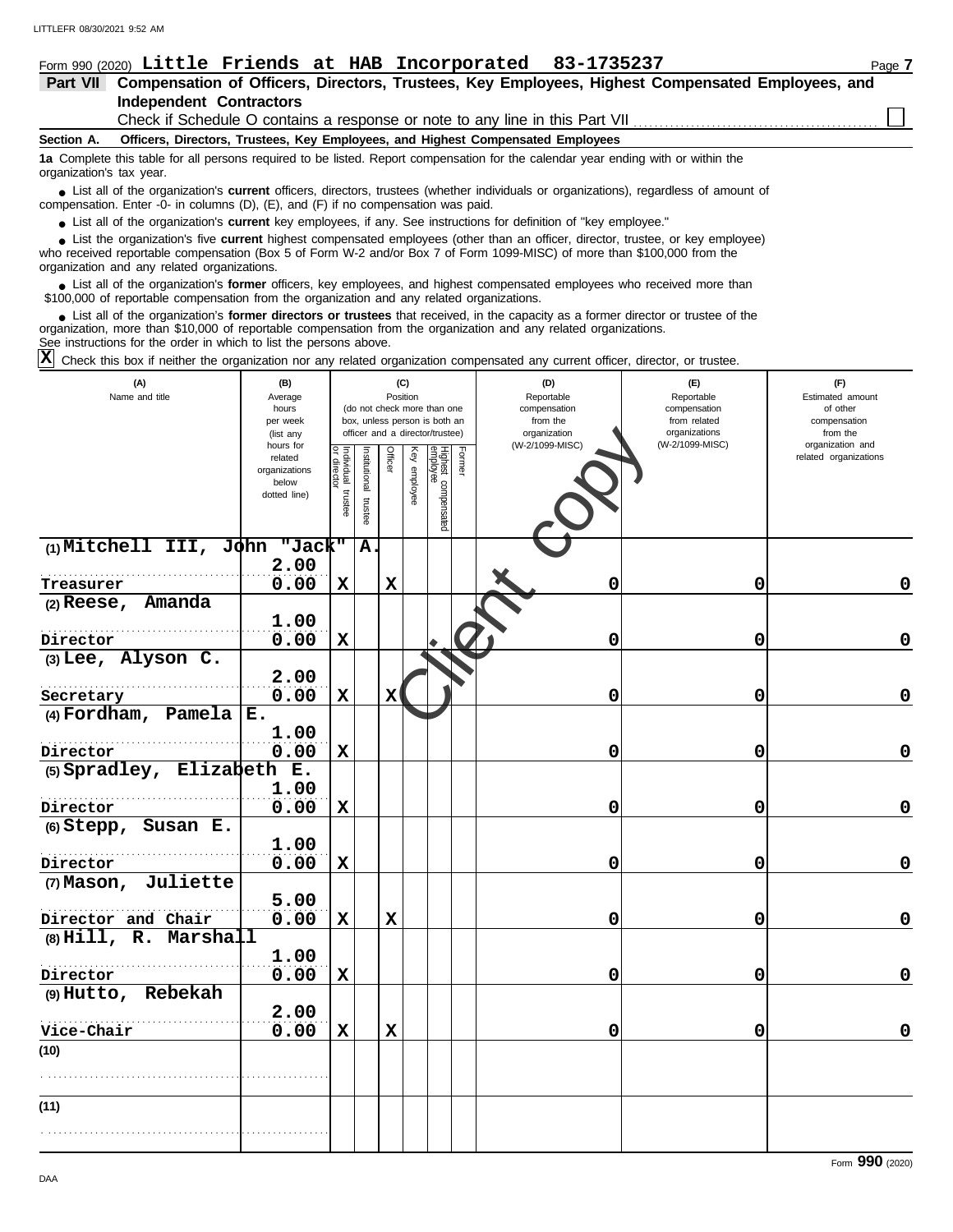| <b>Part VII</b> | LITTLEFR 08/30/2021 9:52 AM<br>Form 990 (2020) Little Friends at HAB Incorporated 83-1735237                                                                                                                                                                                                                                                         |                                                                |                                   |                         |                                                                                                                    |              |                                 |                                                               | Section A. Officers, Directors, Trustees, Key Employees, and Highest Compensated Employees (continued) |                                                                 |                                           | Page 8              |
|-----------------|------------------------------------------------------------------------------------------------------------------------------------------------------------------------------------------------------------------------------------------------------------------------------------------------------------------------------------------------------|----------------------------------------------------------------|-----------------------------------|-------------------------|--------------------------------------------------------------------------------------------------------------------|--------------|---------------------------------|---------------------------------------------------------------|--------------------------------------------------------------------------------------------------------|-----------------------------------------------------------------|-------------------------------------------|---------------------|
|                 | (A)<br>Name and title                                                                                                                                                                                                                                                                                                                                | (B)<br>Average<br>hours<br>per week<br>(list any               |                                   |                         | (C)<br>Position<br>(do not check more than one<br>box, unless person is both an<br>officer and a director/trustee) |              |                                 | (D)<br>Reportable<br>compensation<br>from the<br>organization | (E)<br>Reportable<br>compensation<br>from related<br>organizations                                     | (F)<br>Estimated amount<br>of other<br>compensation<br>from the |                                           |                     |
|                 |                                                                                                                                                                                                                                                                                                                                                      | hours for<br>related<br>organizations<br>below<br>dotted line) | Individual trustee<br>or director | nstitutional<br>trustee | Officer                                                                                                            | Key employee | Highest compensated<br>employee | Former                                                        | (W-2/1099-MISC)                                                                                        | (W-2/1099-MISC)                                                 | organization and<br>related organizations |                     |
|                 |                                                                                                                                                                                                                                                                                                                                                      |                                                                |                                   |                         |                                                                                                                    |              |                                 |                                                               |                                                                                                        |                                                                 |                                           |                     |
|                 |                                                                                                                                                                                                                                                                                                                                                      |                                                                |                                   |                         |                                                                                                                    |              |                                 |                                                               |                                                                                                        |                                                                 |                                           |                     |
|                 |                                                                                                                                                                                                                                                                                                                                                      |                                                                |                                   |                         |                                                                                                                    |              |                                 |                                                               |                                                                                                        |                                                                 |                                           |                     |
|                 |                                                                                                                                                                                                                                                                                                                                                      |                                                                |                                   |                         |                                                                                                                    |              |                                 |                                                               |                                                                                                        |                                                                 |                                           |                     |
|                 |                                                                                                                                                                                                                                                                                                                                                      |                                                                |                                   |                         |                                                                                                                    |              |                                 |                                                               |                                                                                                        |                                                                 |                                           |                     |
|                 |                                                                                                                                                                                                                                                                                                                                                      |                                                                |                                   |                         |                                                                                                                    |              |                                 |                                                               |                                                                                                        |                                                                 |                                           |                     |
|                 |                                                                                                                                                                                                                                                                                                                                                      |                                                                |                                   |                         |                                                                                                                    |              |                                 |                                                               |                                                                                                        |                                                                 |                                           |                     |
|                 |                                                                                                                                                                                                                                                                                                                                                      |                                                                |                                   |                         |                                                                                                                    |              |                                 |                                                               |                                                                                                        |                                                                 |                                           |                     |
| 1b.<br>c<br>d   | <b>Subtotal</b><br>Total from continuation sheets to Part VII, Section A                                                                                                                                                                                                                                                                             |                                                                |                                   |                         |                                                                                                                    |              |                                 | u<br>u<br>$\mathbf u$                                         |                                                                                                        |                                                                 |                                           |                     |
| $\mathbf{2}$    | Total number of individuals (including but not limited to those listed above) who received more than \$100,000 of<br>reportable compensation from the organization $\mathbf u$ 0                                                                                                                                                                     |                                                                |                                   |                         |                                                                                                                    |              |                                 |                                                               |                                                                                                        |                                                                 |                                           | Yes<br>No           |
| 3               | Did the organization list any former officer, director, trustee, key employee, or highest compensated                                                                                                                                                                                                                                                |                                                                |                                   |                         |                                                                                                                    |              |                                 |                                                               |                                                                                                        |                                                                 | 3                                         | X                   |
| 4               | For any individual listed on line 1a, is the sum of reportable compensation and other compensation from the<br>organization and related organizations greater than \$150,000? If "Yes," complete Schedule J for such                                                                                                                                 |                                                                |                                   |                         |                                                                                                                    |              |                                 |                                                               |                                                                                                        |                                                                 |                                           |                     |
| 5               | individual <b>construction in the construction of the construction of the construction</b> of the construction of the construction of the construction of the construction of the construction of the construction of the construct<br>Did any person listed on line 1a receive or accrue compensation from any unrelated organization or individual |                                                                |                                   |                         |                                                                                                                    |              |                                 |                                                               |                                                                                                        |                                                                 | 4                                         | X                   |
|                 |                                                                                                                                                                                                                                                                                                                                                      |                                                                |                                   |                         |                                                                                                                    |              |                                 |                                                               |                                                                                                        |                                                                 | 5                                         | X                   |
| 1               | Section B. Independent Contractors<br>Complete this table for your five highest compensated independent contractors that received more than \$100,000 of                                                                                                                                                                                             |                                                                |                                   |                         |                                                                                                                    |              |                                 |                                                               |                                                                                                        |                                                                 |                                           |                     |
|                 | compensation from the organization. Report compensation for the calendar year ending with or within the organization's tax year.                                                                                                                                                                                                                     | (A)<br>Name and business address                               |                                   |                         |                                                                                                                    |              |                                 |                                                               |                                                                                                        | (B)<br>Description of services                                  |                                           | (C)<br>Compensation |
|                 |                                                                                                                                                                                                                                                                                                                                                      |                                                                |                                   |                         |                                                                                                                    |              |                                 |                                                               |                                                                                                        |                                                                 |                                           |                     |
|                 |                                                                                                                                                                                                                                                                                                                                                      |                                                                |                                   |                         |                                                                                                                    |              |                                 |                                                               |                                                                                                        |                                                                 |                                           |                     |
|                 |                                                                                                                                                                                                                                                                                                                                                      |                                                                |                                   |                         |                                                                                                                    |              |                                 |                                                               |                                                                                                        |                                                                 |                                           |                     |
|                 |                                                                                                                                                                                                                                                                                                                                                      |                                                                |                                   |                         |                                                                                                                    |              |                                 |                                                               |                                                                                                        |                                                                 |                                           |                     |
|                 |                                                                                                                                                                                                                                                                                                                                                      |                                                                |                                   |                         |                                                                                                                    |              |                                 |                                                               |                                                                                                        |                                                                 |                                           |                     |
| 2               | Total number of independent contractors (including but not limited to those listed above) who<br>received more than \$100,000 of compensation from the organization u                                                                                                                                                                                |                                                                |                                   |                         |                                                                                                                    |              |                                 |                                                               |                                                                                                        | 0                                                               |                                           |                     |

| ۱Δ |  |  |
|----|--|--|
|    |  |  |
| Л  |  |  |
|    |  |  |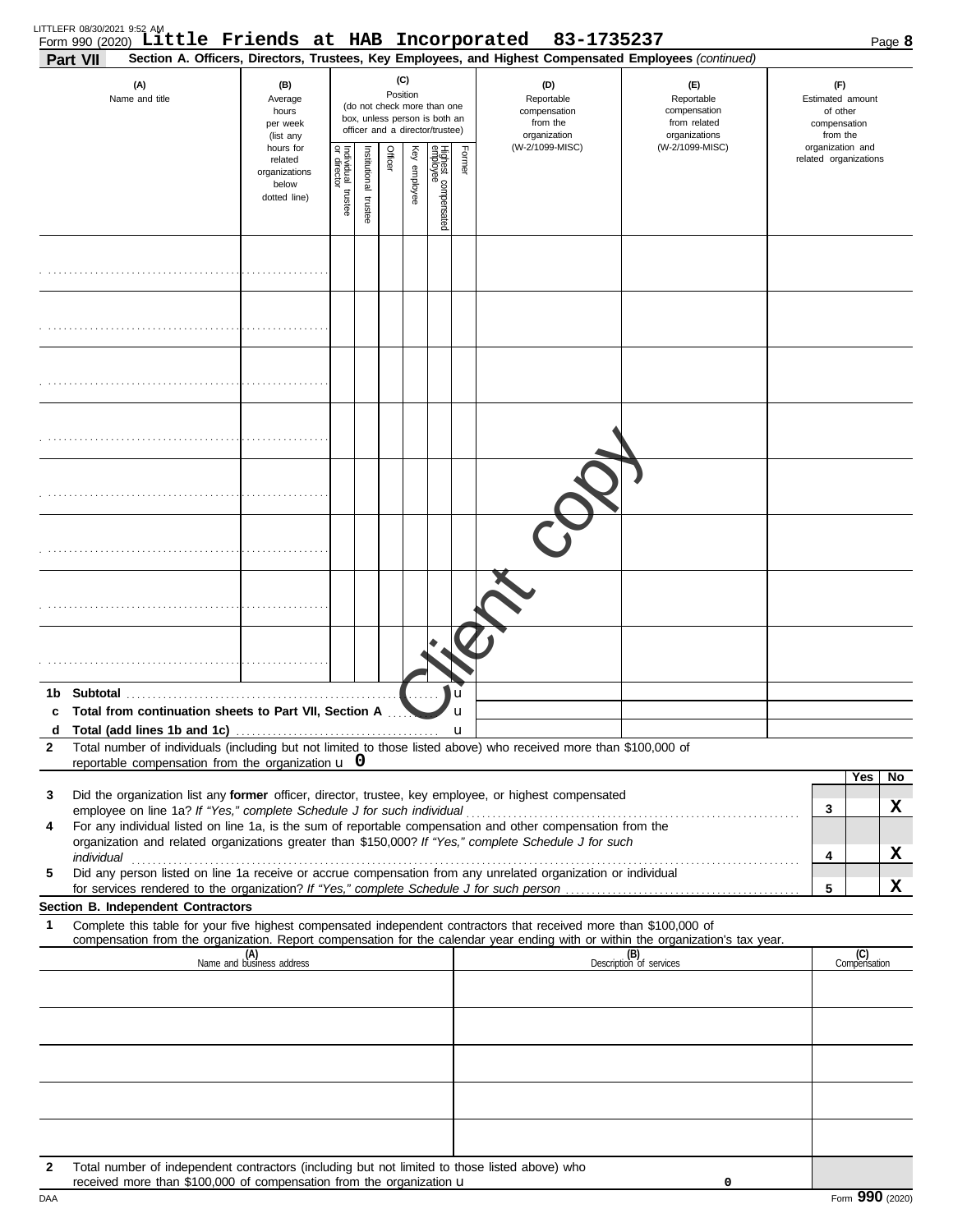## Form 990 (2020) Page **9 Little Friends at HAB Incorporated 83-1735237**

#### **Part VIII Statement of Revenue**

Check if Schedule O contains a response or note to any line in this Part VIII . . . . . . . . . . . . . . . . . . . . . . . . . . . . . . . . . . . . . . . . . . . .

|                                                           |     |                                                                                                                |    |                |                |   |                           | (A)<br>Total revenue | (B)<br>Related or exempt<br>function revenue | (C)<br>Unrelated<br>business revenue | (D)<br>Revenue excluded<br>from tax under |
|-----------------------------------------------------------|-----|----------------------------------------------------------------------------------------------------------------|----|----------------|----------------|---|---------------------------|----------------------|----------------------------------------------|--------------------------------------|-------------------------------------------|
|                                                           |     |                                                                                                                |    |                |                |   |                           |                      |                                              |                                      | sections 512-514                          |
|                                                           |     | 1a Federated campaigns                                                                                         |    |                | 1a             |   |                           |                      |                                              |                                      |                                           |
| Contributions, Gifts, Grants<br>and Other Similar Amounts |     | <b>b</b> Membership dues <i></i>                                                                               |    |                | 1 <sub>b</sub> |   |                           |                      |                                              |                                      |                                           |
|                                                           |     | c Fundraising events                                                                                           |    |                | 1 <sub>c</sub> |   |                           |                      |                                              |                                      |                                           |
|                                                           |     | d Related organizations                                                                                        |    |                | 1 <sub>d</sub> |   |                           |                      |                                              |                                      |                                           |
|                                                           |     | e Government grants (contributions)                                                                            |    |                | 1е             |   | 10,500                    |                      |                                              |                                      |                                           |
|                                                           |     | f All other contributions, gifts, grants,                                                                      |    |                |                |   |                           |                      |                                              |                                      |                                           |
|                                                           |     | and similar amounts not included above                                                                         |    |                | 1f             |   | 6,502                     |                      |                                              |                                      |                                           |
|                                                           |     | <b>g</b> Noncash contributions included in lines 1a-1f                                                         |    |                | 1g  \$         |   |                           |                      |                                              |                                      |                                           |
|                                                           |     |                                                                                                                |    |                |                |   | $\mathbf{u}$              | 17,002               |                                              |                                      |                                           |
|                                                           |     |                                                                                                                |    |                |                |   | <b>Business Code</b>      |                      |                                              |                                      |                                           |
|                                                           | 2a  | Child care fees                                                                                                |    |                |                |   | 624410                    | 219,651              | 219,651                                      |                                      |                                           |
|                                                           | b   | Voluntary Pre Kinder Fees                                                                                      |    |                |                | . |                           | 13,326               | 13,326                                       |                                      |                                           |
|                                                           | c   | Registration Fees                                                                                              |    |                |                |   |                           | 7,720                | 7,720                                        |                                      |                                           |
| Program Service<br>Revenue                                | d   |                                                                                                                |    |                |                |   |                           |                      |                                              |                                      |                                           |
|                                                           |     |                                                                                                                |    |                |                |   |                           |                      |                                              |                                      |                                           |
|                                                           |     | f All other program service revenue                                                                            |    |                |                |   |                           |                      |                                              |                                      |                                           |
|                                                           |     |                                                                                                                |    |                |                |   | $\mathbf{u}$              | 240,697              |                                              |                                      |                                           |
|                                                           | 3   | Investment income (including dividends, interest, and                                                          |    |                |                |   |                           |                      |                                              |                                      |                                           |
|                                                           |     |                                                                                                                |    |                |                |   | u                         | Б0                   | 50                                           |                                      |                                           |
|                                                           | 4   | Income from investment of tax-exempt bond proceeds                                                             |    |                |                |   | u                         |                      |                                              |                                      |                                           |
|                                                           | 5   |                                                                                                                |    |                |                |   | u                         |                      |                                              |                                      |                                           |
|                                                           |     |                                                                                                                |    | (i) Real       |                |   | (ii) Personal             |                      |                                              |                                      |                                           |
|                                                           |     | 6a Gross rents                                                                                                 | 6а |                |                |   |                           |                      |                                              |                                      |                                           |
|                                                           |     | <b>b</b> Less: rental expenses                                                                                 | 6b |                |                |   |                           |                      |                                              |                                      |                                           |
|                                                           |     | C Rental inc. or (loss)                                                                                        | 6c |                |                |   |                           |                      |                                              |                                      |                                           |
|                                                           |     |                                                                                                                |    |                |                |   |                           |                      |                                              |                                      |                                           |
|                                                           |     | <b>7a</b> Gross amount from<br>sales of assets                                                                 |    | (i) Securities |                |   | (ii) Other                |                      |                                              |                                      |                                           |
|                                                           |     | other than inventory                                                                                           | 7а |                |                |   |                           |                      |                                              |                                      |                                           |
|                                                           |     | <b>b</b> Less: cost or other                                                                                   |    |                |                |   |                           |                      |                                              |                                      |                                           |
|                                                           |     | basis and sales exps.                                                                                          | 7b |                |                |   |                           |                      |                                              |                                      |                                           |
| Other Revenue                                             |     | c Gain or (loss)                                                                                               | 7c |                |                |   |                           |                      |                                              |                                      |                                           |
|                                                           |     |                                                                                                                |    |                |                |   | u                         |                      |                                              |                                      |                                           |
|                                                           |     | 8a Gross income from fundraising events                                                                        |    |                |                |   |                           |                      |                                              |                                      |                                           |
|                                                           |     | (not including $\quad \quad \text{\$} \quad \quad \quad \dots \quad \dots \quad \dots \quad \dots \quad \dots$ |    |                |                |   |                           |                      |                                              |                                      |                                           |
|                                                           |     | of contributions reported on line 1c).                                                                         |    |                |                |   |                           |                      |                                              |                                      |                                           |
|                                                           |     | See Part IV, line 18                                                                                           |    |                | 8а             |   | 5,414                     |                      |                                              |                                      |                                           |
|                                                           |     | <b>b</b> Less: direct expenses                                                                                 |    |                | 8b             |   |                           |                      |                                              |                                      |                                           |
|                                                           |     | c Net income or (loss) from fundraising events                                                                 |    |                |                |   | u                         | 5,414                |                                              |                                      | 5,414                                     |
|                                                           |     | 9a Gross income from gaming activities.                                                                        |    |                |                |   |                           |                      |                                              |                                      |                                           |
|                                                           |     | See Part IV, line 19                                                                                           |    |                | 9а             |   |                           |                      |                                              |                                      |                                           |
|                                                           |     | <b>b</b> Less: direct expenses                                                                                 |    |                | 9 <sub>b</sub> |   |                           |                      |                                              |                                      |                                           |
|                                                           |     | c Net income or (loss) from gaming activities                                                                  |    |                |                |   | u                         |                      |                                              |                                      |                                           |
|                                                           |     | 10a Gross sales of inventory, less                                                                             |    |                |                |   |                           |                      |                                              |                                      |                                           |
|                                                           |     | returns and allowances                                                                                         |    |                | 10a            |   |                           |                      |                                              |                                      |                                           |
|                                                           |     | <b>b</b> Less: cost of goods sold                                                                              |    |                | 10b            |   |                           |                      |                                              |                                      |                                           |
|                                                           |     | <b>c</b> Net income or (loss) from sales of inventory                                                          |    |                |                |   | u<br><b>Business Code</b> |                      |                                              |                                      |                                           |
| Miscellaneous<br>Revenue                                  |     |                                                                                                                |    |                |                |   |                           |                      |                                              |                                      | 20,654                                    |
|                                                           | 11a | PPP Loan                                                                                                       |    |                |                |   |                           | 20,654               |                                              |                                      |                                           |
|                                                           | b   |                                                                                                                |    |                |                |   |                           |                      |                                              |                                      |                                           |
|                                                           |     |                                                                                                                |    |                |                |   |                           |                      |                                              |                                      |                                           |
|                                                           |     |                                                                                                                |    |                |                |   |                           |                      |                                              |                                      |                                           |
|                                                           |     |                                                                                                                |    |                |                |   | u                         | 20,654<br>283,817    | 240,747                                      | 0                                    |                                           |
|                                                           |     |                                                                                                                |    |                |                |   | $\mathbf{u}$              |                      |                                              |                                      | 26,068                                    |

 $\Box$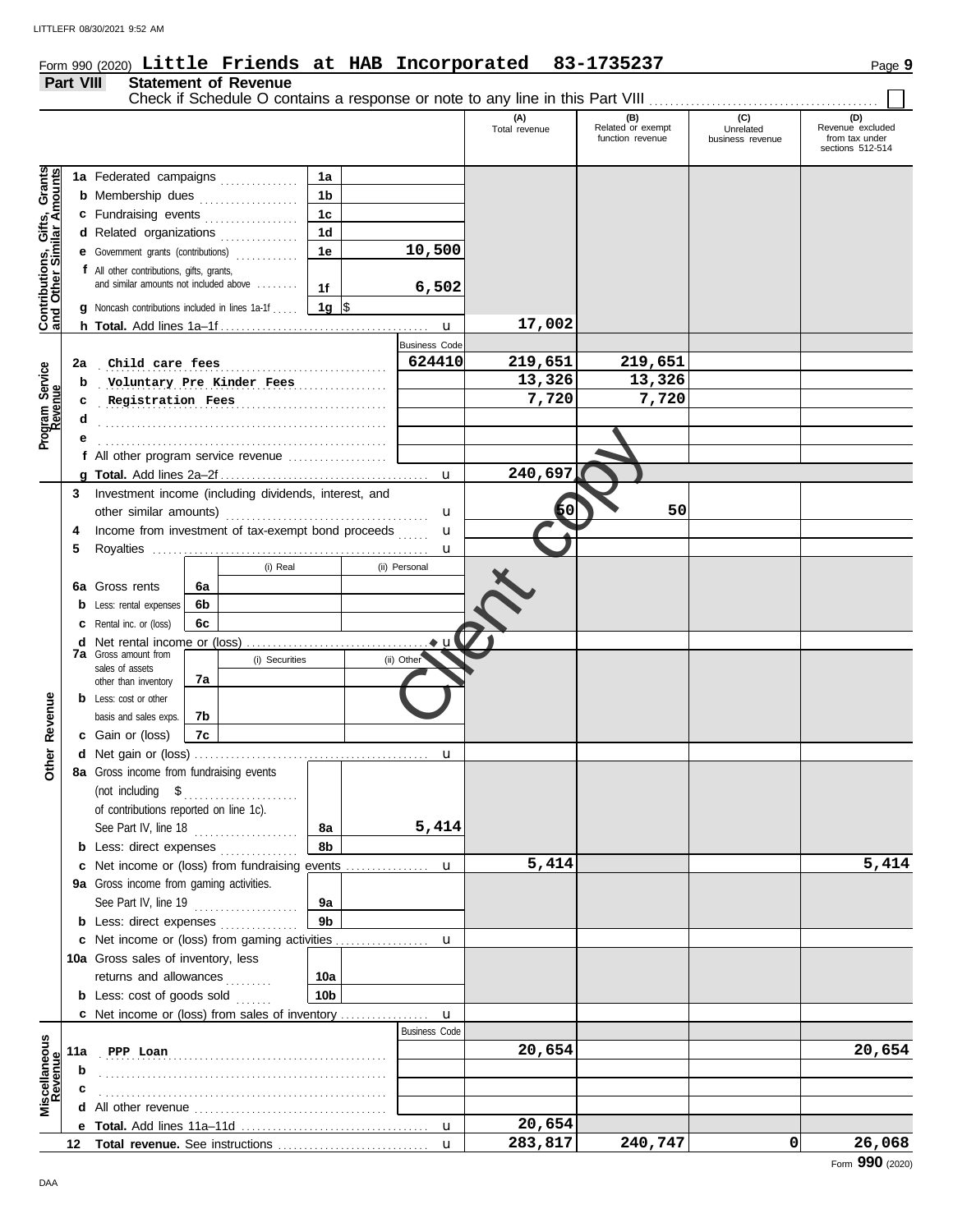#### Form 990 (2020) Page **10 Little Friends at HAB Incorporated 83-1735237**

|              | Part IX<br><b>Statement of Functional Expenses</b>                                                                                                                                                                            |                       |                                    |                                           |                                |
|--------------|-------------------------------------------------------------------------------------------------------------------------------------------------------------------------------------------------------------------------------|-----------------------|------------------------------------|-------------------------------------------|--------------------------------|
|              | Section 501(c)(3) and 501(c)(4) organizations must complete all columns. All other organizations must complete column (A).                                                                                                    |                       |                                    |                                           |                                |
|              | Check if Schedule O contains a response or note to any line in this Part IX                                                                                                                                                   |                       |                                    |                                           |                                |
|              | Do not include amounts reported on lines 6b,<br>7b, 8b, 9b, and 10b of Part VIII.                                                                                                                                             | (A)<br>Total expenses | (B)<br>Program service<br>expenses | (C)<br>Management and<br>general expenses | (D)<br>Fundraising<br>expenses |
| 1            | Grants and other assistance to domestic organizations                                                                                                                                                                         |                       |                                    |                                           |                                |
|              | and domestic governments. See Part IV, line 21                                                                                                                                                                                |                       |                                    |                                           |                                |
| $\mathbf{2}$ | Grants and other assistance to domestic                                                                                                                                                                                       |                       |                                    |                                           |                                |
|              | individuals. See Part IV, line 22                                                                                                                                                                                             |                       |                                    |                                           |                                |
| 3            | Grants and other assistance to foreign                                                                                                                                                                                        |                       |                                    |                                           |                                |
|              | organizations, foreign governments, and foreign                                                                                                                                                                               |                       |                                    |                                           |                                |
|              | individuals. See Part IV, lines 15 and 16                                                                                                                                                                                     |                       |                                    |                                           |                                |
| 4            | Benefits paid to or for members                                                                                                                                                                                               |                       |                                    |                                           |                                |
| 5            | Compensation of current officers, directors,                                                                                                                                                                                  |                       |                                    |                                           |                                |
|              | trustees, and key employees                                                                                                                                                                                                   |                       |                                    |                                           |                                |
| 6            | Compensation not included above to disqualified                                                                                                                                                                               |                       |                                    |                                           |                                |
|              | persons (as defined under section 4958(f)(1)) and                                                                                                                                                                             |                       |                                    |                                           |                                |
|              | persons described in section 4958(c)(3)(B)                                                                                                                                                                                    | 179,138               |                                    |                                           |                                |
| 7            | Other salaries and wages                                                                                                                                                                                                      |                       | 179,138                            |                                           |                                |
| 8            | Pension plan accruals and contributions (include                                                                                                                                                                              |                       |                                    |                                           |                                |
|              | section 401(k) and 403(b) employer contributions)                                                                                                                                                                             |                       |                                    |                                           |                                |
| 9<br>10      | Other employee benefits<br>Payroll taxes                                                                                                                                                                                      | 14,550                | 56<br>14.                          |                                           |                                |
| 11           | Fees for services (nonemployees):                                                                                                                                                                                             |                       |                                    |                                           |                                |
| а            |                                                                                                                                                                                                                               |                       |                                    |                                           |                                |
| b            |                                                                                                                                                                                                                               |                       |                                    |                                           |                                |
| c            |                                                                                                                                                                                                                               |                       |                                    |                                           |                                |
| d            | Lobbying                                                                                                                                                                                                                      |                       |                                    |                                           |                                |
|              | Professional fundraising services. See Part IV, line 17                                                                                                                                                                       |                       |                                    |                                           |                                |
| f            | Investment management fees                                                                                                                                                                                                    |                       |                                    |                                           |                                |
| g            | Other. (If line 11g amount exceeds 10% of line 25, column                                                                                                                                                                     |                       |                                    |                                           |                                |
|              | (A) amount, list line 11g expenses on Schedule O.)                                                                                                                                                                            |                       | 7,335                              |                                           |                                |
| 12           | Advertising and promotion                                                                                                                                                                                                     |                       | 455                                |                                           |                                |
| 13           |                                                                                                                                                                                                                               | 178<br>9 <sub>r</sub> | 9,278                              |                                           |                                |
| 14           | Information technology                                                                                                                                                                                                        |                       |                                    |                                           |                                |
| 15           |                                                                                                                                                                                                                               |                       |                                    |                                           |                                |
| 16           |                                                                                                                                                                                                                               | 1,200                 | 1,200                              |                                           |                                |
| 17           | Travel                                                                                                                                                                                                                        |                       |                                    |                                           |                                |
| 18           | Payments of travel or entertainment expenses                                                                                                                                                                                  |                       |                                    |                                           |                                |
|              | for any federal, state, or local public officials                                                                                                                                                                             |                       |                                    |                                           |                                |
| 19           | Conferences, conventions, and meetings                                                                                                                                                                                        |                       |                                    |                                           |                                |
| 20           |                                                                                                                                                                                                                               |                       |                                    |                                           |                                |
| 21           | Payments to affiliates                                                                                                                                                                                                        |                       |                                    |                                           |                                |
| 22           | Depreciation, depletion, and amortization                                                                                                                                                                                     | 1,569                 | 1,569                              |                                           |                                |
| 23           | Insurance with a continuum and the continuum of the continuum of the continuum of the continuum of the continuum of the continuum of the continuum of the continuum of the continuum of the continuum of the continuum of the | 5,285                 | 5,285                              |                                           |                                |
| 24           | Other expenses. Itemize expenses not covered                                                                                                                                                                                  |                       |                                    |                                           |                                |
|              | above (List miscellaneous expenses on line 24e. If                                                                                                                                                                            |                       |                                    |                                           |                                |
|              | line 24e amount exceeds 10% of line 25, column                                                                                                                                                                                |                       |                                    |                                           |                                |
|              | (A) amount, list line 24e expenses on Schedule O.)                                                                                                                                                                            |                       |                                    |                                           |                                |
| а            |                                                                                                                                                                                                                               |                       |                                    |                                           |                                |
| b<br>c       |                                                                                                                                                                                                                               |                       |                                    |                                           |                                |
| d            |                                                                                                                                                                                                                               |                       |                                    |                                           |                                |
| е            |                                                                                                                                                                                                                               |                       |                                    |                                           |                                |
| 25           | Total functional expenses. Add lines 1 through 24e                                                                                                                                                                            | 218,810               | 218,810                            | 0                                         | 0                              |
| 26           | Joint costs. Complete this line only if the                                                                                                                                                                                   |                       |                                    |                                           |                                |
|              | organization reported in column (B) joint costs                                                                                                                                                                               |                       |                                    |                                           |                                |
|              | from a combined educational campaign and<br>fundraising solicitation. Check here $\mathbf{u}$     if                                                                                                                          |                       |                                    |                                           |                                |
|              | following SOP 98-2 (ASC 958-720)                                                                                                                                                                                              |                       |                                    |                                           |                                |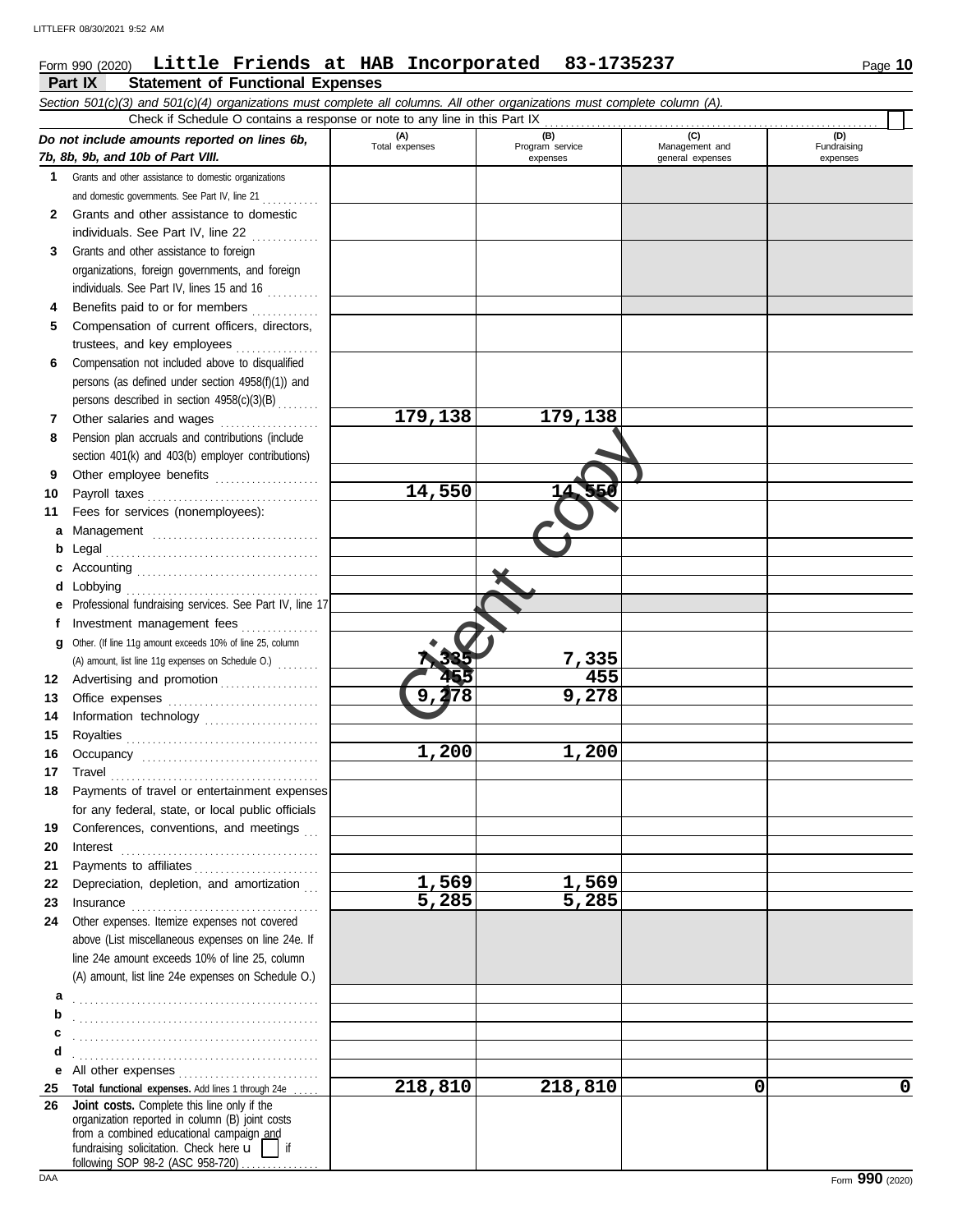|                             |        | Form 990 (2020) Little Friends at HAB Incorporated 83-1735237                  |  |            |                   |                 | Page 11       |  |  |  |
|-----------------------------|--------|--------------------------------------------------------------------------------|--|------------|-------------------|-----------------|---------------|--|--|--|
|                             | Part X | <b>Balance Sheet</b>                                                           |  |            |                   |                 |               |  |  |  |
|                             |        | Check if Schedule O contains a response or note to any line in this Part X     |  |            | (A)               |                 | (B)           |  |  |  |
|                             |        |                                                                                |  |            | Beginning of year |                 | End of year   |  |  |  |
|                             | 1      | Cash-non-interest-bearing                                                      |  |            |                   | $\mathbf{1}$    |               |  |  |  |
|                             | 2      |                                                                                |  |            | 3,096             | $\mathbf{2}$    | 56,416        |  |  |  |
|                             | 3      |                                                                                |  |            | 555               | 3               |               |  |  |  |
|                             | 4      |                                                                                |  |            |                   | 4               |               |  |  |  |
|                             | 5      | Loans and other receivables from any current or former officer, director,      |  |            |                   |                 |               |  |  |  |
|                             |        | trustee, key employee, creator or founder, substantial contributor, or 35%     |  |            |                   |                 |               |  |  |  |
|                             |        |                                                                                |  | 5          |                   |                 |               |  |  |  |
|                             | 6      | Loans and other receivables from other disqualified persons (as defined        |  |            |                   |                 |               |  |  |  |
|                             |        | under section $4958(f)(1)$ ), and persons described in section $4958(c)(3)(B)$ |  |            |                   | 6               |               |  |  |  |
| Assets                      | 7      |                                                                                |  |            |                   | 7               |               |  |  |  |
|                             | 8      | Inventories for sale or use                                                    |  |            |                   | 8               |               |  |  |  |
|                             | 9      |                                                                                |  |            |                   | 9               | 343           |  |  |  |
|                             |        | 10a Land, buildings, and equipment: cost or other                              |  |            |                   |                 |               |  |  |  |
|                             |        |                                                                                |  | 9,525      |                   |                 |               |  |  |  |
|                             |        |                                                                                |  | 1,659      | 965               | 10 <sub>c</sub> | 7,866         |  |  |  |
|                             | 11     |                                                                                |  |            |                   | 11              |               |  |  |  |
|                             | 12     |                                                                                |  |            |                   | 12              |               |  |  |  |
|                             | 13     |                                                                                |  |            |                   |                 |               |  |  |  |
|                             | 14     | Intangible assets                                                              |  |            |                   | 13<br>14        |               |  |  |  |
|                             | 15     |                                                                                |  |            |                   | 15              |               |  |  |  |
|                             | 16     |                                                                                |  |            | 4,616             | 16              | 64,625        |  |  |  |
|                             | 17     |                                                                                |  |            | 890               | 17              | 2,794         |  |  |  |
|                             | 18     | Grants payable                                                                 |  |            |                   | 18              |               |  |  |  |
|                             | 19     |                                                                                |  |            |                   | 19              |               |  |  |  |
|                             | 20     |                                                                                |  | <b>COM</b> |                   | 20              |               |  |  |  |
|                             | 21     | Escrow or custodial account liability. Complete Part IV of Schedule D          |  |            |                   | 21              |               |  |  |  |
|                             | 22     | Loans and other payables to any current or former officer, director            |  |            |                   |                 |               |  |  |  |
| Liabilities                 |        | trustee, key employee, creator or founder, substantial contributor, or 35%     |  |            |                   |                 |               |  |  |  |
|                             |        | controlled entity or family member of any of these persons                     |  |            |                   | 22              |               |  |  |  |
|                             | 23     | Secured mortgages and notes payable to unrelated third parties                 |  |            |                   | 23              |               |  |  |  |
|                             | 24     | Unsecured notes and loans payable to unrelated third parties                   |  |            |                   | 24              |               |  |  |  |
|                             | 25     | Other liabilities (including federal income tax, payables to related third     |  |            |                   |                 |               |  |  |  |
|                             |        | parties, and other liabilities not included on lines 17-24). Complete Part X   |  |            |                   |                 |               |  |  |  |
|                             |        |                                                                                |  |            | 38,432            | 25              | 28,432        |  |  |  |
|                             | 26     |                                                                                |  |            | 39,322            | 26              | 31,226        |  |  |  |
|                             |        | Organizations that follow FASB ASC 958, check here $\mathbf{u} \mathbf{X} $    |  |            |                   |                 |               |  |  |  |
|                             |        | and complete lines 27, 28, 32, and 33.                                         |  |            |                   |                 |               |  |  |  |
|                             | 27     | Net assets without donor restrictions                                          |  |            | $-34,706$         | 27              | 30,853        |  |  |  |
|                             | 28     | Net assets with donor restrictions                                             |  |            | 28                | 2,546           |               |  |  |  |
|                             |        | Organizations that do not follow FASB ASC 958, check here u                    |  |            |                   |                 |               |  |  |  |
|                             |        | and complete lines 29 through 33.                                              |  |            |                   |                 |               |  |  |  |
|                             | 29     | Capital stock or trust principal, or current funds                             |  |            |                   | 29              |               |  |  |  |
|                             | 30     |                                                                                |  |            |                   | 30              |               |  |  |  |
|                             | 31     | Retained earnings, endowment, accumulated income, or other funds               |  |            |                   | 31              |               |  |  |  |
| Net Assets or Fund Balances | 32     |                                                                                |  |            | $-34,706$         | 32              | <u>33,399</u> |  |  |  |
|                             |        |                                                                                |  |            |                   |                 |               |  |  |  |

Total liabilities and net assets/fund balances . . . . . . . . . . . . . . . . . . . . . . . . . . . . . . . . . . . . . . . . . . . .

Form **990** (2020)

**33**

**4,616 64,625**

**33**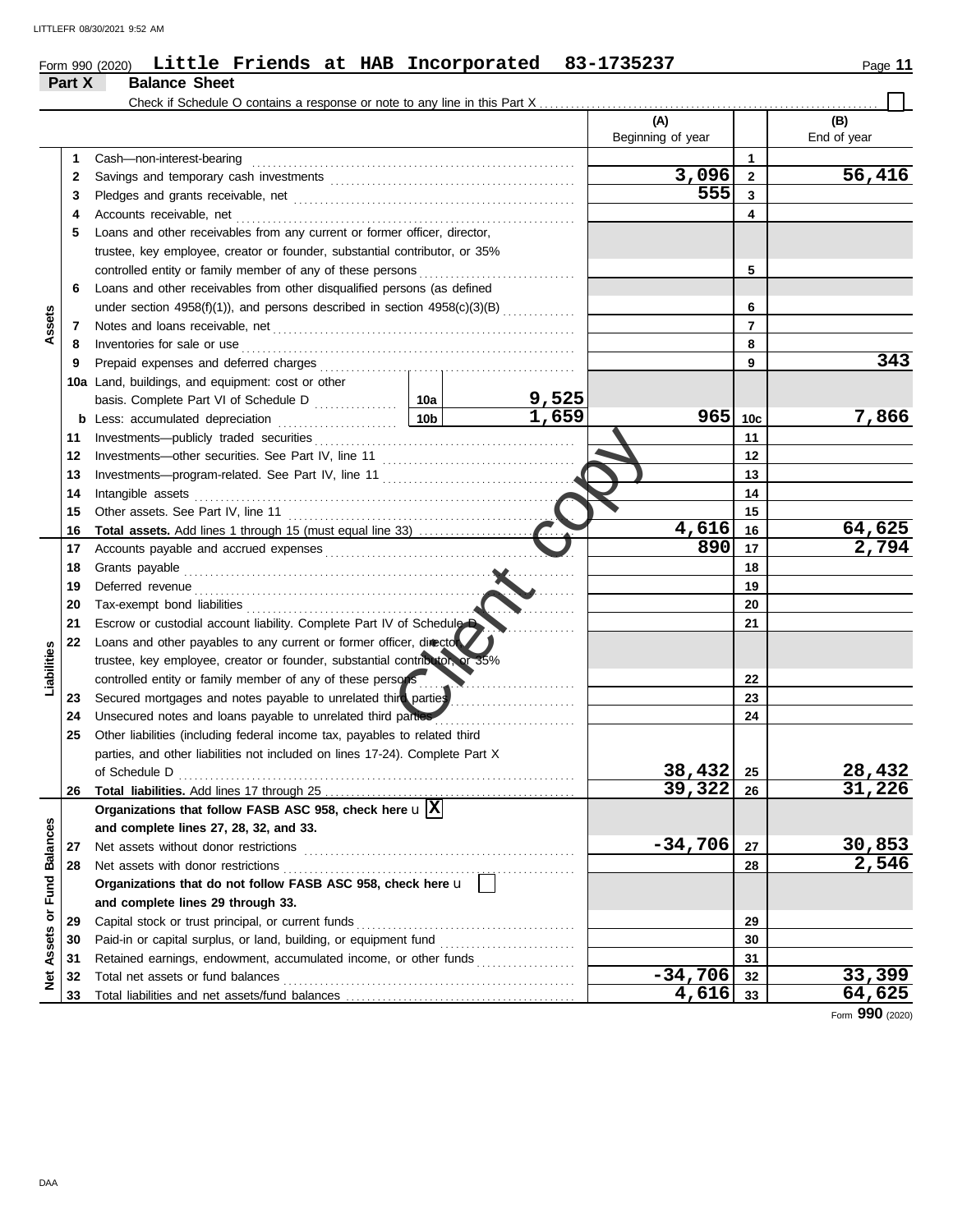LITTLEFR 08/30/2021 9:52 AM

|    | Form 990 (2020) Little Friends at HAB Incorporated<br>83-1735237                                                      |                         |    |        | Page 12              |  |  |  |  |
|----|-----------------------------------------------------------------------------------------------------------------------|-------------------------|----|--------|----------------------|--|--|--|--|
|    | Part XI<br><b>Reconciliation of Net Assets</b>                                                                        |                         |    |        |                      |  |  |  |  |
|    |                                                                                                                       |                         |    |        |                      |  |  |  |  |
| 1  |                                                                                                                       |                         |    |        | $\overline{283,817}$ |  |  |  |  |
| 2  |                                                                                                                       | $\overline{2}$          |    |        | 218,810              |  |  |  |  |
| 3  | Revenue less expenses. Subtract line 2 from line 1                                                                    | $\overline{\mathbf{3}}$ |    |        | 65,007               |  |  |  |  |
| 4  |                                                                                                                       | $\overline{\mathbf{4}}$ |    |        | $-34,706$            |  |  |  |  |
| 5  |                                                                                                                       | 5                       |    |        |                      |  |  |  |  |
| 6  | 6                                                                                                                     |                         |    |        |                      |  |  |  |  |
| 7  | Investment expenses                                                                                                   | $\overline{7}$          |    |        | $-17,556$            |  |  |  |  |
| 8  | 8<br>Prior period adjustments                                                                                         |                         |    |        |                      |  |  |  |  |
| 9  | Other changes in net assets or fund balances (explain on Schedule O)                                                  | 9                       |    |        | 20,654               |  |  |  |  |
| 10 | Net assets or fund balances at end of year. Combine lines 3 through 9 (must equal Part X, line                        |                         |    |        |                      |  |  |  |  |
|    | 32, column (B))                                                                                                       | 10                      |    | 33,399 |                      |  |  |  |  |
|    | <b>Financial Statements and Reporting</b><br>Part XII                                                                 |                         |    |        |                      |  |  |  |  |
|    | Check if Schedule O contains a response or note to any line in this Part XII                                          |                         |    |        |                      |  |  |  |  |
|    |                                                                                                                       |                         |    | Yes    | No                   |  |  |  |  |
| 1. | $ X $ Cash<br>Accounting method used to prepare the Form 990:<br>Accrual<br>Other                                     |                         |    |        |                      |  |  |  |  |
|    | If the organization changed its method of accounting from a prior year or checked "Other," explain in                 |                         |    |        |                      |  |  |  |  |
|    | Schedule O.                                                                                                           |                         |    |        |                      |  |  |  |  |
|    | 2a Were the organization's financial statements compiled or reviewed by an independent accountant?                    |                         | 2a |        | x                    |  |  |  |  |
|    | If "Yes," check a box below to indicate whether the financial statements for the year were complied of                |                         |    |        |                      |  |  |  |  |
|    | reviewed on a separate basis, consolidated basis, or both:                                                            |                         |    |        |                      |  |  |  |  |
|    | Separate basis<br>Consolidated basis<br>Both consolidated and separate basis                                          |                         |    |        |                      |  |  |  |  |
|    | <b>b</b> Were the organization's financial statements audited by an independent accountant?                           |                         | 2b |        | x                    |  |  |  |  |
|    | If "Yes," check a box below to indicate whether the financial statements for the year were audited on a               |                         |    |        |                      |  |  |  |  |
|    | separate basis, consolidated basis, or both:                                                                          |                         |    |        |                      |  |  |  |  |
|    | Both consolidated and separate basis<br>Separate basis<br>Consolidated basis                                          |                         |    |        |                      |  |  |  |  |
|    | c If "Yes" to line 2a or 2b, does the organization have a committee that assumes esponsibility for oversight of       |                         |    |        |                      |  |  |  |  |
|    | the audit, review, or compilation of its financial statements and selection of an independent accountant?             |                         | 2c |        |                      |  |  |  |  |
|    | If the organization changed either its oversight process or selection process during the tax year, explain on         |                         |    |        |                      |  |  |  |  |
|    | Schedule O.                                                                                                           |                         |    |        |                      |  |  |  |  |
|    | 3a As a result of a federal award, was the organization required to underlyo an audit or audits as set forth in the   |                         |    |        |                      |  |  |  |  |
|    | Single Audit Act and OMB Circular A-133?                                                                              |                         | За |        |                      |  |  |  |  |
|    | <b>b</b> If "Yes," did the organization undergo the required audit or audits? If the organization did not undergo the |                         |    |        |                      |  |  |  |  |
|    |                                                                                                                       |                         | 3b |        |                      |  |  |  |  |
|    |                                                                                                                       |                         |    |        | Form 990 (2020)      |  |  |  |  |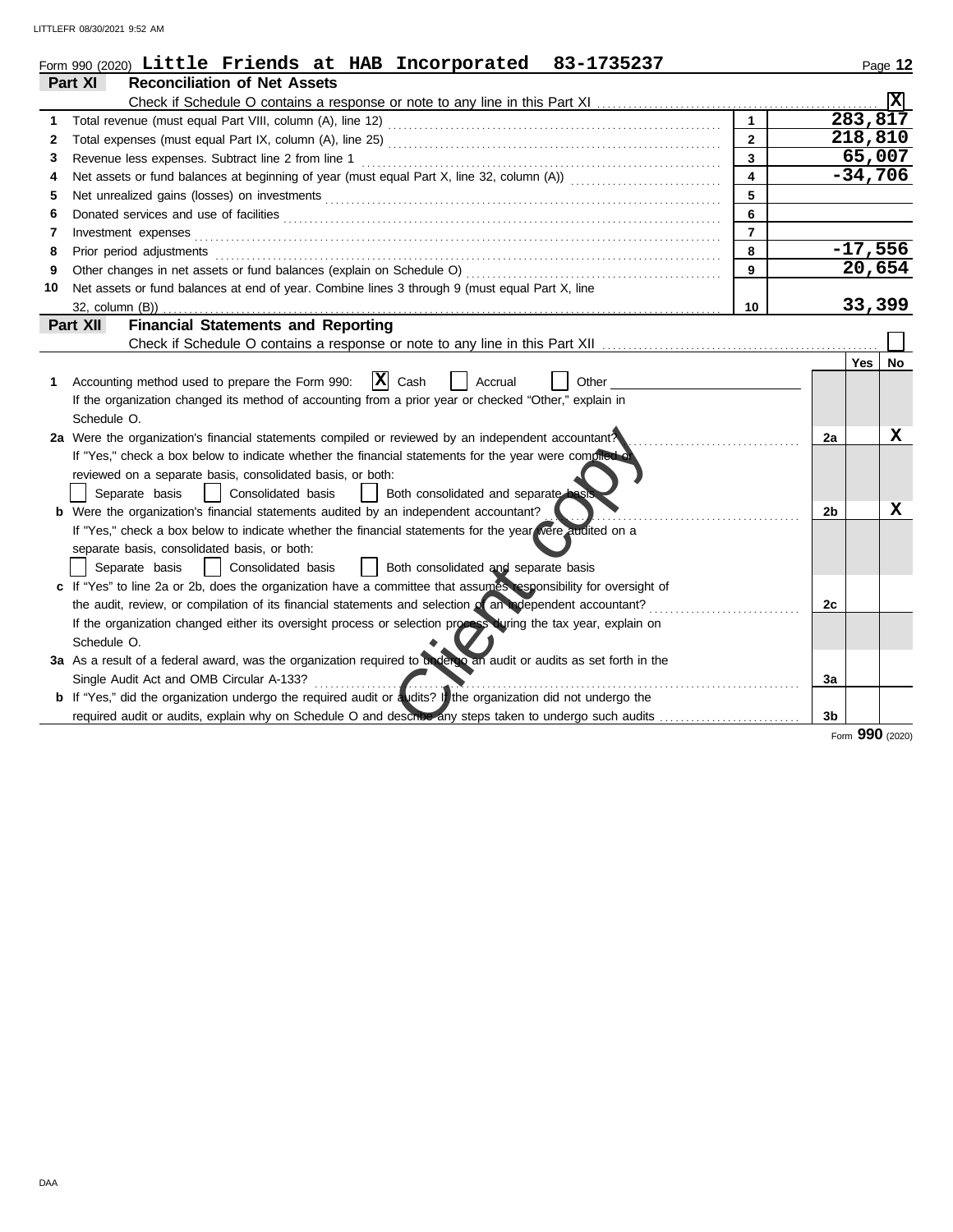LITTLEFR 08/30/2021 9:52 AM

| <b>SCHEDULE A</b>          |                                                                                                                                                                                                                                                      | <b>Public Charity Status and Public Support</b>                                                                                                                                                                                                                 |                          |    |                        | OMB No. 1545-0047                    |  |  |
|----------------------------|------------------------------------------------------------------------------------------------------------------------------------------------------------------------------------------------------------------------------------------------------|-----------------------------------------------------------------------------------------------------------------------------------------------------------------------------------------------------------------------------------------------------------------|--------------------------|----|------------------------|--------------------------------------|--|--|
| (Form 990 or 990-EZ)       |                                                                                                                                                                                                                                                      | Complete if the organization is a section 501(c)(3) organization or a section 4947(a)(1) nonexempt charitable trust.                                                                                                                                            |                          |    |                        | 2020                                 |  |  |
| Department of the Treasury |                                                                                                                                                                                                                                                      | La Attach to Form 990 or Form 990-EZ.                                                                                                                                                                                                                           |                          |    |                        | Open to Public                       |  |  |
| Internal Revenue Service   |                                                                                                                                                                                                                                                      | <b>u</b> Go to www.irs.gov/Form990 for instructions and the latest information.                                                                                                                                                                                 |                          |    |                        | Inspection                           |  |  |
| Name of the organization   |                                                                                                                                                                                                                                                      | Little Friends at HAB Incorporated                                                                                                                                                                                                                              |                          |    | 83-1735237             | Employer identification number       |  |  |
| Part I                     |                                                                                                                                                                                                                                                      | Reason for Public Charity Status. (All organizations must complete this part.) See instructions.                                                                                                                                                                |                          |    |                        |                                      |  |  |
|                            |                                                                                                                                                                                                                                                      | The organization is not a private foundation because it is: (For lines 1 through 12, check only one box.)                                                                                                                                                       |                          |    |                        |                                      |  |  |
| 1                          |                                                                                                                                                                                                                                                      | A church, convention of churches, or association of churches described in section 170(b)(1)(A)(i).                                                                                                                                                              |                          |    |                        |                                      |  |  |
| x<br>2                     | A school described in <b>section 170(b)(1)(A)(ii).</b> (Attach Schedule E (Form 990 or 990-EZ).)                                                                                                                                                     |                                                                                                                                                                                                                                                                 |                          |    |                        |                                      |  |  |
| 4                          | 3<br>A hospital or a cooperative hospital service organization described in section 170(b)(1)(A)(iii).<br>A medical research organization operated in conjunction with a hospital described in section 170(b)(1)(A)(iii). Enter the hospital's name, |                                                                                                                                                                                                                                                                 |                          |    |                        |                                      |  |  |
| city, and state:           |                                                                                                                                                                                                                                                      |                                                                                                                                                                                                                                                                 |                          |    |                        |                                      |  |  |
| 5                          |                                                                                                                                                                                                                                                      | An organization operated for the benefit of a college or university owned or operated by a governmental unit described in                                                                                                                                       |                          |    |                        |                                      |  |  |
|                            | section 170(b)(1)(A)(iv). (Complete Part II.)                                                                                                                                                                                                        |                                                                                                                                                                                                                                                                 |                          |    |                        |                                      |  |  |
| 6                          |                                                                                                                                                                                                                                                      | A federal, state, or local government or governmental unit described in section 170(b)(1)(A)(v).                                                                                                                                                                |                          |    |                        |                                      |  |  |
| 7                          | described in section 170(b)(1)(A)(vi). (Complete Part II.)                                                                                                                                                                                           | An organization that normally receives a substantial part of its support from a governmental unit or from the general public                                                                                                                                    |                          |    |                        |                                      |  |  |
| 8                          |                                                                                                                                                                                                                                                      | A community trust described in section 170(b)(1)(A)(vi). (Complete Part II.)                                                                                                                                                                                    |                          |    |                        |                                      |  |  |
| 9<br>university:           |                                                                                                                                                                                                                                                      | An agricultural research organization described in section 170(b)(1)(A)(ix) operated in conjunction with a land-grant college<br>or university or a non-land-grant college of agriculture (see instructions). Enter the name, city, and state of the college or |                          |    |                        |                                      |  |  |
| 10                         |                                                                                                                                                                                                                                                      | An organization that normally receives: (1) more than 33 1/3% of its support from contributions, membership fees, and gross                                                                                                                                     |                          |    |                        |                                      |  |  |
|                            |                                                                                                                                                                                                                                                      | receipts from activities related to its exempt functions, subject to certain exceptions; and (2) To more than 331/3% of its                                                                                                                                     |                          |    |                        |                                      |  |  |
|                            |                                                                                                                                                                                                                                                      | support from gross investment income and unrelated business taxable income (less section 511 tax) from businesses                                                                                                                                               |                          |    |                        |                                      |  |  |
| 11                         | acquired by the organization after June 30, 1975. See section 509(a)(2). (Complete Part III.)<br>An organization organized and operated exclusively to test for public safety. See section 509(a)(4).                                                |                                                                                                                                                                                                                                                                 |                          |    |                        |                                      |  |  |
| 12                         | An organization organized and operated exclusively for the benefit of, to perform the functions of, or to carry out the purposes                                                                                                                     |                                                                                                                                                                                                                                                                 |                          |    |                        |                                      |  |  |
|                            |                                                                                                                                                                                                                                                      | of one or more publicly supported organizations described in section 509(a)(1) or section 509(a)(2). See section 509(a)(3).                                                                                                                                     |                          |    |                        |                                      |  |  |
| a                          |                                                                                                                                                                                                                                                      | Check the box in lines 12a through 12d that describes the type of supporting organization and complete lines 12e, 12f, and 12g.<br>Type I. A supporting organization operated, supervised, or controlled by its supported organization(s), typically by giving  |                          |    |                        |                                      |  |  |
|                            |                                                                                                                                                                                                                                                      | the supported organization(s) the power to regularly appoint of electra majority of the directors or trustees of the                                                                                                                                            |                          |    |                        |                                      |  |  |
|                            |                                                                                                                                                                                                                                                      | supporting organization. You must complete Part IV, Sections A and B.                                                                                                                                                                                           |                          |    |                        |                                      |  |  |
| b                          |                                                                                                                                                                                                                                                      | Type II. A supporting organization supervised or controlled in connection with its supported organization(s), by having<br>control or management of the supporting organization vested in the same persons that control or manage the supported                 |                          |    |                        |                                      |  |  |
|                            |                                                                                                                                                                                                                                                      | organization(s). You must complete Part IV, Sections A and C.                                                                                                                                                                                                   |                          |    |                        |                                      |  |  |
| c                          |                                                                                                                                                                                                                                                      | Type III functionally integrated. A supporting organization operated in connection with, and functionally integrated with,<br>its supported organization(s) (see instructions). You must complete Part IV, Sections A, D, and E.                                |                          |    |                        |                                      |  |  |
| d                          |                                                                                                                                                                                                                                                      | Type III non-functionally integrated. A supporting organization operated in connection with its supported organization(s)<br>that is not functionally integrated. The organization generally must satisfy a distribution requirement and an attentiveness       |                          |    |                        |                                      |  |  |
| е                          |                                                                                                                                                                                                                                                      | requirement (see instructions). You must complete Part IV, Sections A and D, and Part V.<br>Check this box if the organization received a written determination from the IRS that it is a Type I, Type II, Type III                                             |                          |    |                        |                                      |  |  |
|                            |                                                                                                                                                                                                                                                      | functionally integrated, or Type III non-functionally integrated supporting organization.                                                                                                                                                                       |                          |    |                        |                                      |  |  |
| f                          | Enter the number of supported organizations                                                                                                                                                                                                          | Provide the following information about the supported organization(s).                                                                                                                                                                                          |                          |    |                        |                                      |  |  |
| g<br>(i) Name of supported | (ii) EIN                                                                                                                                                                                                                                             | (iii) Type of organization                                                                                                                                                                                                                                      | (iv) Is the organization |    | (v) Amount of monetary | (vi) Amount of                       |  |  |
| organization               |                                                                                                                                                                                                                                                      | (described on lines 1-10                                                                                                                                                                                                                                        | listed in your governing |    | support (see           | other support (see                   |  |  |
|                            |                                                                                                                                                                                                                                                      | above (see instructions))                                                                                                                                                                                                                                       | document?<br>Yes         | No | instructions)          | instructions)                        |  |  |
| (A)                        |                                                                                                                                                                                                                                                      |                                                                                                                                                                                                                                                                 |                          |    |                        |                                      |  |  |
|                            |                                                                                                                                                                                                                                                      |                                                                                                                                                                                                                                                                 |                          |    |                        |                                      |  |  |
| (B)                        |                                                                                                                                                                                                                                                      |                                                                                                                                                                                                                                                                 |                          |    |                        |                                      |  |  |
| (C)                        |                                                                                                                                                                                                                                                      |                                                                                                                                                                                                                                                                 |                          |    |                        |                                      |  |  |
|                            |                                                                                                                                                                                                                                                      |                                                                                                                                                                                                                                                                 |                          |    |                        |                                      |  |  |
| (D)                        |                                                                                                                                                                                                                                                      |                                                                                                                                                                                                                                                                 |                          |    |                        |                                      |  |  |
| (E)                        |                                                                                                                                                                                                                                                      |                                                                                                                                                                                                                                                                 |                          |    |                        |                                      |  |  |
|                            |                                                                                                                                                                                                                                                      |                                                                                                                                                                                                                                                                 |                          |    |                        |                                      |  |  |
| Total                      | For Paperwork Peduction Act Notice, see the Instructions for Form 000 or 000-F7                                                                                                                                                                      |                                                                                                                                                                                                                                                                 |                          |    |                        | Schodule A (Form 000 or 000-E7) 2020 |  |  |

**For Paperwork Reduction Act Notice, see the Instructions for Form 990 or 990-EZ.**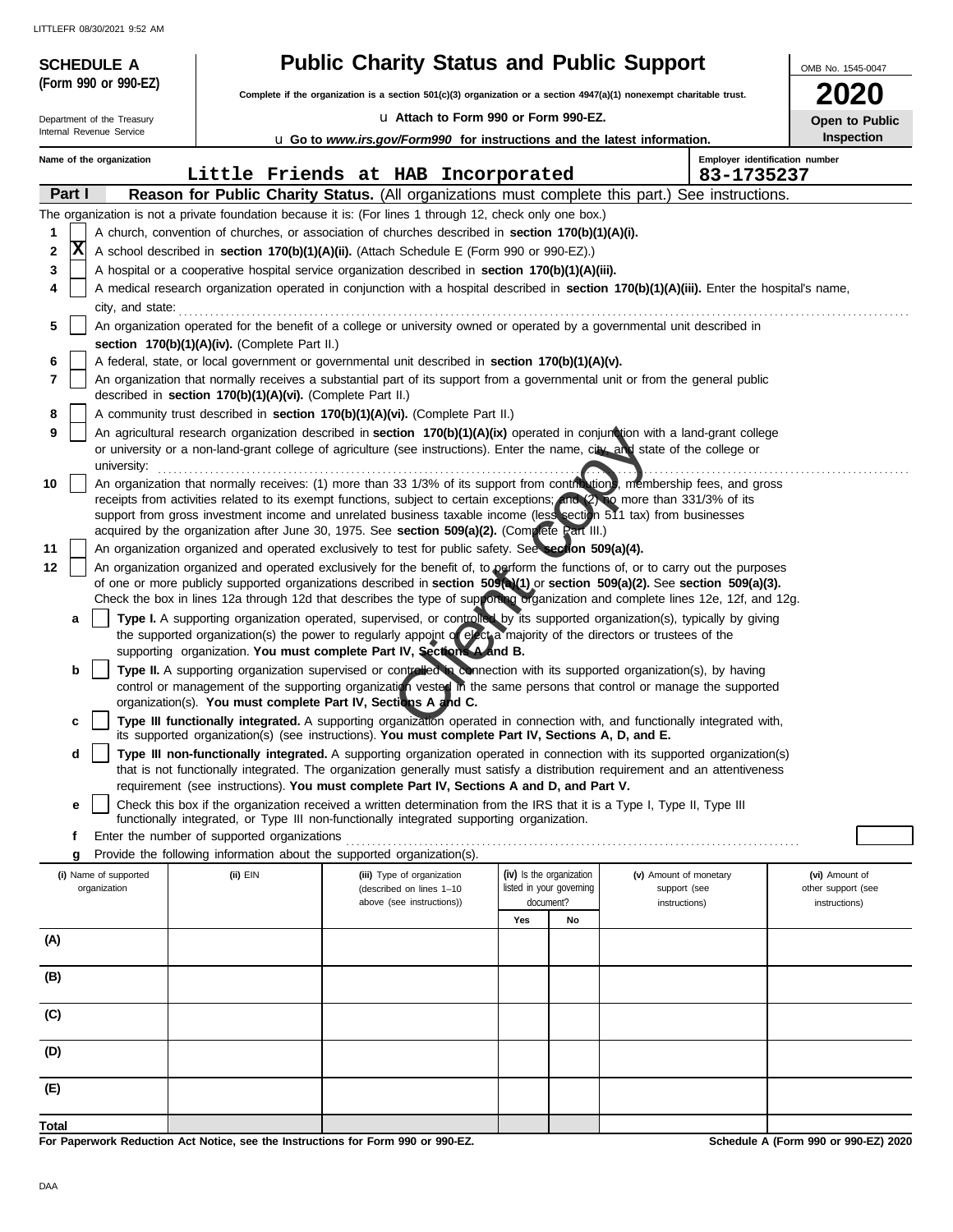Schedule A (Form 990 or 990-EZ) 2020 Page **2 Little Friends at HAB Incorporated 83-1735237** (Complete only if you checked the box on line 5, 7, or 8 of Part I or if the organization failed to qualify under **Part II** Support Schedule for Organizations Described in Sections 170(b)(1)(A)(iv) and 170(b)(1)(A)(vi) Part III. If the organization fails to qualify under the tests listed below, please complete Part III.)

|     | <b>Section A. Public Support</b>                                                                                                                                                                                               |          |          |            |            |            |           |
|-----|--------------------------------------------------------------------------------------------------------------------------------------------------------------------------------------------------------------------------------|----------|----------|------------|------------|------------|-----------|
|     | Calendar year (or fiscal year beginning in)<br>u                                                                                                                                                                               | (a) 2016 | (b) 2017 | $(c)$ 2018 | $(d)$ 2019 | (e) $2020$ | (f) Total |
| 1   | Gifts, grants, contributions, and<br>membership fees received. (Do not<br>include any "unusual grants.")                                                                                                                       |          |          |            |            |            |           |
| 2   | Tax revenues levied for the<br>organization's benefit and either paid<br>to or expended on its behalf                                                                                                                          |          |          |            |            |            |           |
| 3   | The value of services or facilities<br>furnished by a governmental unit to the<br>organization without charge                                                                                                                  |          |          |            |            |            |           |
| 4   | <b>Total.</b> Add lines 1 through 3                                                                                                                                                                                            |          |          |            |            |            |           |
| 5   | The portion of total contributions by<br>each person (other than a<br>governmental unit or publicly<br>supported organization) included on<br>line 1 that exceeds 2% of the amount<br>shown on line 11, column (f)             |          |          |            |            |            |           |
| 6   | Public support. Subtract line 5 from line 4                                                                                                                                                                                    |          |          |            |            |            |           |
|     | <b>Section B. Total Support</b>                                                                                                                                                                                                |          |          |            |            |            |           |
|     | Calendar year (or fiscal year beginning in)<br>$\mathbf{u}$                                                                                                                                                                    | (a) 2016 | (b) 2017 | (c) 2018   | $(d)$ 2019 | (e) 2020   | (f) Total |
| 7   | Amounts from line 4                                                                                                                                                                                                            |          |          |            |            |            |           |
| 8   | Gross income from interest, dividends,<br>payments received on securities loans,<br>rents, royalties, and income from<br>similar sources                                                                                       |          |          |            |            |            |           |
| 9   | Net income from unrelated business<br>activities, whether or not the business<br>is regularly carried on                                                                                                                       |          |          |            |            |            |           |
| 10  | Other income. Do not include gain or<br>loss from the sale of capital assets<br>(Explain in Part VI.)                                                                                                                          |          |          |            |            |            |           |
| 11  | Total support. Add lines 7 through 10                                                                                                                                                                                          |          |          |            |            |            |           |
| 12  | Gross receipts from related activities, etc. (see instructions)                                                                                                                                                                |          |          |            |            | 12         |           |
| 13  | First 5 years. If the Form 990 is for the organization's first, second, third, fourth, or fifth tax year as a section 501(c)(3)                                                                                                |          |          |            |            |            |           |
|     |                                                                                                                                                                                                                                |          |          |            |            |            |           |
|     | Section C. Computation of Public Support Percentage                                                                                                                                                                            |          |          |            |            |            |           |
| 14  |                                                                                                                                                                                                                                |          |          |            |            | 14         | %         |
| 15  | Public support percentage from 2019 Schedule A, Part II, line 14                                                                                                                                                               |          |          |            |            | 15         | %         |
| 16a | 33 1/3% support test-2020. If the organization did not check the box on line 13, and line 14 is 33 1/3% or more, check this                                                                                                    |          |          |            |            |            |           |
|     | box and stop here. The organization qualifies as a publicly supported organization [11] content content content content of the content of the state of the state of the state of the state of the state of the state of the st |          |          |            |            |            |           |
| b   | 33 1/3% support test-2019. If the organization did not check a box on line 13 or 16a, and line 15 is 33 1/3% or more, check                                                                                                    |          |          |            |            |            |           |
|     |                                                                                                                                                                                                                                |          |          |            |            |            |           |
| 17a | 10%-facts-and-circumstances test-2020. If the organization did not check a box on line 13, 16a, or 16b, and line 14 is                                                                                                         |          |          |            |            |            |           |
|     | 10% or more, and if the organization meets the "facts-and-circumstances" test, check this box and stop here. Explain in                                                                                                        |          |          |            |            |            |           |
|     | Part VI how the organization meets the "facts-and-circumstances" test. The organization qualifies as a publicly supported                                                                                                      |          |          |            |            |            |           |
|     | organization                                                                                                                                                                                                                   |          |          |            |            |            |           |
| b   | 10%-facts-and-circumstances test-2019. If the organization did not check a box on line 13, 16a, 16b, or 17a, and line                                                                                                          |          |          |            |            |            |           |
|     | 15 is 10% or more, and if the organization meets the "facts-and-circumstances" test, check this box and stop here. Explain                                                                                                     |          |          |            |            |            |           |
|     | in Part VI how the organization meets the "facts-and-circumstances" test. The organization qualifies as a publicly supported                                                                                                   |          |          |            |            |            |           |
|     | organization www.commutation.com/www.commutation.com/www.commutation.com/www.commutation.com/www.commutation.com                                                                                                               |          |          |            |            |            |           |
| 18  | Private foundation. If the organization did not check a box on line 13, 16a, 16b, 17a, or 17b, check this box and see                                                                                                          |          |          |            |            |            |           |
|     | instructions                                                                                                                                                                                                                   |          |          |            |            |            |           |
|     |                                                                                                                                                                                                                                |          |          |            |            |            |           |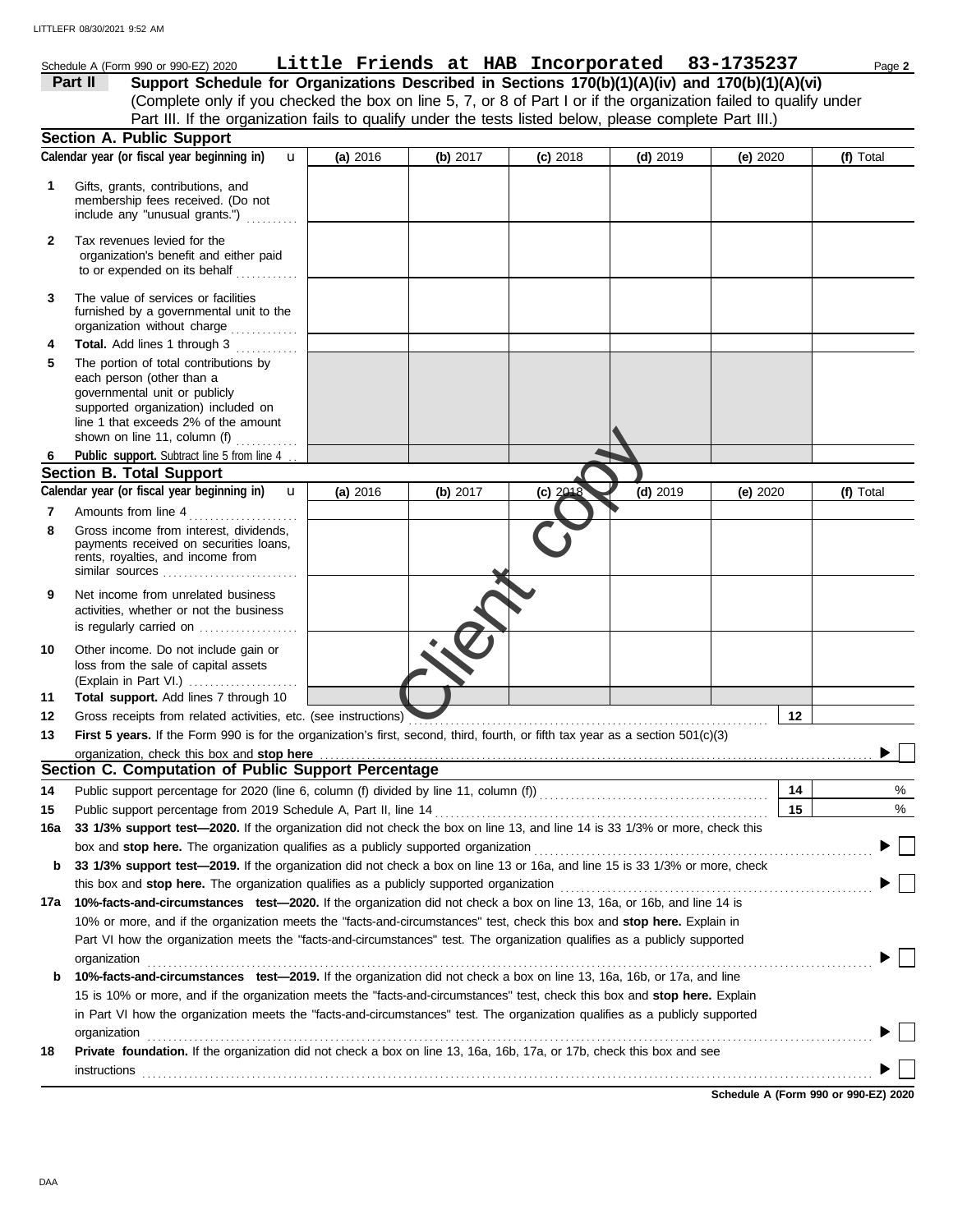#### unrelated trade or business under section 513 **Part III Support Schedule for Organizations Described in Section 509(a)(2)** (Complete only if you checked the box on line 10 of Part I or if the organization failed to qualify under Part II. **1 2 3** Schedule A (Form 990 or 990-EZ) 2020 Page **3 Little Friends at HAB Incorporated 83-1735237** Gifts, grants, contributions, and membership fees received. (Do not include any "unusual grants.") . . . . . . Gross receipts from admissions, merchandise sold or services performed, or facilities furnished in any activity that is related to the Gross receipts from activities that are not an **Section A. Public Support** organization's tax-exempt purpose .......... **4** Tax revenues levied for the organization's benefit and either paid to or expended on its behalf  $\begin{array}{ccc} \dots & \dots & \dots \end{array}$ **(a)** 2016 **(b)** 2017 **(c)** 2018 **(d)** 2019 **(e)** 2020 **(f)** Total **Calendar year (or fiscal year beginning in)**  If the organization fails to qualify under the tests listed below, please complete Part II.) u LITTLEFR 08/30/2021 9:52 AM

| 5 | The value of services or facilities<br>furnished by a governmental unit to the |
|---|--------------------------------------------------------------------------------|
|   | organization without charge                                                    |
| 6 | <b>Total.</b> Add lines 1 through 5                                            |

- **7a** Amounts included on lines 1, 2, and 3 received from disqualified persons ......
- **b** Amounts included on lines 2 and 3 received from other than disqualified persons that exceed the greater of \$5,000 or 1% of the amount on line 13 for the year  $\ldots$ **c** Add lines 7a and 7b . . . . . . . . . . . . . . . . . . . . .
- **8 Public support.** (Subtract line 7c from line 6.) . . . . . . . . . . . . . . . . . . . . . . . . . . . . . . . . . . .

#### **Section B. Total Support**

|     | <b>7a</b> Amounts included on lines 1, 2, and 3<br>received from disqualified persons                                                                                            |          |                                                |          |            |          |              |
|-----|----------------------------------------------------------------------------------------------------------------------------------------------------------------------------------|----------|------------------------------------------------|----------|------------|----------|--------------|
| b   | Amounts included on lines 2 and 3<br>received from other than disqualified<br>persons that exceed the greater of \$5,000<br>or 1% of the amount on line 13 for the year $\ldots$ |          |                                                |          |            |          |              |
| c   | Add lines 7a and 7b<br>.                                                                                                                                                         |          |                                                |          |            |          |              |
| 8   | Public support. (Subtract line 7c from<br>line 6.) $\ldots$ $\ldots$ $\ldots$ $\ldots$ $\ldots$ $\ldots$ $\ldots$                                                                |          |                                                |          |            |          |              |
|     | <b>Section B. Total Support</b>                                                                                                                                                  |          |                                                |          |            |          |              |
|     | Calendar year (or fiscal year beginning in) $\mathbf u$                                                                                                                          | (a) 2016 | (b) $201$ <sup><math>\overline{d}</math></sup> | (c) 2018 | $(d)$ 2019 | (e) 2020 | (f) Total    |
| 9   | Amounts from line 6                                                                                                                                                              |          |                                                |          |            |          |              |
| 10a | Gross income from interest, dividends,<br>payments received on securities loans, rents,<br>royalties, and income from similar sources                                            |          |                                                |          |            |          |              |
| b   | Unrelated business taxable income (less<br>section 511 taxes) from businesses<br>acquired after June 30, 1975                                                                    |          |                                                |          |            |          |              |
| c   | Add lines 10a and 10b                                                                                                                                                            |          |                                                |          |            |          |              |
| 11  | Net income from unrelated business<br>activities not included in line 10b, whether<br>or not the business is regularly carried on                                                |          |                                                |          |            |          |              |
| 12  | Other income. Do not include gain or<br>loss from the sale of capital assets<br>(Explain in Part VI.)<br>.                                                                       |          |                                                |          |            |          |              |
| 13  | Total support. (Add lines 9, 10c, 11,<br>and 12.) $\ldots$                                                                                                                       |          |                                                |          |            |          |              |
| 14  | First 5 years. If the Form 990 is for the organization's first, second, third, fourth, or fifth tax year as a section 501(c)(3)<br>organization, check this box and stop here    |          |                                                |          |            |          |              |
|     | Section C. Computation of Public Support Percentage                                                                                                                              |          |                                                |          |            |          |              |
| 15  |                                                                                                                                                                                  |          |                                                |          |            | 15       | $\%$         |
| 16  |                                                                                                                                                                                  |          |                                                |          |            | 16       | %            |
|     | Section D. Computation of Investment Income Percentage                                                                                                                           |          |                                                |          |            |          |              |
| 17  | Investment income percentage for 2020 (line 10c, column (f), divided by line 13, column (f)) [[[[[[[[[[[[[[[[[                                                                   |          |                                                |          |            | 17       | %            |
| 18  | Investment income percentage from 2019 Schedule A, Part III, line 17                                                                                                             |          |                                                |          |            | 18       | $\%$         |
| 19a | 33 1/3% support tests—2020. If the organization did not check the box on line 14, and line 15 is more than 33 1/3%, and line                                                     |          |                                                |          |            |          |              |
|     |                                                                                                                                                                                  |          |                                                |          |            |          | $\mathbf{L}$ |
| b   | 33 1/3% support tests-2019. If the organization did not check a box on line 14 or line 19a, and line 16 is more than 33 1/3%, and                                                |          |                                                |          |            |          |              |
|     |                                                                                                                                                                                  |          |                                                |          |            |          |              |
| 20  |                                                                                                                                                                                  |          |                                                |          |            |          |              |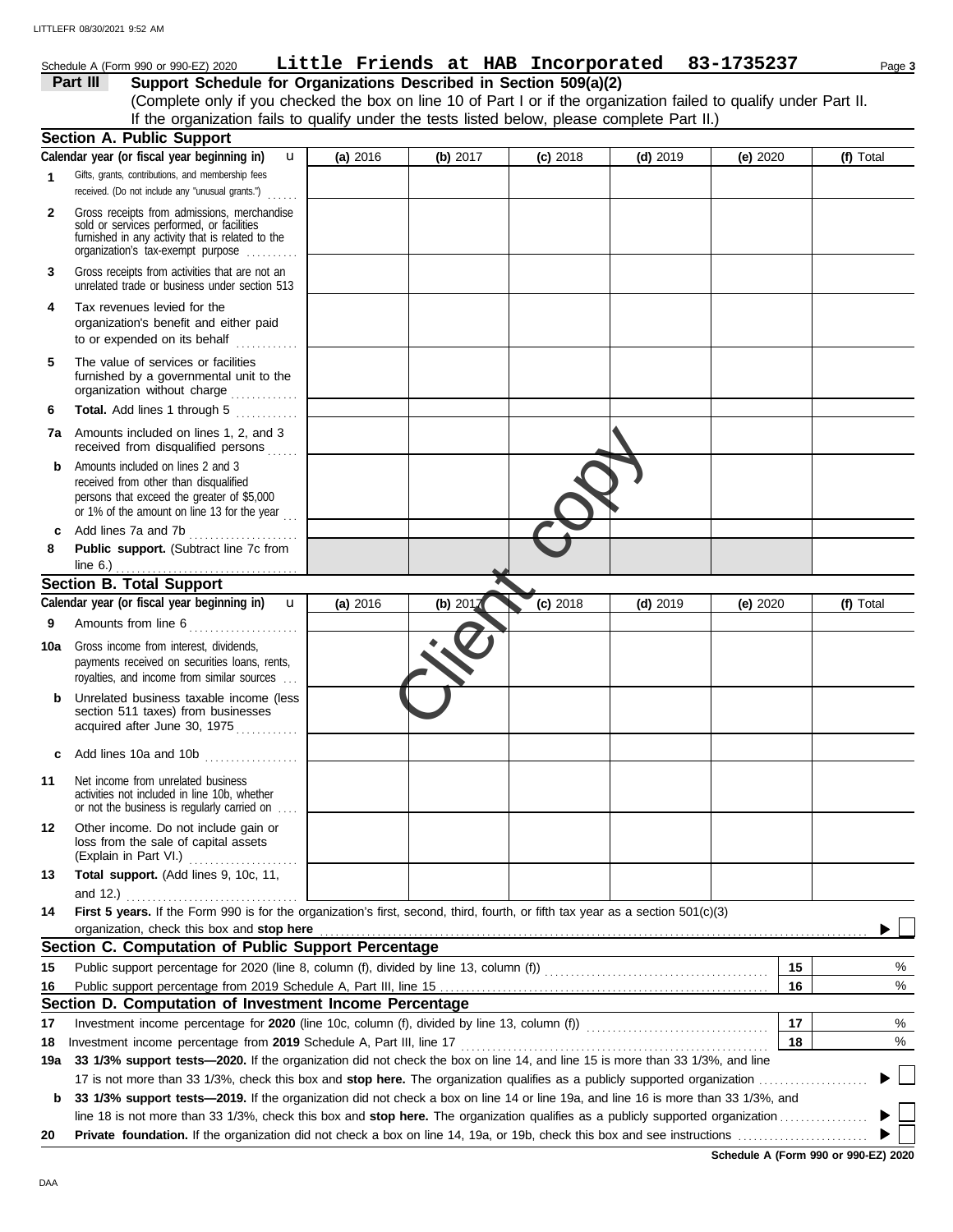|    | Little Friends at HAB Incorporated<br>83-1735237<br>Schedule A (Form 990 or 990-EZ) 2020                                                                                              |    |     | Page 4 |
|----|---------------------------------------------------------------------------------------------------------------------------------------------------------------------------------------|----|-----|--------|
|    | Part IV<br><b>Supporting Organizations</b>                                                                                                                                            |    |     |        |
|    | (Complete only if you checked a box in line 12 on Part I. If you checked box 12a, Part I, complete Sections A                                                                         |    |     |        |
|    | and B. If you checked box 12b, Part I, complete Sections A and C. If you checked box 12c, Part I, complete                                                                            |    |     |        |
|    | Sections A, D, and E. If you checked box 12d, Part I, complete Sections A and D, and complete Part V.)                                                                                |    |     |        |
|    | Section A. All Supporting Organizations                                                                                                                                               |    |     |        |
|    |                                                                                                                                                                                       |    | Yes | No     |
| 1  | Are all of the organization's supported organizations listed by name in the organization's governing                                                                                  |    |     |        |
|    | documents? If "No," describe in Part VI how the supported organizations are designated. If designated by                                                                              |    |     |        |
|    | class or purpose, describe the designation. If historic and continuing relationship, explain.                                                                                         | 1  |     |        |
| 2  | Did the organization have any supported organization that does not have an IRS determination of status                                                                                |    |     |        |
|    | under section 509(a)(1) or (2)? If "Yes," explain in Part VI how the organization determined that the supported                                                                       |    |     |        |
|    | organization was described in section 509(a)(1) or (2).                                                                                                                               | 2  |     |        |
| За | Did the organization have a supported organization described in section $501(c)(4)$ , (5), or (6)? If "Yes," answer                                                                   |    |     |        |
|    | lines 3b and 3c below.                                                                                                                                                                | За |     |        |
| b  | Did the organization confirm that each supported organization qualified under section $501(c)(4)$ , $(5)$ , or $(6)$ and                                                              |    |     |        |
|    | satisfied the public support tests under section 509(a)(2)? If "Yes," describe in Part VI when and how the                                                                            |    |     |        |
|    | organization made the determination.                                                                                                                                                  | 3b |     |        |
| c  | Did the organization ensure that all support to such organizations was used exclusively for section $170(c)(2)(B)$                                                                    |    |     |        |
|    | purposes? If "Yes," explain in Part VI what controls the organization put in place to ensure such use.                                                                                | 3c |     |        |
| 4a | Was any supported organization not organized in the United States ("foreign supported organization")? If<br>"Yes," and if you checked 12a or 12b in Part I, answer (b) and (c) below. | 4a |     |        |
|    | Did the organization have ultimate control and discretion in deciding whether to make grants to the foreign                                                                           |    |     |        |
| b  | supported organization? If "Yes," describe in Part VI how the organization had such control and discretion                                                                            |    |     |        |
|    | despite being controlled or supervised by or in connection with its supported organizations.                                                                                          | 4b |     |        |
| c  | Did the organization support any foreign supported organization that does not have an IRS determination                                                                               |    |     |        |
|    | under sections 501(c)(3) and 509(a)(1) or (2)? If "Yes," explain in Part VI what controls the organization used                                                                       |    |     |        |
|    | to ensure that all support to the foreign supported organization was used exclusively for section 170(c)(2)(B)                                                                        |    |     |        |
|    | purposes.                                                                                                                                                                             | 4c |     |        |
| 5a | Did the organization add, substitute, or remove any supported organizations during the tax year? If "Yes,"                                                                            |    |     |        |
|    | answer lines 5b and 5c below (if applicable). Also, provide detail in Part VI, including (i) the names and EIN                                                                        |    |     |        |
|    | numbers of the supported organizations added, substituted, or removed; (i) the reasons for each such action;                                                                          |    |     |        |
|    | (iii) the authority under the organization's organizing document with rizing such action; and (iv) how the action                                                                     |    |     |        |
|    | was accomplished (such as by amendment to the organizing document).                                                                                                                   | 5a |     |        |
| b  | Type I or Type II only. Was any added or substituted supported organization part of a class already                                                                                   |    |     |        |
|    | designated in the organization's organizing document?                                                                                                                                 | 5b |     |        |
| c  | <b>Substitutions only.</b> Was the substitution the result of an event beyond the organization's control?                                                                             | 5c |     |        |
| 6  | Did the organization provide support (whether in the form of grants or the provision of services or facilities) to                                                                    |    |     |        |
|    | anyone other than (i) its supported organizations, (ii) individuals that are part of the charitable class benefited                                                                   |    |     |        |
|    | by one or more of its supported organizations, or (iii) other supporting organizations that also support or                                                                           |    |     |        |
|    | benefit one or more of the filing organization's supported organizations? If "Yes," provide detail in Part VI.                                                                        | 6  |     |        |
| 7  | Did the organization provide a grant, loan, compensation, or other similar payment to a substantial contributor                                                                       |    |     |        |
|    | (as defined in section 4958(c)(3)(C)), a family member of a substantial contributor, or a 35% controlled entity                                                                       |    |     |        |
|    | with regard to a substantial contributor? If "Yes," complete Part I of Schedule L (Form 990 or 990-EZ).                                                                               | 7  |     |        |
| 8  | Did the organization make a loan to a disqualified person (as defined in section 4958) not described in line 7?                                                                       |    |     |        |
|    | If "Yes," complete Part I of Schedule L (Form 990 or 990-EZ).                                                                                                                         | 8  |     |        |
| 9a | Was the organization controlled directly or indirectly at any time during the tax year by one or more                                                                                 |    |     |        |
|    | disqualified persons, as defined in section 4946 (other than foundation managers and organizations                                                                                    |    |     |        |
|    | described in section 509(a)(1) or (2))? If "Yes," provide detail in Part VI.                                                                                                          | 9а |     |        |

- **b** Did one or more disqualified persons (as defined in line 9a) hold a controlling interest in any entity in which the supporting organization had an interest? *If "Yes," provide detail in Part VI.*
- **c** Did a disqualified person (as defined in line 9a) have an ownership interest in, or derive any personal benefit from, assets in which the supporting organization also had an interest? *If "Yes," provide detail in Part VI.*
- **10a** Was the organization subject to the excess business holdings rules of section 4943 because of section 4943(f) (regarding certain Type II supporting organizations, and all Type III non-functionally integrated supporting organizations)? *If "Yes," answer line 10b below.*
	- **b** Did the organization have any excess business holdings in the tax year? *(Use Schedule C, Form 4720, to determine whether the organization had excess business holdings.)*

**Schedule A (Form 990 or 990-EZ) 2020**

**9b**

**9c**

**10a**

**10b**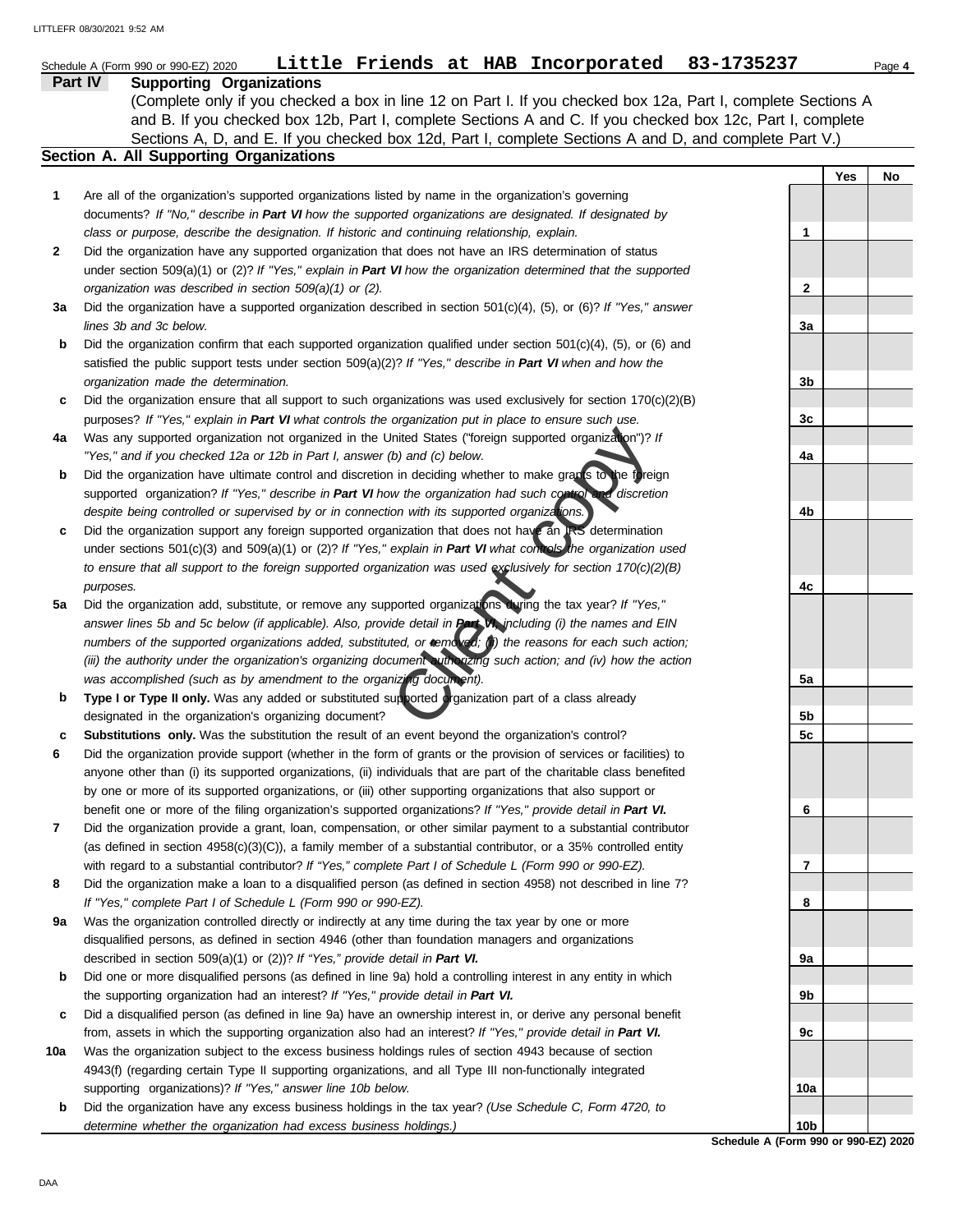|              | Little Friends at HAB Incorporated<br>83-1735237<br>Schedule A (Form 990 or 990-EZ) 2020<br>Part IV<br><b>Supporting Organizations (continued)</b> |                 |     | Page 5 |
|--------------|----------------------------------------------------------------------------------------------------------------------------------------------------|-----------------|-----|--------|
|              |                                                                                                                                                    |                 | Yes | No     |
| 11           | Has the organization accepted a gift or contribution from any of the following persons?                                                            |                 |     |        |
| а            | A person who directly or indirectly controls, either alone or together with persons described in lines 11b and                                     |                 |     |        |
|              | 11c below, the governing body of a supported organization?                                                                                         | 11a             |     |        |
| b            | A family member of a person described in line 11a above?                                                                                           | 11 <sub>b</sub> |     |        |
| c            | A 35% controlled entity of a person described in line 11a or 11b above? If "Yes" to line 11a, 11b, or 11c, provide                                 |                 |     |        |
|              | detail in Part VI.                                                                                                                                 | 11c             |     |        |
|              | Section B. Type I Supporting Organizations                                                                                                         |                 |     |        |
|              |                                                                                                                                                    |                 | Yes | No     |
| 1            | Did the governing body, members of the governing body, officers acting in their official capacity, or membership of one or                         |                 |     |        |
|              | more supported organizations have the power to regularly appoint or elect at least a majority of the organization's officers,                      |                 |     |        |
|              | directors, or trustees at all times during the tax year? If "No," describe in Part VI how the supported organization(s)                            |                 |     |        |
|              | effectively operated, supervised, or controlled the organization's activities. If the organization had more than one supported                     |                 |     |        |
|              | organization, describe how the powers to appoint and/or remove officers, directors, or trustees were allocated among the                           |                 |     |        |
|              | supported organizations and what conditions or restrictions, if any, applied to such powers during the tax year.                                   | 1               |     |        |
| $\mathbf{2}$ | Did the organization operate for the benefit of any supported organization other than the supported                                                |                 |     |        |
|              | organization(s) that operated, supervised, or controlled the supporting organization? If "Yes," explain in Part                                    |                 |     |        |
|              | VI how providing such benefit carried out the purposes of the supported organization(s) that operated,                                             |                 |     |        |
|              | supervised, or controlled the supporting organization.                                                                                             | $\mathbf{2}$    |     |        |
|              | Section C. Type II Supporting Organizations                                                                                                        |                 |     |        |
|              |                                                                                                                                                    |                 | Yes | No     |
| 1            | Were a majority of the organization's directors or trustees during the tax year also a majority of the directors                                   |                 |     |        |
|              | or trustees of each of the organization's supported organization(s)? If "No," describe in Part VI how control                                      |                 |     |        |
|              | or management of the supporting organization was vested in the same persons that comrolled or managed                                              |                 |     |        |
|              | the supported organization(s).                                                                                                                     | 1               |     |        |
|              | Section D. All Type III Supporting Organizations                                                                                                   |                 |     |        |
|              |                                                                                                                                                    |                 | Yes | No     |
| 1            | Did the organization provide to each of its supported organizations, by the last day of the fifth month of the                                     |                 |     |        |
|              | organization's tax year, (i) a written notice describing the type and amount of support provided during the prior tax                              |                 |     |        |
|              | year, (ii) a copy of the Form 990 that was most recently filed as of the date of notification, and (iii) copies of the                             |                 |     |        |
|              | organization's governing documents in effect on the date of notification, to the extent not previously provided?                                   | 1               |     |        |
| 2            | Were any of the organization's officers, directors, or trusters either (i) appointed or elected by the supported                                   |                 |     |        |
|              | organization(s) or (ii) serving on the governing body of a supported organization? If "No," explain in Part VI how                                 |                 |     |        |
|              | the organization maintained a close and continuous working relationship with the supported organization(s).                                        | 2               |     |        |
|              | By reason of the relationship described in line 2, above, did the organization's supported organizations have                                      |                 |     |        |
|              | a significant voice in the organization's investment policies and in directing the use of the organization's                                       |                 |     |        |
|              | income or assets at all times during the tax year? If "Yes," describe in Part VI the role the organization's                                       |                 |     |        |
|              | supported organizations played in this regard.                                                                                                     | 3               |     |        |
|              | Section E. Type III Functionally-Integrated Supporting Organizations                                                                               |                 |     |        |
| 1            | Check the box next to the method that the organization used to satisfy the Integral Part Test during the year (see instructions).                  |                 |     |        |
| а            | The organization satisfied the Activities Test. Complete line 2 below.                                                                             |                 |     |        |
| b            | The organization is the parent of each of its supported organizations. Complete line 3 below.                                                      |                 |     |        |
| c            | The organization supported a governmental entity. Describe in Part VI how you supported a governmental entity (see instructions).                  |                 |     |        |
| 2            | Activities Test. Answer lines 2a and 2b below.                                                                                                     |                 | Yes | No     |
| а            | Did substantially all of the organization's activities during the tax year directly further the exempt purposes of                                 |                 |     |        |
|              | the supported organization(s) to which the organization was responsive? If "Yes," then in Part VI identify                                         |                 |     |        |
|              | those supported organizations and explain how these activities directly furthered their exempt purposes,                                           |                 |     |        |
|              | how the organization was responsive to those supported organizations, and how the organization determined                                          |                 |     |        |
|              | that these activities constituted substantially all of its activities.                                                                             | 2a              |     |        |
| b            | Did the activities described in line 2a, above, constitute activities that, but for the organization's involvement,                                |                 |     |        |
|              | one or more of the organization's supported organization(s) would have been engaged in? If "Yes," explain in                                       |                 |     |        |
|              |                                                                                                                                                    |                 |     |        |
|              | Part VI the reasons for the organization's position that its supported organization(s) would have engaged in                                       |                 |     |        |
|              | these activities but for the organization's involvement.                                                                                           | 2b              |     |        |
| 3            | Parent of Supported Organizations. Answer lines 3a and 3b below.                                                                                   |                 |     |        |
| a            | Did the organization have the power to regularly appoint or elect a majority of the officers, directors, or                                        |                 |     |        |
|              | trustees of each of the supported organizations? If "Yes" or "No," provide details in Part VI.                                                     | За              |     |        |
|              | <b>b</b> Did the organization exercise a substantial degree of direction over the policies, programs, and activities of each                       |                 |     |        |

of its supported organizations? *If "Yes," describe in Part VI the role played by the organization in this regard.*

DAA **Schedule A (Form 990 or 990-EZ) 2020 3b**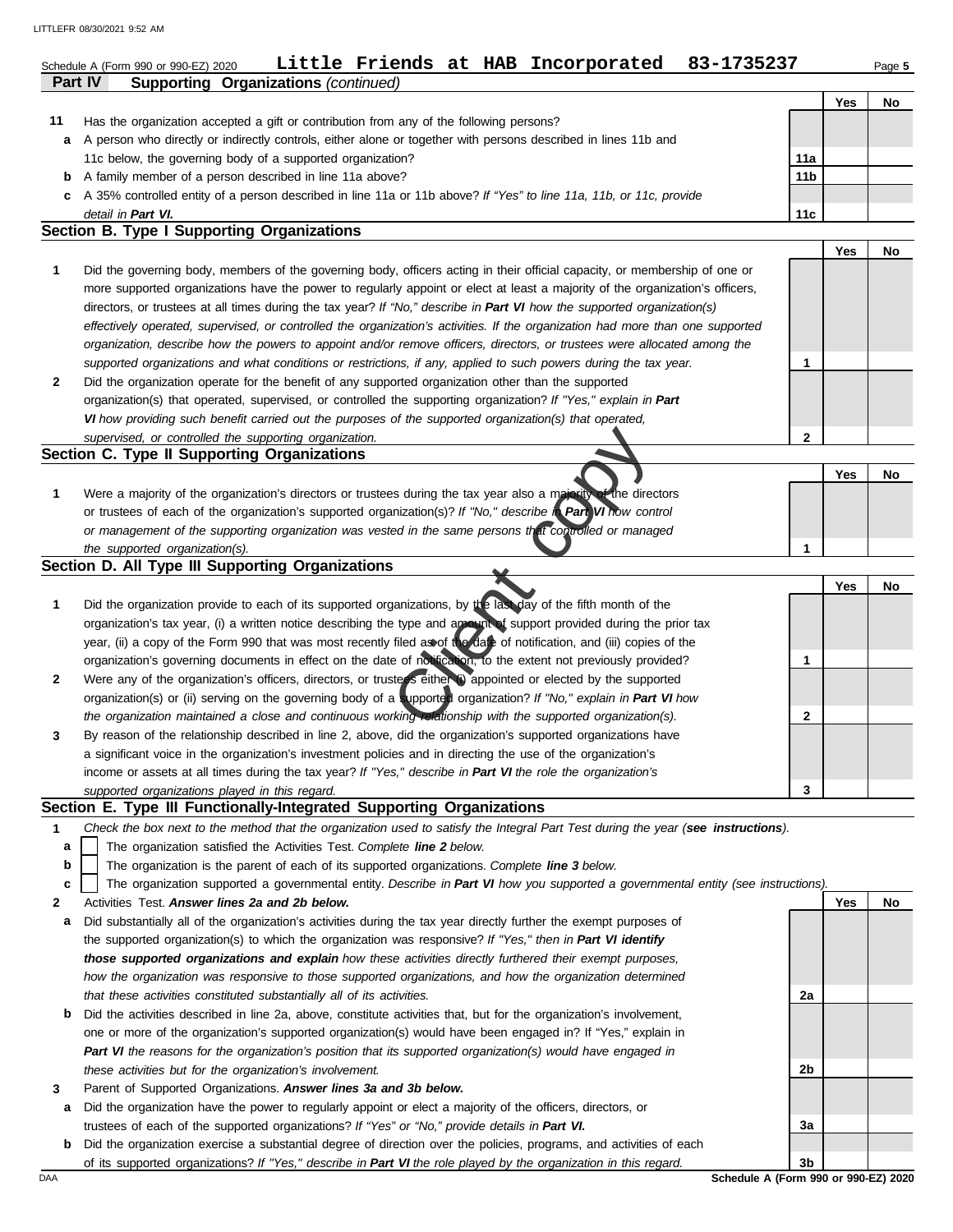|              | Little Friends at HAB Incorporated 83-1735237<br>Schedule A (Form 990 or 990-EZ) 2020                                            |                |                | Page 6                         |
|--------------|----------------------------------------------------------------------------------------------------------------------------------|----------------|----------------|--------------------------------|
| Part V       | Type III Non-Functionally Integrated 509(a)(3) Supporting Organizations                                                          |                |                |                                |
| $\mathbf{1}$ | Check here if the organization satisfied the Integral Part Test as a qualifying trust on Nov. 20, 1970 (explain in Part VI). See |                |                |                                |
|              | instructions. All other Type III non-functionally integrated supporting organizations must complete Sections A through E.        |                |                |                                |
|              | Section A - Adjusted Net Income                                                                                                  |                | (A) Prior Year | (B) Current Year               |
|              |                                                                                                                                  |                |                | (optional)                     |
| 1            | Net short-term capital gain                                                                                                      | $\mathbf{1}$   |                |                                |
| 2            | Recoveries of prior-year distributions                                                                                           | $\mathbf 2$    |                |                                |
| 3            | Other gross income (see instructions)                                                                                            | $\mathbf{3}$   |                |                                |
| 4            | Add lines 1 through 3.                                                                                                           | 4              |                |                                |
| 5            | Depreciation and depletion                                                                                                       | 5              |                |                                |
| 6            | Portion of operating expenses paid or incurred for production or collection of                                                   |                |                |                                |
|              | gross income or for management, conservation, or maintenance of property                                                         |                |                |                                |
|              | held for production of income (see instructions)                                                                                 | 6              |                |                                |
| 7            | Other expenses (see instructions)                                                                                                | $\overline{7}$ |                |                                |
| 8            | Adjusted Net Income (subtract lines 5, 6, and 7 from line 4)                                                                     | 8              |                |                                |
|              | Section B - Minimum Asset Amount                                                                                                 |                | (A) Prior Year | (B) Current Year<br>(optional) |
| 1            | Aggregate fair market value of all non-exempt-use assets (see                                                                    |                |                |                                |
|              | instructions for short tax year or assets held for part of year):                                                                |                |                |                                |
|              | a Average monthly value of securities                                                                                            | 1a             |                |                                |
|              | <b>b</b> Average monthly cash balances                                                                                           | Ħb.            |                |                                |
|              | c Fair market value of other non-exempt-use assets                                                                               | 19             |                |                                |
|              | <b>d Total</b> (add lines 1a, 1b, and 1c)                                                                                        |                |                |                                |
|              | e Discount claimed for blockage or other factors                                                                                 |                |                |                                |
|              | (explain in detail in Part VI):                                                                                                  |                |                |                                |
| $\mathbf{2}$ | Acquisition indebtedness applicable to non-exempt-use assets                                                                     | $\overline{2}$ |                |                                |
| 3            | Subtract line 2 from line 1d.                                                                                                    | $\mathbf{3}$   |                |                                |
| 4            | Cash deemed held for exempt use. Enter 0.015 of line 3 (for greater amount,                                                      |                |                |                                |
|              | see instructions).                                                                                                               | 4              |                |                                |
| 5            | Net value of non-exempt-use assets (subtract line 4 from line 3)                                                                 | 5              |                |                                |
| 6            | Multiply line 5 by 0.035.                                                                                                        | 6              |                |                                |
| 7            | Recoveries of prior-year distributions                                                                                           | $\overline{7}$ |                |                                |
| 8            | Minimum Asset Amount (add line 7 to line 6)                                                                                      | 8              |                |                                |
|              | Section C - Distributable Amount                                                                                                 |                |                | <b>Current Year</b>            |
| 1            | Adjusted net income for prior year (from Section A, line 8, column A)                                                            | $\mathbf{1}$   |                |                                |
| $\mathbf{2}$ | Enter 0.85 of line 1.                                                                                                            | $\overline{2}$ |                |                                |
| 3            | Minimum asset amount for prior year (from Section B, line 8, column A)                                                           | 3              |                |                                |
| 4            | Enter greater of line 2 or line 3.                                                                                               | 4              |                |                                |
| 5            | Income tax imposed in prior year                                                                                                 | 5              |                |                                |
| 6            | <b>Distributable Amount.</b> Subtract line 5 from line 4, unless subject to                                                      |                |                |                                |
|              | emergency temporary reduction (see instructions).                                                                                | 6              |                |                                |

**7** | Check here if the current year is the organization's first as a non-functionally integrated Type III supporting organization (see instructions).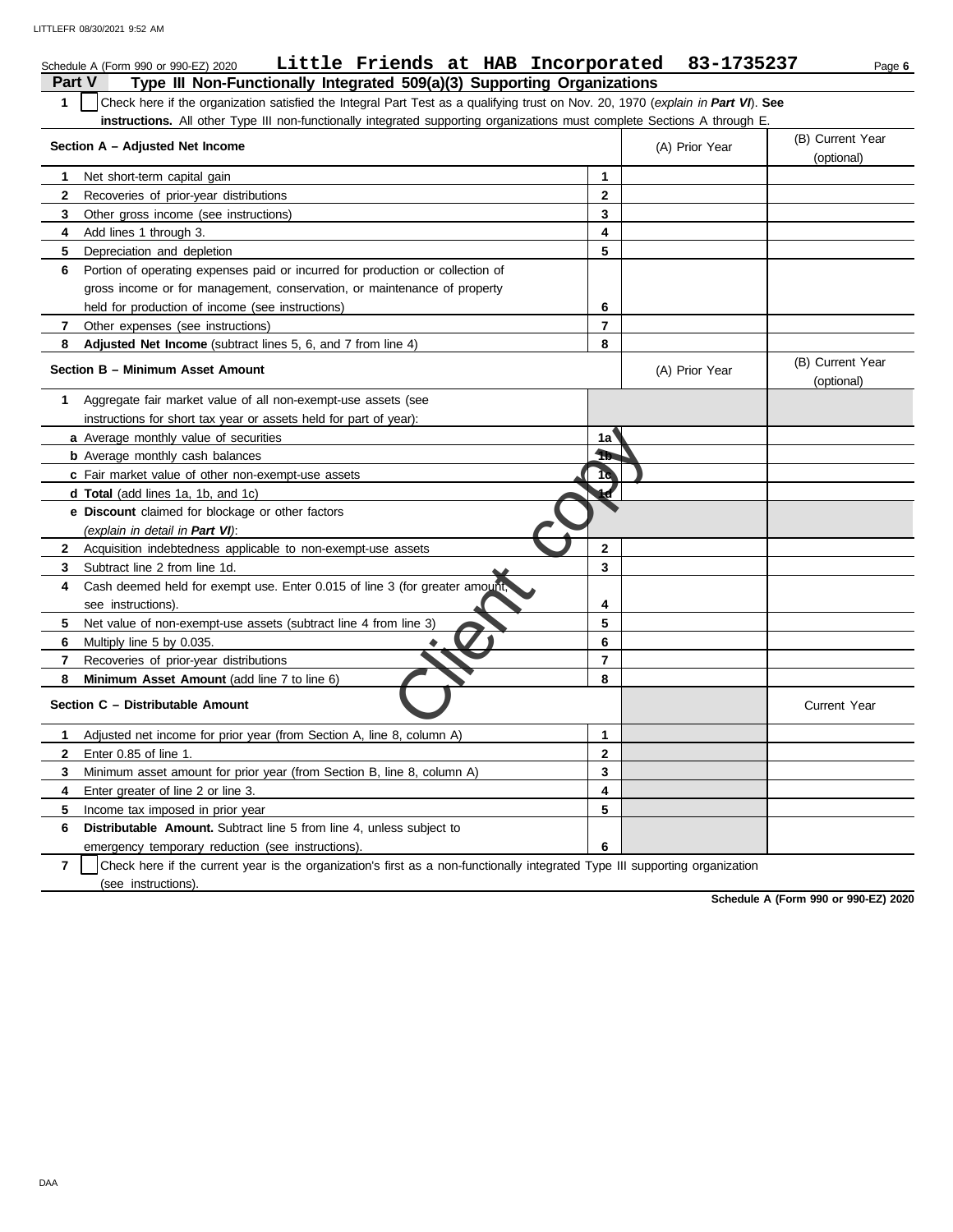| Part V       | Little Friends at HAB Incorporated<br>Schedule A (Form 990 or 990-EZ) 2020<br>Type III Non-Functionally Integrated 509(a)(3) Supporting Organizations (continued) |                                    | 83-1735237                                    | Page 7                                           |
|--------------|-------------------------------------------------------------------------------------------------------------------------------------------------------------------|------------------------------------|-----------------------------------------------|--------------------------------------------------|
|              | Section D - Distributions                                                                                                                                         |                                    |                                               | <b>Current Year</b>                              |
| 1            | Amounts paid to supported organizations to accomplish exempt purposes                                                                                             |                                    |                                               |                                                  |
| $\mathbf{2}$ | Amounts paid to perform activity that directly furthers exempt purposes of supported                                                                              |                                    |                                               |                                                  |
|              | organizations, in excess of income from activity                                                                                                                  |                                    |                                               |                                                  |
| 3            | Administrative expenses paid to accomplish exempt purposes of supported organizations                                                                             |                                    |                                               |                                                  |
| 4            | Amounts paid to acquire exempt-use assets                                                                                                                         |                                    |                                               |                                                  |
| 5            | Qualified set-aside amounts (prior IRS approval required—provide details in Part VI)                                                                              |                                    |                                               |                                                  |
| 6            | Other distributions (describe in Part VI). See instructions.                                                                                                      |                                    |                                               |                                                  |
| 7            | Total annual distributions. Add lines 1 through 6.                                                                                                                |                                    |                                               |                                                  |
| 8            | Distributions to attentive supported organizations to which the organization is responsive                                                                        |                                    |                                               |                                                  |
|              | (provide details in Part VI). See instructions.                                                                                                                   |                                    |                                               |                                                  |
| 9            | Distributable amount for 2020 from Section C, line 6                                                                                                              |                                    |                                               |                                                  |
| 10           | Line 8 amount divided by line 9 amount                                                                                                                            |                                    |                                               |                                                  |
|              | <b>Section E - Distribution Allocations (see instructions)</b>                                                                                                    | (i)<br><b>Excess Distributions</b> | (ii)<br><b>Underdistributions</b><br>Pre-2020 | (iii)<br><b>Distributable</b><br>Amount for 2020 |
| 1            | Distributable amount for 2020 from Section C. line 6                                                                                                              |                                    |                                               |                                                  |
| $\mathbf{2}$ | Underdistributions, if any, for years prior to 2020<br>(reasonable cause required-explain in Part VI). See                                                        |                                    |                                               |                                                  |
|              | instructions.                                                                                                                                                     |                                    |                                               |                                                  |
| 3            | Excess distributions carryover, if any, to 2020                                                                                                                   |                                    |                                               |                                                  |
|              |                                                                                                                                                                   |                                    |                                               |                                                  |
|              |                                                                                                                                                                   |                                    |                                               |                                                  |
|              |                                                                                                                                                                   |                                    |                                               |                                                  |
|              |                                                                                                                                                                   |                                    |                                               |                                                  |
|              |                                                                                                                                                                   |                                    |                                               |                                                  |
|              | f Total of lines 3a through 3e<br>g Applied to underdistributions of prior years                                                                                  |                                    |                                               |                                                  |
|              | h Applied to 2020 distributable amount                                                                                                                            |                                    |                                               |                                                  |
|              | <i>i</i> Carryover from 2015 not applied (see instructions)                                                                                                       |                                    |                                               |                                                  |
|              | Remainder. Subtract lines 3g, 3h, and 3i from line 3f.                                                                                                            |                                    |                                               |                                                  |
| 4            | Distributions for 2020 from                                                                                                                                       |                                    |                                               |                                                  |
|              | \$<br>Section D, line 7:                                                                                                                                          |                                    |                                               |                                                  |
|              | a Applied to underdistributions of prior years                                                                                                                    |                                    |                                               |                                                  |
|              | <b>b</b> Applied to 2020 distributable amount                                                                                                                     |                                    |                                               |                                                  |
|              | c Remainder. Subtract lines 4a and 4b from line 4.                                                                                                                |                                    |                                               |                                                  |
| 5            | Remaining underdistributions for years prior to 2020, if                                                                                                          |                                    |                                               |                                                  |
|              | any. Subtract lines 3g and 4a from line 2. For result                                                                                                             |                                    |                                               |                                                  |
|              | greater than zero, explain in Part VI. See instructions.                                                                                                          |                                    |                                               |                                                  |
| 6            | Remaining underdistributions for 2020 Subtract lines 3h                                                                                                           |                                    |                                               |                                                  |
|              | and 4b from line 1. For result greater than zero, explain in                                                                                                      |                                    |                                               |                                                  |
|              | Part VI. See instructions.                                                                                                                                        |                                    |                                               |                                                  |
| 7            | Excess distributions carryover to 2021. Add lines 3j                                                                                                              |                                    |                                               |                                                  |
|              | and 4c.                                                                                                                                                           |                                    |                                               |                                                  |
| 8            | Breakdown of line 7:                                                                                                                                              |                                    |                                               |                                                  |
|              | a Excess from 2016                                                                                                                                                |                                    |                                               |                                                  |
|              | <b>b</b> Excess from 2017                                                                                                                                         |                                    |                                               |                                                  |
|              | c Excess from 2018                                                                                                                                                |                                    |                                               |                                                  |
|              |                                                                                                                                                                   |                                    |                                               |                                                  |
|              | e Excess from 2020                                                                                                                                                |                                    |                                               |                                                  |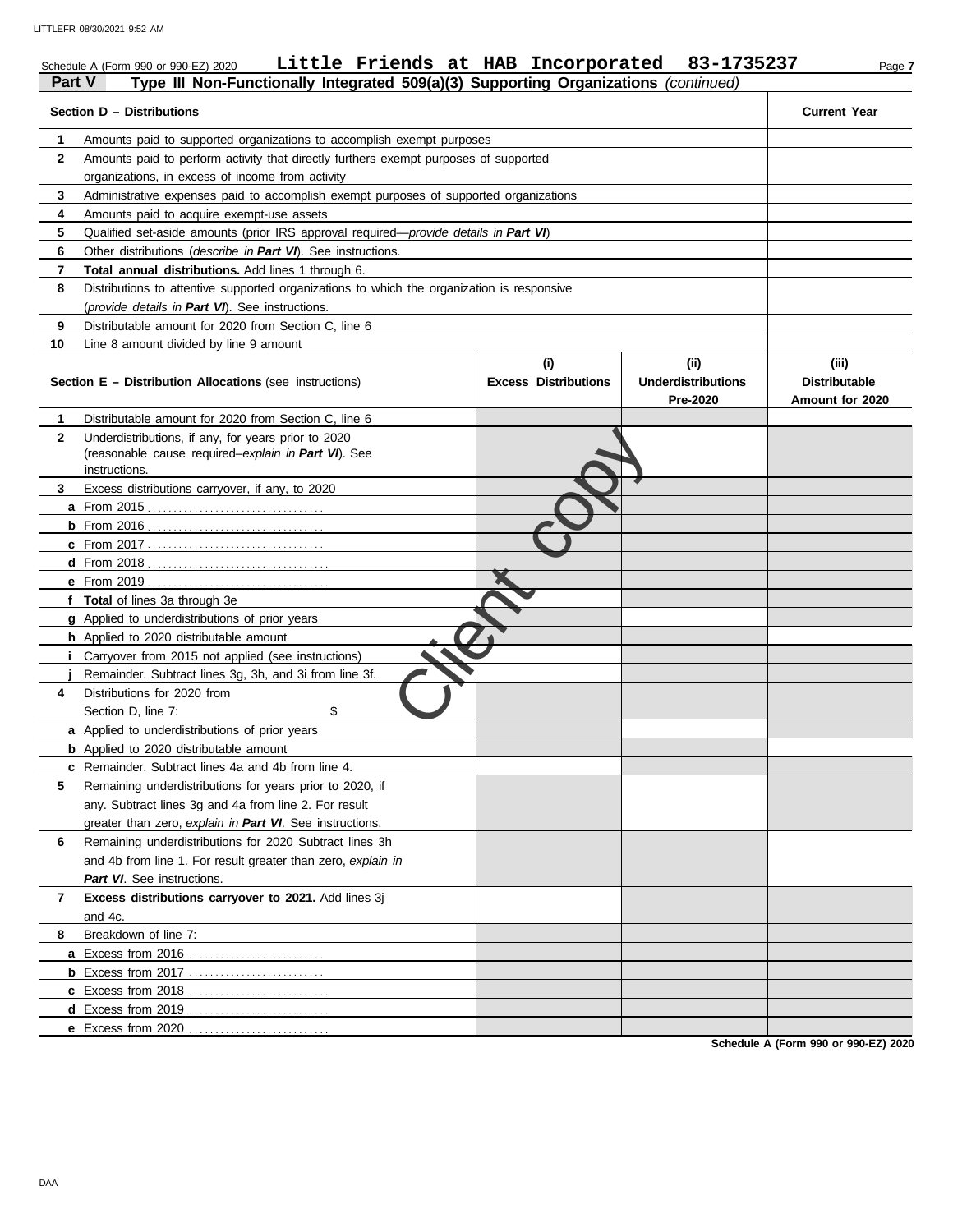|         | Schedule A (Form 990 or 990-EZ) 2020 |                                                                                                |  | Little Friends at HAB Incorporated 83-1735237                                                                                                                                                                                                                                                                                                                                                                                                                                             | Page 8 |
|---------|--------------------------------------|------------------------------------------------------------------------------------------------|--|-------------------------------------------------------------------------------------------------------------------------------------------------------------------------------------------------------------------------------------------------------------------------------------------------------------------------------------------------------------------------------------------------------------------------------------------------------------------------------------------|--------|
| Part VI |                                      | lines 2, 5, and 6. Also complete this part for any additional information. (See instructions.) |  | Supplemental Information. Provide the explanations required by Part II, line 10; Part II, line 17a or 17b; Part<br>III, line 12; Part IV, Section A, lines 1, 2, 3b, 3c, 4b, 4c, 5a, 6, 9a, 9b, 9c, 11a, 11b, and 11c; Part IV, Section<br>B, lines 1 and 2; Part IV, Section C, line 1; Part IV, Section D, lines 2 and 3; Part IV, Section E, lines 1c, 2a, 2b,<br>3a, and 3b; Part V, line 1; Part V, Section B, line 1e; Part V, Section D, lines 5, 6, and 8; and Part V, Section E, |        |
|         |                                      |                                                                                                |  |                                                                                                                                                                                                                                                                                                                                                                                                                                                                                           |        |
|         |                                      |                                                                                                |  |                                                                                                                                                                                                                                                                                                                                                                                                                                                                                           |        |
|         |                                      |                                                                                                |  |                                                                                                                                                                                                                                                                                                                                                                                                                                                                                           |        |
|         |                                      |                                                                                                |  |                                                                                                                                                                                                                                                                                                                                                                                                                                                                                           |        |
|         |                                      |                                                                                                |  |                                                                                                                                                                                                                                                                                                                                                                                                                                                                                           |        |
|         |                                      |                                                                                                |  |                                                                                                                                                                                                                                                                                                                                                                                                                                                                                           |        |
|         |                                      |                                                                                                |  |                                                                                                                                                                                                                                                                                                                                                                                                                                                                                           |        |
|         |                                      |                                                                                                |  |                                                                                                                                                                                                                                                                                                                                                                                                                                                                                           |        |
|         |                                      |                                                                                                |  |                                                                                                                                                                                                                                                                                                                                                                                                                                                                                           |        |
|         |                                      |                                                                                                |  |                                                                                                                                                                                                                                                                                                                                                                                                                                                                                           |        |
|         |                                      |                                                                                                |  |                                                                                                                                                                                                                                                                                                                                                                                                                                                                                           |        |
|         |                                      |                                                                                                |  |                                                                                                                                                                                                                                                                                                                                                                                                                                                                                           |        |
|         |                                      |                                                                                                |  |                                                                                                                                                                                                                                                                                                                                                                                                                                                                                           |        |
|         |                                      |                                                                                                |  |                                                                                                                                                                                                                                                                                                                                                                                                                                                                                           |        |
|         |                                      |                                                                                                |  |                                                                                                                                                                                                                                                                                                                                                                                                                                                                                           |        |
|         |                                      |                                                                                                |  |                                                                                                                                                                                                                                                                                                                                                                                                                                                                                           |        |
|         |                                      |                                                                                                |  |                                                                                                                                                                                                                                                                                                                                                                                                                                                                                           |        |
|         |                                      |                                                                                                |  |                                                                                                                                                                                                                                                                                                                                                                                                                                                                                           |        |
|         |                                      |                                                                                                |  |                                                                                                                                                                                                                                                                                                                                                                                                                                                                                           |        |
|         |                                      |                                                                                                |  |                                                                                                                                                                                                                                                                                                                                                                                                                                                                                           |        |
|         |                                      |                                                                                                |  |                                                                                                                                                                                                                                                                                                                                                                                                                                                                                           |        |
|         |                                      |                                                                                                |  |                                                                                                                                                                                                                                                                                                                                                                                                                                                                                           |        |
|         |                                      |                                                                                                |  |                                                                                                                                                                                                                                                                                                                                                                                                                                                                                           |        |
|         |                                      |                                                                                                |  |                                                                                                                                                                                                                                                                                                                                                                                                                                                                                           |        |
|         |                                      |                                                                                                |  |                                                                                                                                                                                                                                                                                                                                                                                                                                                                                           |        |
|         |                                      |                                                                                                |  |                                                                                                                                                                                                                                                                                                                                                                                                                                                                                           |        |
|         |                                      |                                                                                                |  |                                                                                                                                                                                                                                                                                                                                                                                                                                                                                           |        |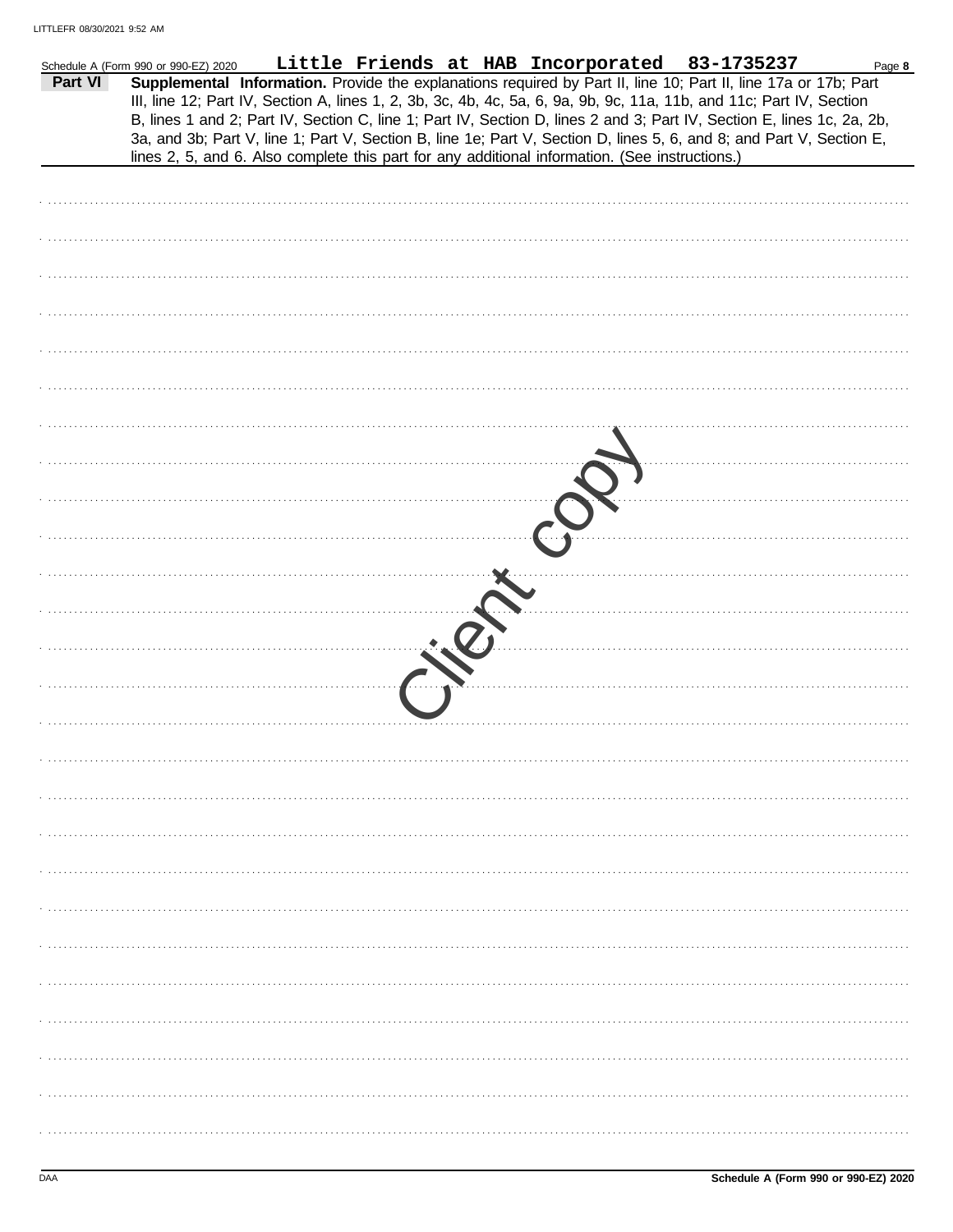Department of the Treasury Internal Revenue Service **Name of the organization**

**(Form 990)**

# **SCHEDULE D Supplemental Financial Statements**

**Part IV, line 6, 7, 8, 9, 10, 11a, 11b, 11c, 11d, 11e, 11f, 12a, or 12b.** u **Complete if the organization answered "Yes" on Form 990,**

u **Attach to Form 990.** 

| 2020                  |
|-----------------------|
| <b>Open to Public</b> |
| <b>Inspection</b>     |

OMB No. 1545-0047

u **Go to** *www.irs.gov/Form990* **for instructions and the latest information.**

**Employer identification number**

|    | Little Friends at HAB Incorporated                                                                                                                                                    |                                                                                                                                                                                                 | 83-1735237                      |
|----|---------------------------------------------------------------------------------------------------------------------------------------------------------------------------------------|-------------------------------------------------------------------------------------------------------------------------------------------------------------------------------------------------|---------------------------------|
|    | Organizations Maintaining Donor Advised Funds or Other Similar Funds or Accounts.<br>Part I                                                                                           |                                                                                                                                                                                                 |                                 |
|    | Complete if the organization answered "Yes" on Form 990, Part IV, line 6.                                                                                                             |                                                                                                                                                                                                 |                                 |
|    |                                                                                                                                                                                       | (a) Donor advised funds                                                                                                                                                                         | (b) Funds and other accounts    |
| 1. | Total number at end of year                                                                                                                                                           | $\mathcal{L}^{\mathcal{L}}(\mathcal{L}^{\mathcal{L}})$ and $\mathcal{L}^{\mathcal{L}}(\mathcal{L}^{\mathcal{L}})$ . Then the contract of $\mathcal{L}^{\mathcal{L}}(\mathcal{L}^{\mathcal{L}})$ |                                 |
| 2  | Aggregate value of contributions to (during year)                                                                                                                                     | the control of the control of the control of the control of the control of                                                                                                                      |                                 |
| 3  | Aggregate value of grants from (during year)                                                                                                                                          |                                                                                                                                                                                                 |                                 |
| 4  |                                                                                                                                                                                       |                                                                                                                                                                                                 |                                 |
| 5  | Did the organization inform all donors and donor advisors in writing that the assets held in donor advised                                                                            |                                                                                                                                                                                                 |                                 |
|    |                                                                                                                                                                                       |                                                                                                                                                                                                 | Yes<br>No                       |
| 6  | Did the organization inform all grantees, donors, and donor advisors in writing that grant funds can be used                                                                          |                                                                                                                                                                                                 |                                 |
|    | only for charitable purposes and not for the benefit of the donor or donor advisor, or for any other purpose                                                                          |                                                                                                                                                                                                 |                                 |
|    |                                                                                                                                                                                       |                                                                                                                                                                                                 | Yes<br>No                       |
|    | Part II<br><b>Conservation Easements.</b>                                                                                                                                             |                                                                                                                                                                                                 |                                 |
|    | Complete if the organization answered "Yes" on Form 990, Part IV, line 7.                                                                                                             |                                                                                                                                                                                                 |                                 |
| 1  | Purpose(s) of conservation easements held by the organization (check all that apply).                                                                                                 |                                                                                                                                                                                                 |                                 |
|    | Preservation of land for public use (for example, recreation or education)                                                                                                            | Preservation of a historically important land area                                                                                                                                              |                                 |
|    | Protection of natural habitat                                                                                                                                                         | Preservation of a certified historic structure                                                                                                                                                  |                                 |
|    | Preservation of open space                                                                                                                                                            |                                                                                                                                                                                                 |                                 |
| 2  | Complete lines 2a through 2d if the organization held a qualified conservation contribution in the form of a conservation                                                             |                                                                                                                                                                                                 |                                 |
|    | easement on the last day of the tax year.                                                                                                                                             |                                                                                                                                                                                                 | Held at the End of the Tax Year |
|    |                                                                                                                                                                                       |                                                                                                                                                                                                 | 2a                              |
| а  |                                                                                                                                                                                       |                                                                                                                                                                                                 | 2b                              |
| b  | Total acreage restricted by conservation easements                                                                                                                                    |                                                                                                                                                                                                 |                                 |
| c  | Number of conservation easements on a certified historic structure included in (a)                                                                                                    |                                                                                                                                                                                                 | 2c                              |
| d  | Number of conservation easements included in (c) acquired after 7/25/06, and not on a                                                                                                 |                                                                                                                                                                                                 |                                 |
|    | Number of conservation easements modified, transferred, released extinguished, or terminated by the organization during the                                                           |                                                                                                                                                                                                 | 2d                              |
| 3  |                                                                                                                                                                                       |                                                                                                                                                                                                 |                                 |
|    | tax year $\mathbf{u}$                                                                                                                                                                 |                                                                                                                                                                                                 |                                 |
| 4  | Number of states where property subject to conservation exsement is located u                                                                                                         |                                                                                                                                                                                                 |                                 |
| 5  | Does the organization have a written policy regarding the periodic monitoring, inspection, handling of                                                                                |                                                                                                                                                                                                 |                                 |
|    |                                                                                                                                                                                       |                                                                                                                                                                                                 | Yes<br>No                       |
| 6  | Staff and volunteer hours devoted to monitoring, inspecting, handling of violations, and enforcing conservation easements during the year                                             |                                                                                                                                                                                                 |                                 |
|    | $\mathbf{u}$ . $\dots$                                                                                                                                                                |                                                                                                                                                                                                 |                                 |
| 7  | Amount of expenses incurred in monitoring, inspecting, handling of violations, and enforcing conservation easements during the year                                                   |                                                                                                                                                                                                 |                                 |
|    | <b>u</b> \$                                                                                                                                                                           |                                                                                                                                                                                                 |                                 |
| 8  | Does each conservation easement reported on line 2(d) above satisfy the requirements of section 170(h)(4)(B)(i)                                                                       |                                                                                                                                                                                                 |                                 |
|    |                                                                                                                                                                                       |                                                                                                                                                                                                 | Yes  <br><b>No</b>              |
| 9  | In Part XIII, describe how the organization reports conservation easements in its revenue and expense statement and                                                                   |                                                                                                                                                                                                 |                                 |
|    | balance sheet, and include, if applicable, the text of the footnote to the organization's financial statements that describes the                                                     |                                                                                                                                                                                                 |                                 |
|    | organization's accounting for conservation easements.                                                                                                                                 |                                                                                                                                                                                                 |                                 |
|    | Organizations Maintaining Collections of Art, Historical Treasures, or Other Similar Assets.<br>Part III<br>Complete if the organization answered "Yes" on Form 990, Part IV, line 8. |                                                                                                                                                                                                 |                                 |
|    |                                                                                                                                                                                       |                                                                                                                                                                                                 |                                 |
|    | 1a If the organization elected, as permitted under FASB ASC 958, not to report in its revenue statement and balance sheet works                                                       |                                                                                                                                                                                                 |                                 |
|    | of art, historical treasures, or other similar assets held for public exhibition, education, or research in furtherance of public                                                     |                                                                                                                                                                                                 |                                 |
|    | service, provide in Part XIII the text of the footnote to its financial statements that describes these items.                                                                        |                                                                                                                                                                                                 |                                 |
|    | <b>b</b> If the organization elected, as permitted under FASB ASC 958, to report in its revenue statement and balance sheet works of                                                  |                                                                                                                                                                                                 |                                 |
|    | art, historical treasures, or other similar assets held for public exhibition, education, or research in furtherance of public service,                                               |                                                                                                                                                                                                 |                                 |
|    | provide the following amounts relating to these items:                                                                                                                                |                                                                                                                                                                                                 |                                 |
|    |                                                                                                                                                                                       |                                                                                                                                                                                                 |                                 |
|    |                                                                                                                                                                                       |                                                                                                                                                                                                 | u \$                            |
| 2  | If the organization received or held works of art, historical treasures, or other similar assets for financial gain, provide the                                                      |                                                                                                                                                                                                 |                                 |
|    | following amounts required to be reported under FASB ASC 958 relating to these items:                                                                                                 |                                                                                                                                                                                                 |                                 |
| а  |                                                                                                                                                                                       |                                                                                                                                                                                                 |                                 |
|    |                                                                                                                                                                                       |                                                                                                                                                                                                 | $\mathbf{u}$ \$                 |

DAA **For Paperwork Reduction Act Notice, see the Instructions for Form 990.**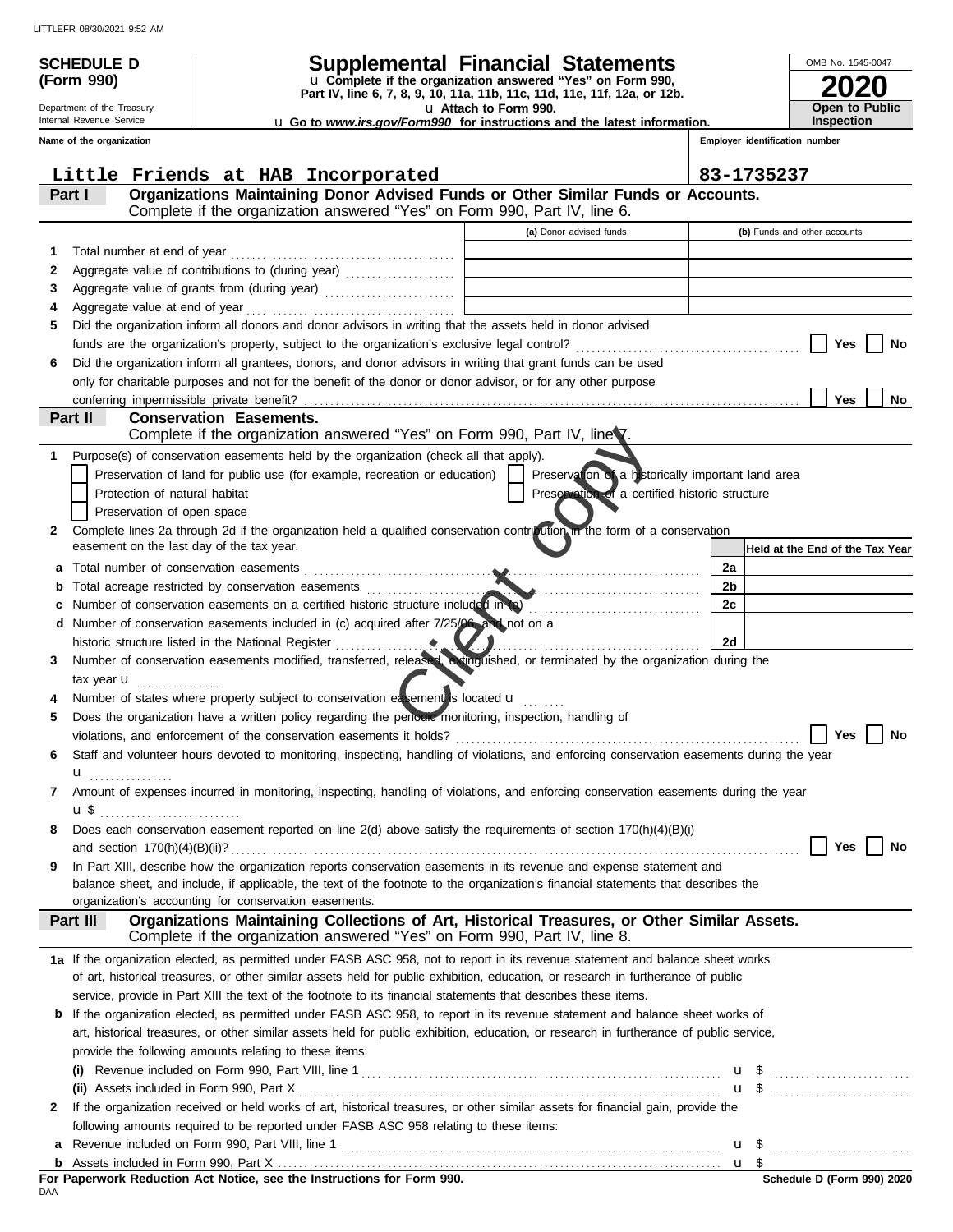LITTLEFR 08/30/2021 9:52 AM

|   | Schedule D (Form 990) 2020 Little Friends at HAB Incorporated 83-1735237                                                                                                    |                                         |                          |                                    |                                 |                      |                | Page 2              |  |  |
|---|-----------------------------------------------------------------------------------------------------------------------------------------------------------------------------|-----------------------------------------|--------------------------|------------------------------------|---------------------------------|----------------------|----------------|---------------------|--|--|
|   | Organizations Maintaining Collections of Art, Historical Treasures, or Other Similar Assets (continued)<br>Part III                                                         |                                         |                          |                                    |                                 |                      |                |                     |  |  |
| 3 | Using the organization's acquisition, accession, and other records, check any of the following that make significant use of its<br>collection items (check all that apply): |                                         |                          |                                    |                                 |                      |                |                     |  |  |
| a | Public exhibition                                                                                                                                                           | d                                       | Loan or exchange program |                                    |                                 |                      |                |                     |  |  |
| b | Scholarly research                                                                                                                                                          | е                                       |                          |                                    |                                 |                      |                |                     |  |  |
| c | Preservation for future generations                                                                                                                                         |                                         |                          |                                    |                                 |                      |                |                     |  |  |
|   | Provide a description of the organization's collections and explain how they further the organization's exempt purpose in Part<br>XIII.                                     |                                         |                          |                                    |                                 |                      |                |                     |  |  |
| 5 | During the year, did the organization solicit or receive donations of art, historical treasures, or other similar                                                           |                                         |                          |                                    |                                 |                      |                |                     |  |  |
|   |                                                                                                                                                                             |                                         |                          |                                    |                                 |                      | Yes            | No                  |  |  |
|   | Part IV<br><b>Escrow and Custodial Arrangements.</b>                                                                                                                        |                                         |                          |                                    |                                 |                      |                |                     |  |  |
|   | Complete if the organization answered "Yes" on Form 990, Part IV, line 9, or reported an amount on Form<br>990, Part X, line 21.                                            |                                         |                          |                                    |                                 |                      |                |                     |  |  |
|   | 1a Is the organization an agent, trustee, custodian or other intermediary for contributions or other assets not                                                             |                                         |                          |                                    |                                 |                      |                |                     |  |  |
|   |                                                                                                                                                                             |                                         |                          |                                    |                                 |                      | Yes            | No                  |  |  |
|   | <b>b</b> If "Yes," explain the arrangement in Part XIII and complete the following table:                                                                                   |                                         |                          |                                    |                                 |                      |                |                     |  |  |
|   |                                                                                                                                                                             |                                         |                          |                                    |                                 |                      | Amount         |                     |  |  |
|   | c Beginning balance                                                                                                                                                         |                                         |                          |                                    |                                 | 1c                   |                |                     |  |  |
|   |                                                                                                                                                                             |                                         |                          |                                    |                                 | 1d                   |                |                     |  |  |
|   |                                                                                                                                                                             |                                         |                          |                                    |                                 | 1е                   |                |                     |  |  |
|   |                                                                                                                                                                             |                                         |                          |                                    |                                 | 1f                   |                |                     |  |  |
|   | 2a Did the organization include an amount on Form 990, Part X, line 21, for escrow or custodial account unbility?                                                           |                                         |                          |                                    |                                 |                      | <b>Yes</b>     | No                  |  |  |
|   | <b>b</b> If "Yes," explain the arrangement in Part XIII. Check here if the explanation has been provided on Part XIII                                                       |                                         |                          |                                    |                                 |                      |                |                     |  |  |
|   | Part V<br><b>Endowment Funds.</b>                                                                                                                                           |                                         |                          |                                    |                                 |                      |                |                     |  |  |
|   | Complete if the organization answered "Yes" on Form 990, Part V, line 10.                                                                                                   |                                         |                          |                                    |                                 |                      |                |                     |  |  |
|   |                                                                                                                                                                             | (a) Current year                        | (b) Prior year           | (c) Two years back                 |                                 | (d) Three years back |                | (e) Four years back |  |  |
|   | 1a Beginning of year balance                                                                                                                                                |                                         |                          |                                    |                                 |                      |                |                     |  |  |
|   | <b>b</b> Contributions                                                                                                                                                      |                                         |                          |                                    |                                 |                      |                |                     |  |  |
|   | c Net investment earnings, gains, and                                                                                                                                       |                                         |                          |                                    |                                 |                      |                |                     |  |  |
|   | losses                                                                                                                                                                      |                                         |                          |                                    |                                 |                      |                |                     |  |  |
|   | <b>d</b> Grants or scholarships                                                                                                                                             |                                         |                          |                                    |                                 |                      |                |                     |  |  |
|   | e Other expenditures for facilities and                                                                                                                                     |                                         |                          |                                    |                                 |                      |                |                     |  |  |
|   |                                                                                                                                                                             |                                         |                          |                                    |                                 |                      |                |                     |  |  |
| f | Administrative expenses                                                                                                                                                     |                                         |                          |                                    |                                 |                      |                |                     |  |  |
|   | End of year balance                                                                                                                                                         |                                         |                          |                                    |                                 |                      |                |                     |  |  |
|   | Provide the estimated percentage of the current year end balance (line 1g, column (a)) held as:                                                                             |                                         |                          |                                    |                                 |                      |                |                     |  |  |
|   | Board designated or quasi-endowment <b>u</b> %                                                                                                                              |                                         |                          |                                    |                                 |                      |                |                     |  |  |
|   | <b>b</b> Permanent endowment <b>u</b> %                                                                                                                                     |                                         |                          |                                    |                                 |                      |                |                     |  |  |
|   | c Term endowment <b>u</b> %                                                                                                                                                 |                                         |                          |                                    |                                 |                      |                |                     |  |  |
|   | The percentages on lines 2a, 2b, and 2c should equal 100%.                                                                                                                  |                                         |                          |                                    |                                 |                      |                |                     |  |  |
|   | 3a Are there endowment funds not in the possession of the organization that are held and administered for the                                                               |                                         |                          |                                    |                                 |                      |                |                     |  |  |
|   | organization by:                                                                                                                                                            |                                         |                          |                                    |                                 |                      |                | Yes<br>No.          |  |  |
|   |                                                                                                                                                                             |                                         |                          |                                    |                                 |                      | 3a(i)          |                     |  |  |
|   | (ii) Related organizations                                                                                                                                                  |                                         |                          |                                    |                                 |                      | 3a(ii)         |                     |  |  |
|   |                                                                                                                                                                             |                                         |                          |                                    |                                 |                      | 3b             |                     |  |  |
|   | Describe in Part XIII the intended uses of the organization's endowment funds.                                                                                              |                                         |                          |                                    |                                 |                      |                |                     |  |  |
|   | Part VI<br>Land, Buildings, and Equipment.                                                                                                                                  |                                         |                          |                                    |                                 |                      |                |                     |  |  |
|   | Complete if the organization answered "Yes" on Form 990, Part IV, line 11a. See Form 990, Part X, line 10.                                                                  |                                         |                          |                                    |                                 |                      |                |                     |  |  |
|   | Description of property                                                                                                                                                     | (a) Cost or other basis<br>(investment) |                          | (b) Cost or other basis<br>(other) | (c) Accumulated<br>depreciation |                      | (d) Book value |                     |  |  |
|   |                                                                                                                                                                             |                                         |                          |                                    |                                 |                      |                |                     |  |  |
|   | <b>1a</b> Land                                                                                                                                                              |                                         |                          |                                    |                                 |                      |                |                     |  |  |
|   | <b>b</b> Buildings                                                                                                                                                          |                                         |                          |                                    |                                 |                      |                |                     |  |  |
|   | c Leasehold improvements                                                                                                                                                    |                                         |                          | 9,525                              |                                 | 1,659                |                | 7,866               |  |  |
|   |                                                                                                                                                                             |                                         |                          |                                    |                                 |                      |                |                     |  |  |
|   |                                                                                                                                                                             |                                         |                          |                                    |                                 |                      |                | 7,866               |  |  |
|   |                                                                                                                                                                             |                                         |                          |                                    |                                 | u                    |                |                     |  |  |

**Schedule D (Form 990) 2020**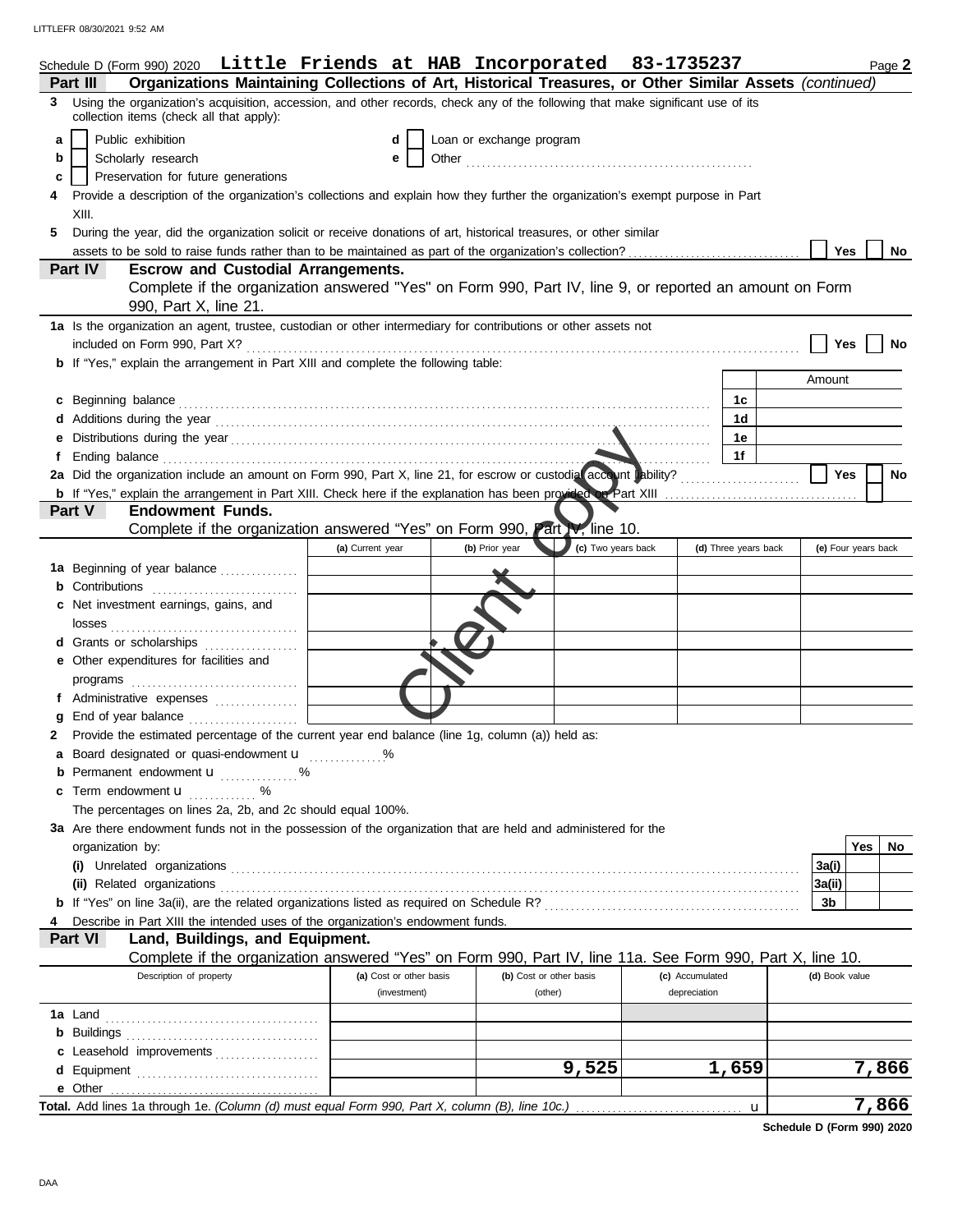DAA

|                           | Schedule D (Form 990) 2020             |                                         |                                                                           |                 | Little Friends at HAB Incorporated                                                                                    | 83-1735237                                                                                                 | Page 3         |
|---------------------------|----------------------------------------|-----------------------------------------|---------------------------------------------------------------------------|-----------------|-----------------------------------------------------------------------------------------------------------------------|------------------------------------------------------------------------------------------------------------|----------------|
| Part VII                  | <b>Investments - Other Securities.</b> |                                         |                                                                           |                 |                                                                                                                       |                                                                                                            |                |
|                           |                                        |                                         |                                                                           |                 |                                                                                                                       | Complete if the organization answered "Yes" on Form 990, Part IV, line 11b. See Form 990, Part X, line 12. |                |
|                           |                                        | (a) Description of security or category |                                                                           |                 | (b) Book value                                                                                                        | (c) Method of valuation:<br>Cost or end-of-year market value                                               |                |
|                           |                                        | (including name of security)            |                                                                           |                 |                                                                                                                       |                                                                                                            |                |
| (1) Financial derivatives |                                        |                                         |                                                                           |                 |                                                                                                                       |                                                                                                            |                |
| $(3)$ Other               |                                        |                                         |                                                                           |                 |                                                                                                                       |                                                                                                            |                |
|                           |                                        |                                         |                                                                           |                 |                                                                                                                       |                                                                                                            |                |
|                           |                                        |                                         |                                                                           |                 |                                                                                                                       |                                                                                                            |                |
|                           |                                        |                                         |                                                                           |                 |                                                                                                                       |                                                                                                            |                |
|                           |                                        |                                         |                                                                           |                 |                                                                                                                       |                                                                                                            |                |
| $\overline{E}$ (E)        |                                        |                                         |                                                                           |                 |                                                                                                                       |                                                                                                            |                |
| $\cdot$ (F)               |                                        |                                         |                                                                           |                 |                                                                                                                       |                                                                                                            |                |
| (G)                       |                                        |                                         |                                                                           |                 |                                                                                                                       |                                                                                                            |                |
| (H)                       |                                        |                                         | Total. (Column (b) must equal Form 990, Part X, col. (B) line 12.)        |                 |                                                                                                                       |                                                                                                            |                |
| Part VIII                 |                                        |                                         | Investments - Program Related.                                            | u               |                                                                                                                       |                                                                                                            |                |
|                           |                                        |                                         |                                                                           |                 |                                                                                                                       | Complete if the organization answered "Yes" on Form 990, Part IV, line 11c. See Form 990, Part X, line 13. |                |
|                           |                                        | (a) Description of investment           |                                                                           |                 | (b) Book value                                                                                                        | (c) Method of valuation:                                                                                   |                |
|                           |                                        |                                         |                                                                           |                 |                                                                                                                       | Cost or end-of-year market value                                                                           |                |
| <u>(1)</u>                |                                        |                                         |                                                                           |                 |                                                                                                                       |                                                                                                            |                |
| (2)                       |                                        |                                         |                                                                           |                 |                                                                                                                       |                                                                                                            |                |
| (3)                       |                                        |                                         |                                                                           |                 |                                                                                                                       |                                                                                                            |                |
| (4)                       |                                        |                                         |                                                                           |                 |                                                                                                                       |                                                                                                            |                |
| (5)                       |                                        |                                         |                                                                           |                 |                                                                                                                       |                                                                                                            |                |
| (6)<br>(7)                |                                        |                                         |                                                                           |                 |                                                                                                                       |                                                                                                            |                |
| (8)                       |                                        |                                         |                                                                           |                 |                                                                                                                       |                                                                                                            |                |
| (9)                       |                                        |                                         |                                                                           |                 |                                                                                                                       |                                                                                                            |                |
|                           |                                        |                                         | Total. (Column (b) must equal Form 990, Part X, col. (B) line 13.)        | . <b>u</b>      |                                                                                                                       |                                                                                                            |                |
| Part IX                   | Other Assets.                          |                                         |                                                                           |                 |                                                                                                                       |                                                                                                            |                |
|                           |                                        |                                         |                                                                           |                 |                                                                                                                       | Complete if the organization answered "Yesson Form 990, Part IV, line 11d. See Form 990, Part X, line 15.  |                |
|                           |                                        |                                         |                                                                           | (a) Description |                                                                                                                       |                                                                                                            | (b) Book value |
| (1)                       |                                        |                                         |                                                                           |                 |                                                                                                                       |                                                                                                            |                |
| (2)<br>(3)                |                                        |                                         |                                                                           |                 |                                                                                                                       |                                                                                                            |                |
| (4)                       |                                        |                                         |                                                                           |                 |                                                                                                                       |                                                                                                            |                |
| (5)                       |                                        |                                         |                                                                           |                 |                                                                                                                       |                                                                                                            |                |
| (6)                       |                                        |                                         |                                                                           |                 |                                                                                                                       |                                                                                                            |                |
| (7)                       |                                        |                                         |                                                                           |                 |                                                                                                                       |                                                                                                            |                |
| (8)                       |                                        |                                         |                                                                           |                 |                                                                                                                       |                                                                                                            |                |
| (9)                       |                                        |                                         |                                                                           |                 |                                                                                                                       |                                                                                                            |                |
|                           |                                        |                                         |                                                                           |                 |                                                                                                                       | u                                                                                                          |                |
| Part X                    | Other Liabilities.                     |                                         |                                                                           |                 |                                                                                                                       | Complete if the organization answered "Yes" on Form 990, Part IV, line 11e or 11f. See Form 990, Part X,   |                |
|                           | line $25$ .                            |                                         |                                                                           |                 |                                                                                                                       |                                                                                                            |                |
| 1.                        |                                        | (a) Description of liability            |                                                                           |                 |                                                                                                                       |                                                                                                            | (b) Book value |
| (1)                       | Federal income taxes                   |                                         |                                                                           |                 |                                                                                                                       |                                                                                                            |                |
| (2)                       |                                        |                                         | Due to Hendricks Ave Baptist Church                                       |                 |                                                                                                                       |                                                                                                            | 28,432         |
| (3)                       |                                        |                                         |                                                                           |                 |                                                                                                                       |                                                                                                            |                |
| (4)                       |                                        |                                         |                                                                           |                 |                                                                                                                       |                                                                                                            |                |
| (5)                       |                                        |                                         |                                                                           |                 |                                                                                                                       |                                                                                                            |                |
| (6)                       |                                        |                                         |                                                                           |                 |                                                                                                                       |                                                                                                            |                |
| (7)                       |                                        |                                         |                                                                           |                 |                                                                                                                       |                                                                                                            |                |
| (8)                       |                                        |                                         |                                                                           |                 |                                                                                                                       |                                                                                                            |                |
| (9)                       |                                        |                                         | <b>Total.</b> (Column (b) must equal Form 990, Part X, col. (B) line 25.) |                 |                                                                                                                       | u                                                                                                          | 28,432         |
|                           |                                        |                                         |                                                                           |                 | for uncertain tax positions, In Part YIII, provide the text of the feetpete to the examization's financial statements |                                                                                                            |                |

Liability for uncertain tax positions. In Part XIII, provide the text of the footnote to the organization's financial statements that reports the **2.** organization's liability for uncertain tax positions under FASB ASC 740. Check here if the text of the footnote has been provided in Part XIII .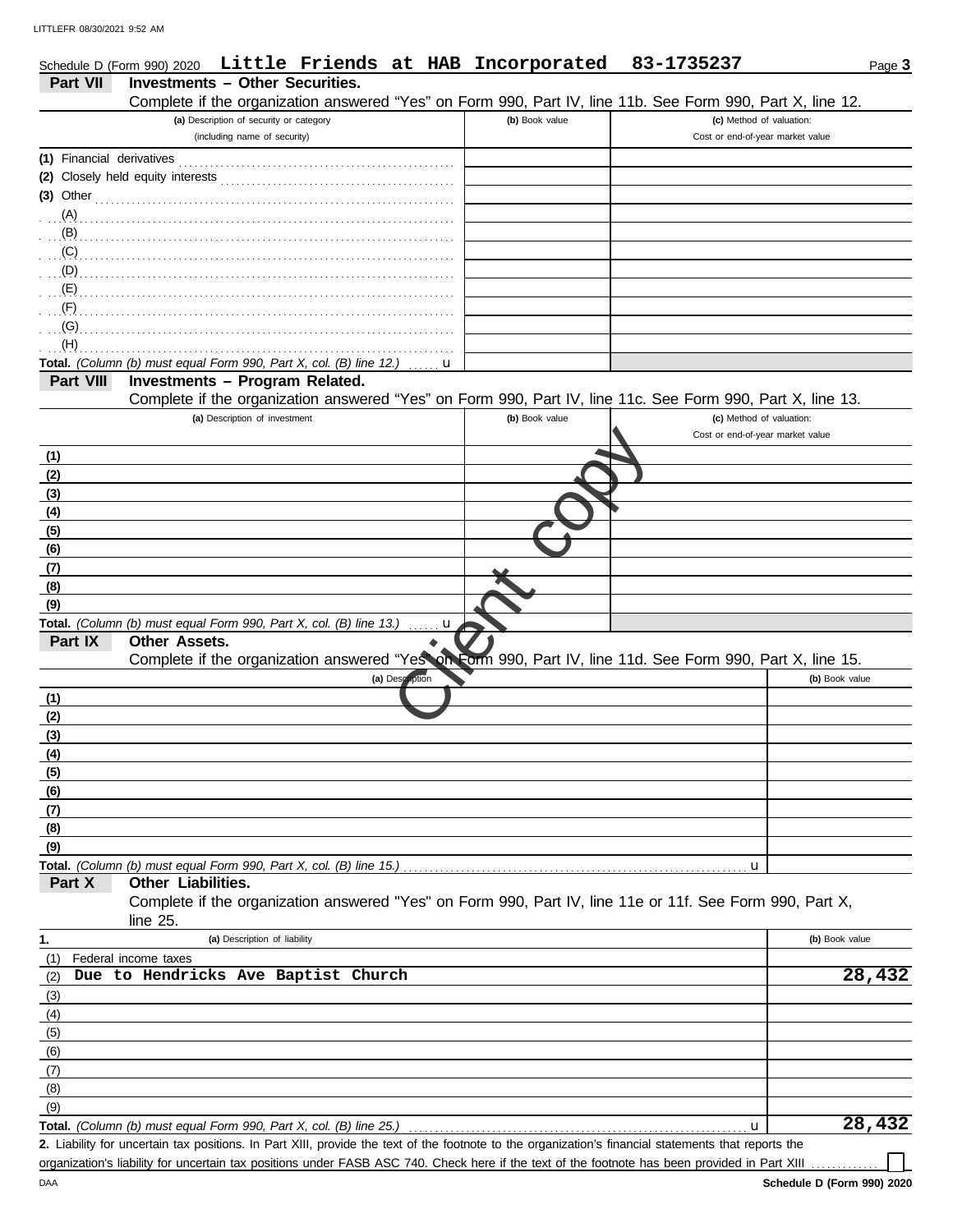| Schedule D (Form 990) 2020 Little Friends at HAB Incorporated 83-1735237                                                                                                                                                           |                | Page 4       |
|------------------------------------------------------------------------------------------------------------------------------------------------------------------------------------------------------------------------------------|----------------|--------------|
| Reconciliation of Revenue per Audited Financial Statements With Revenue per Return.<br>Part XI                                                                                                                                     |                |              |
| Complete if the organization answered "Yes" on Form 990, Part IV, line 12a.                                                                                                                                                        |                |              |
| 1                                                                                                                                                                                                                                  |                | $\mathbf{1}$ |
| Amounts included on line 1 but not on Form 990, Part VIII, line 12:<br>2                                                                                                                                                           |                |              |
|                                                                                                                                                                                                                                    | 2a             |              |
| b                                                                                                                                                                                                                                  | 2 <sub>b</sub> |              |
|                                                                                                                                                                                                                                    | 2 <sub>c</sub> |              |
|                                                                                                                                                                                                                                    | 2d             |              |
| Add lines 2a through 2d [11] Additional Property and Property and Property and Property and Property and Property and Property and Property and Property and Property and Property and Property and Property and Property and<br>е |                | 2e           |
| 3                                                                                                                                                                                                                                  |                | 3            |
| Amounts included on Form 990, Part VIII, line 12, but not on line 1:                                                                                                                                                               |                |              |
| Investment expenses not included on Form 990, Part VIII, line 7b [100] [100] [100] [100] [100] [100] [100] [100] [100] [100] [100] [100] [100] [100] [100] [100] [100] [100] [100] [100] [100] [100] [100] [100] [100] [100] [     | 4а             |              |
| b                                                                                                                                                                                                                                  | 4 <sub>b</sub> |              |
| Add lines 4a and 4b<br>c                                                                                                                                                                                                           |                | 4c           |
| 5.                                                                                                                                                                                                                                 |                | 5            |
| Part XII<br>Reconciliation of Expenses per Audited Financial Statements With Expenses per Return.                                                                                                                                  |                |              |
| Complete if the organization answered "Yes" on Form 990, Part IV, line 12a.                                                                                                                                                        |                |              |
| Total expenses and losses per audited financial statements<br>1                                                                                                                                                                    |                | $\mathbf{1}$ |
| Amounts included on line 1 but not on Form 990, Part IX, line 25:<br>2                                                                                                                                                             |                |              |
| а                                                                                                                                                                                                                                  | 2a             |              |
| b                                                                                                                                                                                                                                  | 2 <sub>b</sub> |              |
| c                                                                                                                                                                                                                                  | 2c(            |              |
| d                                                                                                                                                                                                                                  |                |              |
| е                                                                                                                                                                                                                                  |                | 2e           |
| З                                                                                                                                                                                                                                  |                | 3            |
| Amounts included on Form 990, Part IX, line 25, but not on line 1:                                                                                                                                                                 |                |              |
| Investment expenses not included on Form 990, Part VIII, line 7b<br>а                                                                                                                                                              | 4a             |              |
| b                                                                                                                                                                                                                                  | 4b             |              |
| c Add lines 4a and 4b                                                                                                                                                                                                              |                | 4c           |
|                                                                                                                                                                                                                                    |                | 5            |
| Part XIII Supplemental Information.                                                                                                                                                                                                |                |              |
| Provide the descriptions required for Part II, lines 3, 5, and 9; Part III, lines 12 and 4; Part IV, lines 1b and 2b; Part V, line 4; Part X, line                                                                                 |                |              |
| 2; Part XI, lines 2d and 4b; and Part XII, lines 2d and 4b. Also complete the part to provide any additional information.                                                                                                          |                |              |
|                                                                                                                                                                                                                                    |                |              |
|                                                                                                                                                                                                                                    |                |              |
|                                                                                                                                                                                                                                    |                |              |
|                                                                                                                                                                                                                                    |                |              |
|                                                                                                                                                                                                                                    |                |              |
|                                                                                                                                                                                                                                    |                |              |
|                                                                                                                                                                                                                                    |                |              |
|                                                                                                                                                                                                                                    |                |              |
|                                                                                                                                                                                                                                    |                |              |
|                                                                                                                                                                                                                                    |                |              |
|                                                                                                                                                                                                                                    |                |              |
|                                                                                                                                                                                                                                    |                |              |
|                                                                                                                                                                                                                                    |                |              |
|                                                                                                                                                                                                                                    |                |              |
|                                                                                                                                                                                                                                    |                |              |
|                                                                                                                                                                                                                                    |                |              |
|                                                                                                                                                                                                                                    |                |              |
|                                                                                                                                                                                                                                    |                |              |
|                                                                                                                                                                                                                                    |                |              |
|                                                                                                                                                                                                                                    |                |              |
|                                                                                                                                                                                                                                    |                |              |
|                                                                                                                                                                                                                                    |                |              |
|                                                                                                                                                                                                                                    |                |              |
|                                                                                                                                                                                                                                    |                |              |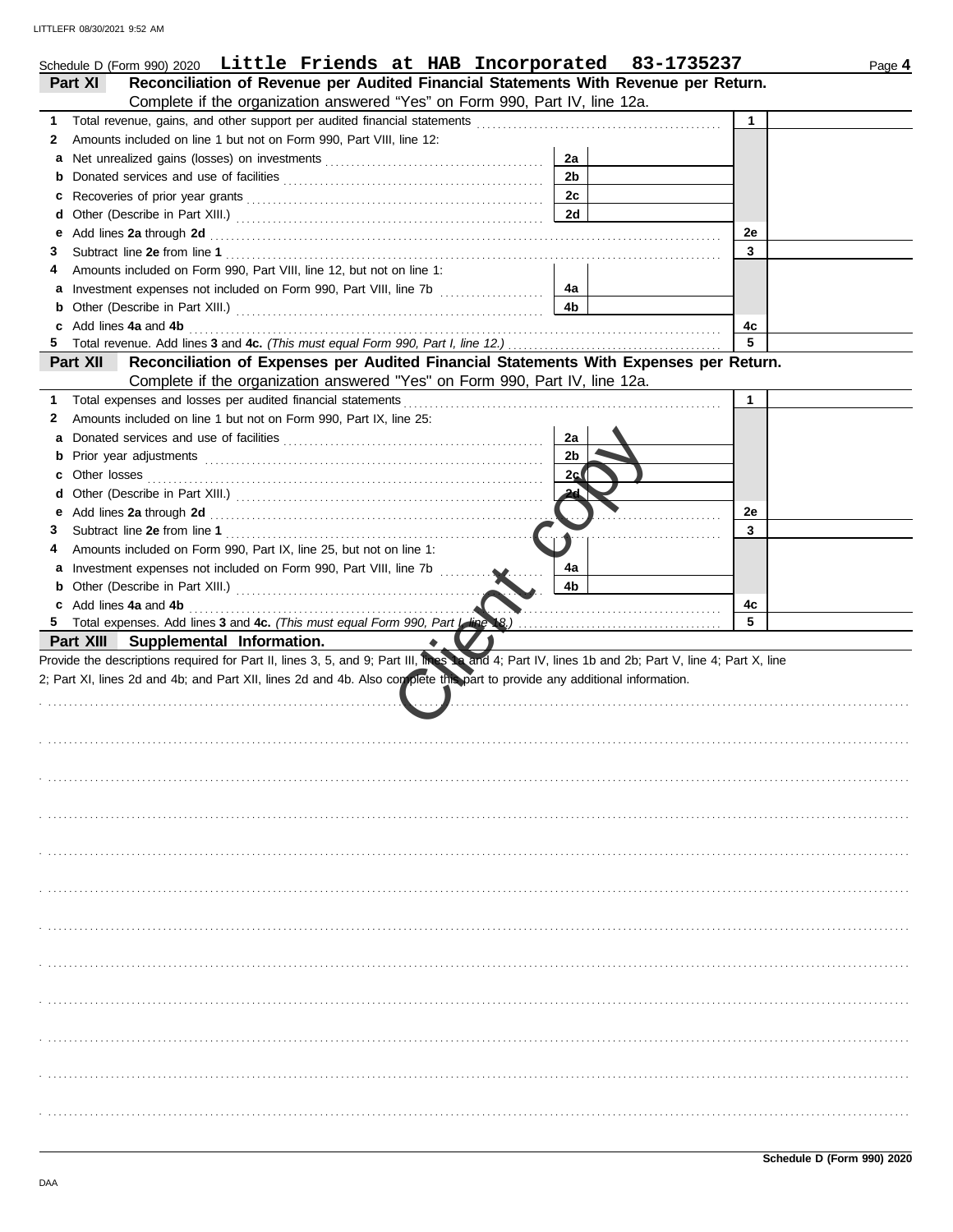|           |  |                                      |   |  | Schedule D (Form 990) 2020 Little Friends at HAB Incorporated 83-1735237 | Page 5 |
|-----------|--|--------------------------------------|---|--|--------------------------------------------------------------------------|--------|
| Part XIII |  | Supplemental Information (continued) |   |  |                                                                          |        |
|           |  |                                      |   |  |                                                                          |        |
|           |  |                                      |   |  |                                                                          |        |
|           |  |                                      |   |  |                                                                          |        |
|           |  |                                      |   |  |                                                                          |        |
|           |  |                                      |   |  |                                                                          |        |
|           |  |                                      |   |  |                                                                          |        |
|           |  |                                      |   |  |                                                                          |        |
|           |  |                                      |   |  |                                                                          |        |
|           |  |                                      |   |  |                                                                          |        |
|           |  |                                      |   |  |                                                                          |        |
|           |  |                                      |   |  |                                                                          |        |
|           |  |                                      |   |  |                                                                          |        |
|           |  |                                      |   |  |                                                                          |        |
|           |  |                                      |   |  |                                                                          |        |
|           |  |                                      |   |  |                                                                          |        |
|           |  |                                      | . |  |                                                                          |        |
|           |  |                                      |   |  |                                                                          |        |
|           |  |                                      |   |  |                                                                          |        |
|           |  |                                      |   |  |                                                                          |        |
|           |  |                                      |   |  |                                                                          |        |
|           |  |                                      |   |  |                                                                          |        |
|           |  |                                      |   |  |                                                                          |        |
|           |  |                                      |   |  |                                                                          |        |
|           |  |                                      |   |  |                                                                          |        |
|           |  |                                      |   |  |                                                                          |        |
|           |  |                                      |   |  |                                                                          |        |
|           |  |                                      |   |  |                                                                          |        |
|           |  |                                      |   |  |                                                                          |        |
|           |  |                                      |   |  |                                                                          |        |
|           |  |                                      |   |  |                                                                          |        |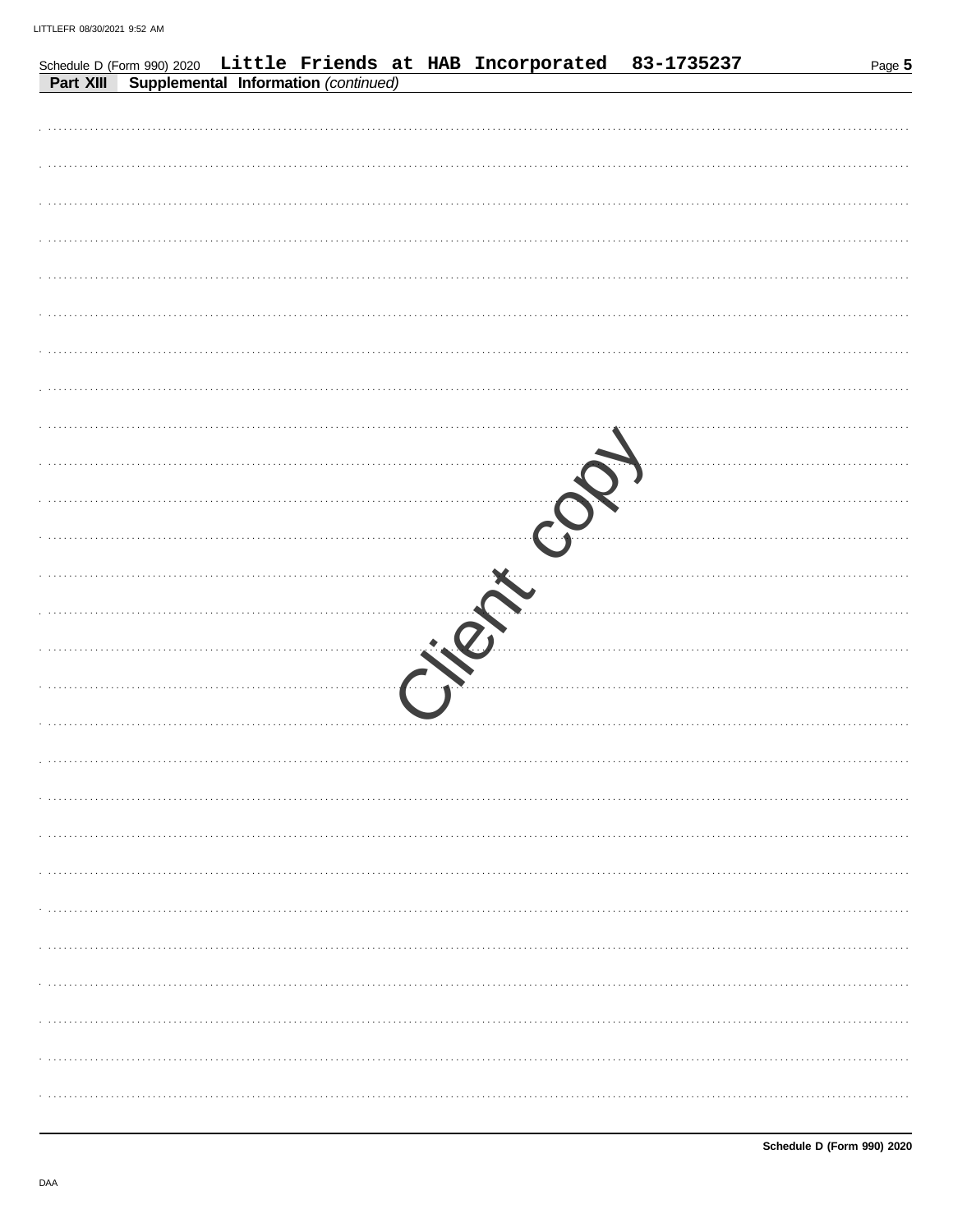| <b>SCHEDULE O</b><br>(Form 990 or 990-EZ)              | Supplemental Information to Form 990 or 990-EZ<br>Complete to provide information for responses to specific questions on |                      | OMB No. 1545-0047<br>2020             |
|--------------------------------------------------------|--------------------------------------------------------------------------------------------------------------------------|----------------------|---------------------------------------|
|                                                        | Form 990 or 990-EZ or to provide any additional information.                                                             |                      |                                       |
| Department of the Treasury<br>Internal Revenue Service | La Attach to Form 990 or 990-EZ.<br>u Go to www.irs.gov/Form990 for the latest information.                              |                      | Open to Public<br><b>Inspection</b>   |
| Name of the organization                               |                                                                                                                          |                      | <b>Employer identification number</b> |
|                                                        | Little Friends at HAB Incorporated                                                                                       | 83-1735237           |                                       |
|                                                        | Form 990 - Organization's Mission<br>Little Friends is a five-day-a-week preschool which partners with parents           |                      |                                       |
|                                                        | and guardians to develop curiosity, flexibility, and exploration in every                                                |                      |                                       |
|                                                        | child. Little Friends accepts children from six weeks of age through age                                                 |                      |                                       |
|                                                        | five. The curriculum includes a Music and Arts Integrated Program which                                                  |                      |                                       |
|                                                        | provides each child the opportunity to develop personal motor skills,                                                    |                      |                                       |
|                                                        | improve language skills, strengthen their capacity for critical thinking                                                 |                      |                                       |
|                                                        | and problem solving, develop cultural awareness,                                                                         | and improve academic |                                       |
| importance.                                            |                                                                                                                          |                      |                                       |
|                                                        |                                                                                                                          |                      |                                       |
|                                                        | Form 990, Part III, Line 4d - All Other Accomplishments<br>Childcare program available to serve the needs of parents and |                      |                                       |
|                                                        | children in the community with age specific criteria for children ranging                                                |                      |                                       |
|                                                        |                                                                                                                          |                      |                                       |
|                                                        | from infant to voluntary pre-kindergarten.                                                                               |                      |                                       |
|                                                        | Form 990, Part VI, Line 6 - Classes of Members or Stockholders                                                           |                      |                                       |
|                                                        | Members are elected from the community.                                                                                  |                      |                                       |
|                                                        | Form 990, Part VI, Line 7a - Election of Members and Their Rights                                                        |                      |                                       |
|                                                        | Members of the Board of Directors are elected. The Organization has a                                                    |                      |                                       |
|                                                        | policy on conflicts of interest regarding board membership. A                                                            |                      |                                       |
|                                                        | whistleblower policy is also in place.                                                                                   |                      |                                       |
|                                                        |                                                                                                                          |                      |                                       |

The Board meets to review policies and the financial workings of the

. . . . . . . . . . .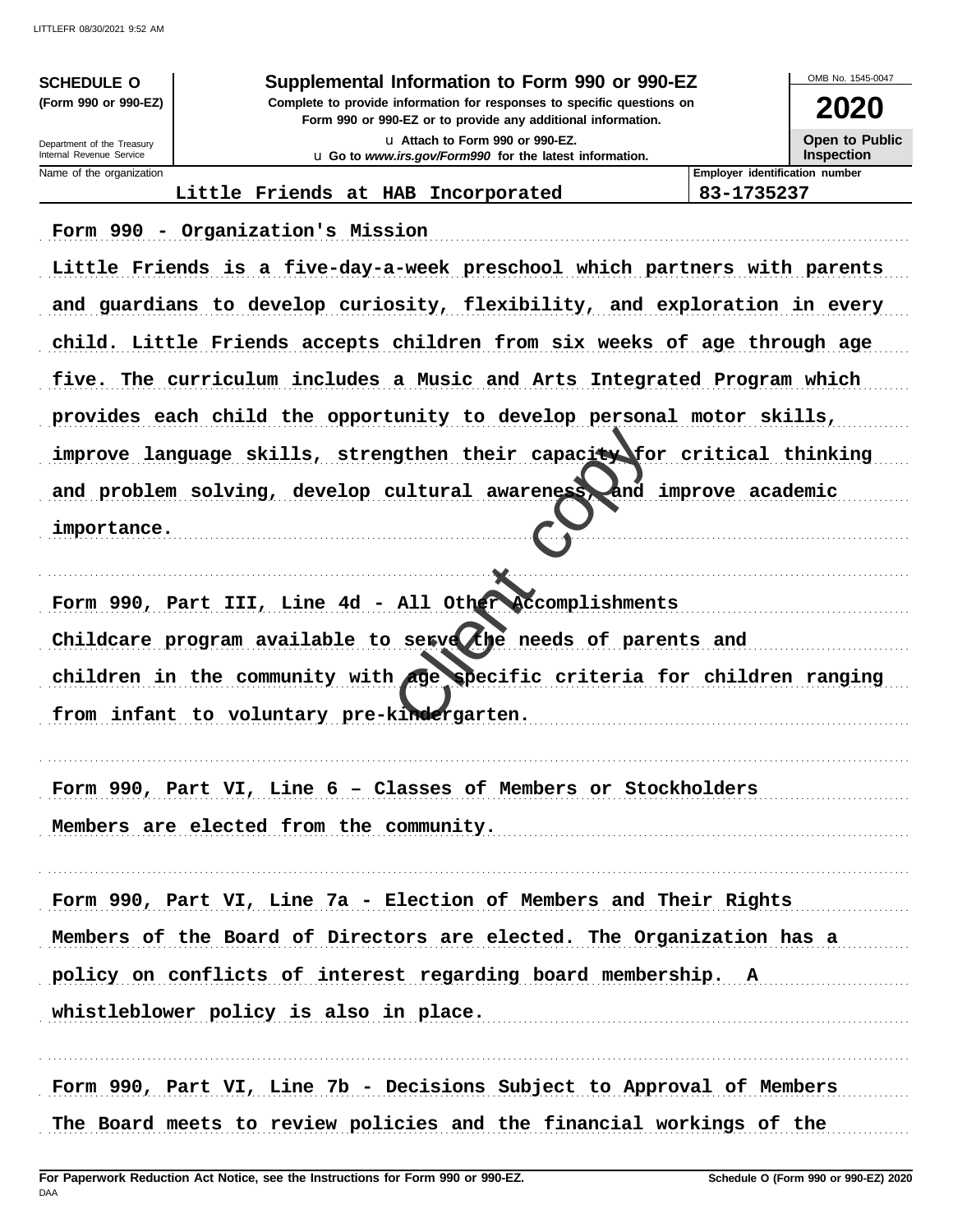| Schedule O (Form 990 or 990-EZ) 2020                                       |             | Page 2                         |
|----------------------------------------------------------------------------|-------------|--------------------------------|
| Name of the organization<br>Little Friends at HAB Incorporated             | 83-1735237  | Employer identification number |
|                                                                            |             |                                |
| The BOD will review the tax return as well.<br>organization.               |             |                                |
| Form 990, Part VI, Line 11b - Organization's Process to Review Form 990    |             |                                |
| The Board of Directors will review the 990 before it is submitted to the   |             |                                |
| They will review and approve it for submission.<br>IRS.                    |             |                                |
| Form 990, Part VI, Line 12c - Enforcement of Conflicts Policy              |             |                                |
| Potential conflicts of interest are reviewed by the Board of Directors.    |             |                                |
|                                                                            |             |                                |
| Form 990, Part VI, Line 19 - Governing Documents Disclosure Explanation    |             |                                |
| Governing documents for the organization are available for review as paper |             |                                |
| documents which may be obtained from the Program manager in their main     |             |                                |
| office. The office is open Monday through Friday during the school year.   |             |                                |
| The organization follows the schedule of Duval Schools in Florida.         |             |                                |
|                                                                            |             |                                |
| Form 990, Part XI, Line 9 - Other thanges in Net Assets Explanation        |             |                                |
| PPP Forgiveness                                                            | \$          | 20,654                         |
|                                                                            |             |                                |
|                                                                            |             |                                |
|                                                                            |             |                                |
|                                                                            |             |                                |
|                                                                            |             |                                |
|                                                                            |             |                                |
|                                                                            |             |                                |
|                                                                            |             |                                |
|                                                                            |             |                                |
|                                                                            |             |                                |
|                                                                            |             |                                |
|                                                                            | Page 1 of 1 |                                |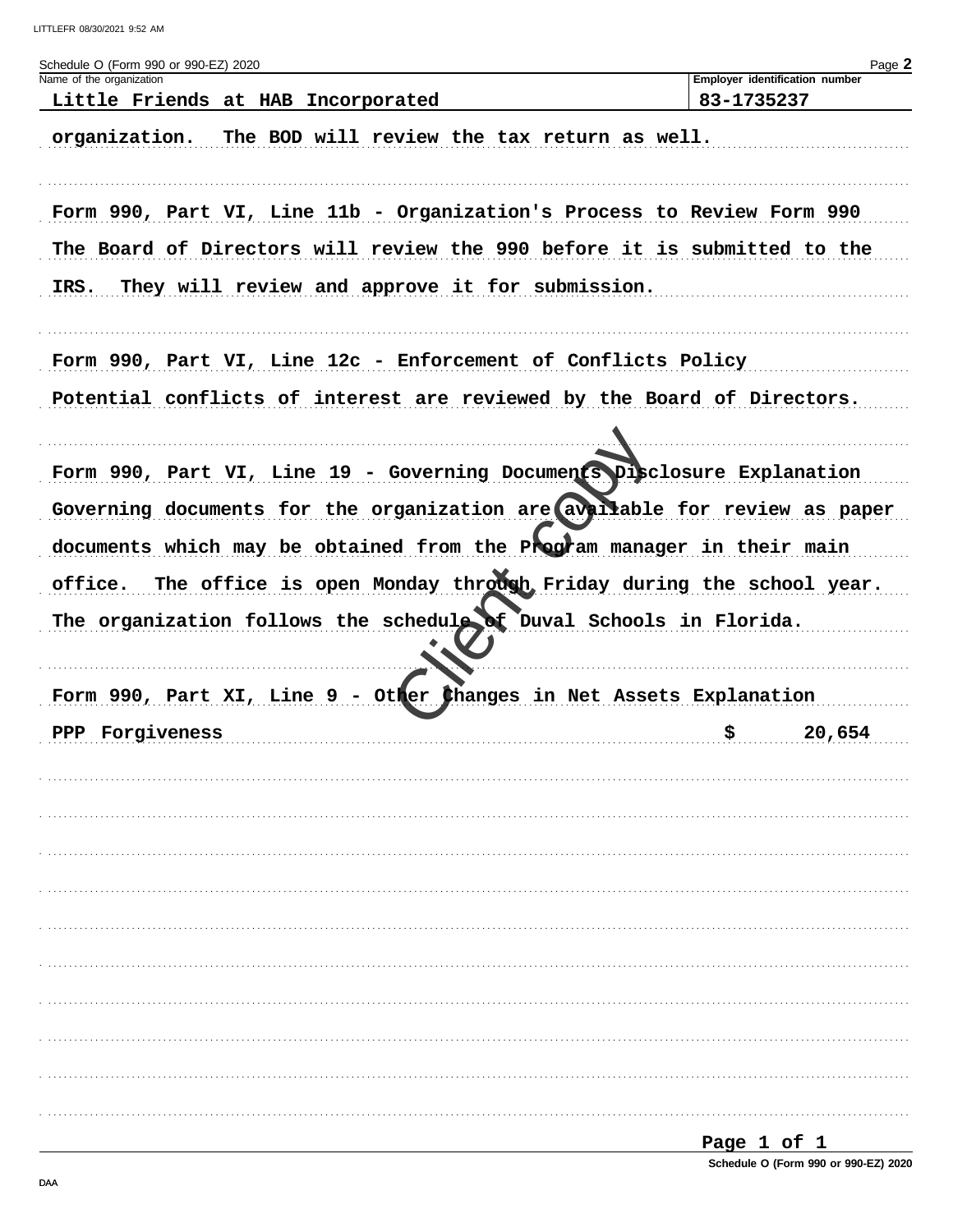LITTLEFR 08/30/2021 9:52 AM

|                | 4562                                                                                                                                                                                       | <b>Depreciation and Amortization</b><br>(Including Information on Listed Property) |                                 |                                                                                                                                                         |                              |                |                  |                                           | OMB No. 1545-0172                 |
|----------------|--------------------------------------------------------------------------------------------------------------------------------------------------------------------------------------------|------------------------------------------------------------------------------------|---------------------------------|---------------------------------------------------------------------------------------------------------------------------------------------------------|------------------------------|----------------|------------------|-------------------------------------------|-----------------------------------|
|                |                                                                                                                                                                                            |                                                                                    |                                 | u Attach to your tax return.                                                                                                                            |                              |                |                  |                                           |                                   |
|                | Department of the Treasury<br>(99)<br>Internal Revenue Service                                                                                                                             |                                                                                    |                                 | u Go to www.irs.gov/Form4562 for instructions and the latest information.                                                                               |                              |                |                  |                                           | Attachment<br>179<br>Sequence No. |
|                | Name(s) shown on return                                                                                                                                                                    |                                                                                    |                                 |                                                                                                                                                         |                              |                |                  | Identifying number                        |                                   |
|                |                                                                                                                                                                                            |                                                                                    |                                 | Little Friends at HAB Incorporated                                                                                                                      |                              |                |                  | 83-1735237                                |                                   |
|                | Business or activity to which this form relates                                                                                                                                            |                                                                                    |                                 |                                                                                                                                                         |                              |                |                  |                                           |                                   |
|                | Indirect Depreciation                                                                                                                                                                      |                                                                                    |                                 |                                                                                                                                                         |                              |                |                  |                                           |                                   |
|                | Part I                                                                                                                                                                                     |                                                                                    |                                 | Election To Expense Certain Property Under Section 179                                                                                                  |                              |                |                  |                                           |                                   |
|                |                                                                                                                                                                                            |                                                                                    |                                 | Note: If you have any listed property, complete Part V before you complete Part I.                                                                      |                              |                |                  |                                           |                                   |
| 1              | Maximum amount (see instructions)                                                                                                                                                          |                                                                                    |                                 |                                                                                                                                                         |                              |                |                  | 1                                         | 1,040,000                         |
| 2<br>3         |                                                                                                                                                                                            |                                                                                    |                                 |                                                                                                                                                         |                              |                |                  | $\overline{2}$<br>$\overline{\mathbf{3}}$ | 2,590,000                         |
| 4              | Reduction in limitation. Subtract line 3 from line 2. If zero or less, enter -0-                                                                                                           |                                                                                    |                                 |                                                                                                                                                         |                              |                |                  | 4                                         |                                   |
| 5              | Dollar limitation for tax year. Subtract line 4 from line 1. If zero or less, enter -0-. If married filing separately, see instructions                                                    |                                                                                    |                                 |                                                                                                                                                         |                              |                |                  | 5                                         |                                   |
| 6              |                                                                                                                                                                                            | (a) Description of property                                                        |                                 |                                                                                                                                                         | (b) Cost (business use only) |                | (c) Elected cost |                                           |                                   |
|                |                                                                                                                                                                                            |                                                                                    |                                 |                                                                                                                                                         |                              |                |                  |                                           |                                   |
|                |                                                                                                                                                                                            |                                                                                    |                                 |                                                                                                                                                         |                              |                |                  |                                           |                                   |
| 7              | Listed property. Enter the amount from line 29                                                                                                                                             |                                                                                    |                                 |                                                                                                                                                         |                              | $\overline{7}$ |                  |                                           |                                   |
| 8              | Total elected cost of section 179 property. Add amounts in column (c), lines 6 and 7 [[[[[[[[[[[[[[[[[[[[[[[[[                                                                             |                                                                                    |                                 |                                                                                                                                                         |                              |                |                  | 8                                         |                                   |
| 9              | Tentative deduction. Enter the smaller of line 5 or line 8                                                                                                                                 |                                                                                    |                                 |                                                                                                                                                         |                              |                |                  | 9                                         |                                   |
| 10<br>11       | Carryover of disallowed deduction from line 13 of your 2019 Form 4562<br>Business income limitation. Enter the smaller of business income (not less than zero) or ling 5. See instructions |                                                                                    |                                 |                                                                                                                                                         |                              |                |                  | 10<br>11                                  |                                   |
| 12             | Section 179 expense deduction. Add lines 9 and 10, but don't enter more than line 11                                                                                                       |                                                                                    |                                 |                                                                                                                                                         |                              |                |                  | 12                                        |                                   |
| 13             | Carryover of disallowed deduction to 2021. Add lines 9 and 10, less line 12                                                                                                                |                                                                                    |                                 |                                                                                                                                                         |                              | $\sqrt{13}$    |                  |                                           |                                   |
|                | Note: Don't use Part II or Part III below for listed property. Instead, use Part V.                                                                                                        |                                                                                    |                                 |                                                                                                                                                         |                              |                |                  |                                           |                                   |
|                | Part II                                                                                                                                                                                    |                                                                                    |                                 | Special Depreciation Allowance and Other Depreciation (Don't include listed property. See instructions.)                                                |                              |                |                  |                                           |                                   |
| 14             | Special depreciation allowance for qualified property (other than listed property) placed in service                                                                                       |                                                                                    |                                 |                                                                                                                                                         |                              |                |                  |                                           |                                   |
|                | during the tax year. See instructions                                                                                                                                                      |                                                                                    |                                 |                                                                                                                                                         |                              |                |                  | 14                                        |                                   |
| 15             | Property subject to section 168(f)(1) election                                                                                                                                             |                                                                                    |                                 |                                                                                                                                                         |                              |                |                  | 15                                        |                                   |
| 16             |                                                                                                                                                                                            |                                                                                    |                                 |                                                                                                                                                         |                              |                |                  | 16                                        | 1,569                             |
|                | Part III                                                                                                                                                                                   |                                                                                    |                                 | MACRS Depreciation (Don't include listed property) See instructions.)                                                                                   |                              |                |                  |                                           |                                   |
|                |                                                                                                                                                                                            |                                                                                    |                                 | <b>Section A</b>                                                                                                                                        |                              |                |                  |                                           | 0                                 |
| 17             | MACRS deductions for assets placed in service in tax years beginning before 2020                                                                                                           |                                                                                    |                                 |                                                                                                                                                         |                              |                | $\mathbf{u}$     | 17                                        |                                   |
| 18             | If you are electing to group any assets placed in service during the tax year interone or more general asset accounts, check here                                                          |                                                                                    |                                 |                                                                                                                                                         |                              |                |                  |                                           |                                   |
|                |                                                                                                                                                                                            |                                                                                    |                                 |                                                                                                                                                         |                              |                |                  |                                           |                                   |
|                | (a) Classification of property                                                                                                                                                             |                                                                                    | (b) Month and year<br>placed in | Section B-Assets Placed in Service During 2020 Tax Year Using the General Depreciation System<br>(c) Basis for depreciation<br>(business/investment use | (d) Recovery                 | (e) Convention | (f) Method       |                                           | (g) Depreciation deduction        |
|                |                                                                                                                                                                                            |                                                                                    | service                         | only-see instructions)                                                                                                                                  | period                       |                |                  |                                           |                                   |
|                | 3-year property                                                                                                                                                                            |                                                                                    |                                 |                                                                                                                                                         |                              |                |                  |                                           |                                   |
| b              | 5-year property                                                                                                                                                                            |                                                                                    |                                 |                                                                                                                                                         |                              |                |                  |                                           |                                   |
| c              | 7-year property                                                                                                                                                                            |                                                                                    |                                 |                                                                                                                                                         |                              |                |                  |                                           |                                   |
| 19a<br>d       | 10-year property                                                                                                                                                                           |                                                                                    |                                 |                                                                                                                                                         |                              |                |                  |                                           |                                   |
|                | e 15-year property                                                                                                                                                                         |                                                                                    |                                 |                                                                                                                                                         |                              |                |                  |                                           |                                   |
| f.             | 20-year property                                                                                                                                                                           |                                                                                    |                                 |                                                                                                                                                         |                              |                |                  |                                           |                                   |
|                | g 25-year property                                                                                                                                                                         |                                                                                    |                                 |                                                                                                                                                         | 25 yrs.                      |                | S/L              |                                           |                                   |
|                | h Residential rental                                                                                                                                                                       |                                                                                    |                                 |                                                                                                                                                         | 27.5 yrs.                    | ΜМ             | S/L              |                                           |                                   |
|                | property                                                                                                                                                                                   |                                                                                    |                                 |                                                                                                                                                         | 27.5 yrs.                    | MМ             | S/L              |                                           |                                   |
|                | <i>i</i> Nonresidential real                                                                                                                                                               |                                                                                    |                                 |                                                                                                                                                         | 39 yrs.                      | MМ             | S/L              |                                           |                                   |
|                | property                                                                                                                                                                                   |                                                                                    |                                 |                                                                                                                                                         |                              | MМ             | S/L              |                                           |                                   |
| 20a            |                                                                                                                                                                                            |                                                                                    |                                 | Section C-Assets Placed in Service During 2020 Tax Year Using the Alternative Depreciation System                                                       |                              |                |                  |                                           |                                   |
| b              | Class life                                                                                                                                                                                 |                                                                                    |                                 |                                                                                                                                                         |                              |                | S/L              |                                           |                                   |
| c              | 12-year                                                                                                                                                                                    |                                                                                    |                                 |                                                                                                                                                         | 12 yrs.                      | MМ             | S/L              |                                           |                                   |
|                | 30-year                                                                                                                                                                                    |                                                                                    |                                 |                                                                                                                                                         | 30 yrs.                      |                | S/L              |                                           |                                   |
|                | $d$ 40-year                                                                                                                                                                                |                                                                                    |                                 |                                                                                                                                                         | 40 yrs.                      | МM             | S/L              |                                           |                                   |
|                | Part IV<br><b>Summary</b> (See instructions.)                                                                                                                                              |                                                                                    |                                 |                                                                                                                                                         |                              |                |                  |                                           |                                   |
|                | Listed property. Enter amount from line 28                                                                                                                                                 |                                                                                    |                                 |                                                                                                                                                         |                              |                |                  | 21                                        |                                   |
|                | Total. Add amounts from line 12, lines 14 through 17, lines 19 and 20 in column (g), and line 21. Enter                                                                                    |                                                                                    |                                 |                                                                                                                                                         |                              |                |                  | 22                                        |                                   |
| 21<br>22<br>23 | For assets shown above and placed in service during the current year, enter the                                                                                                            |                                                                                    |                                 |                                                                                                                                                         |                              |                |                  |                                           | 1,569                             |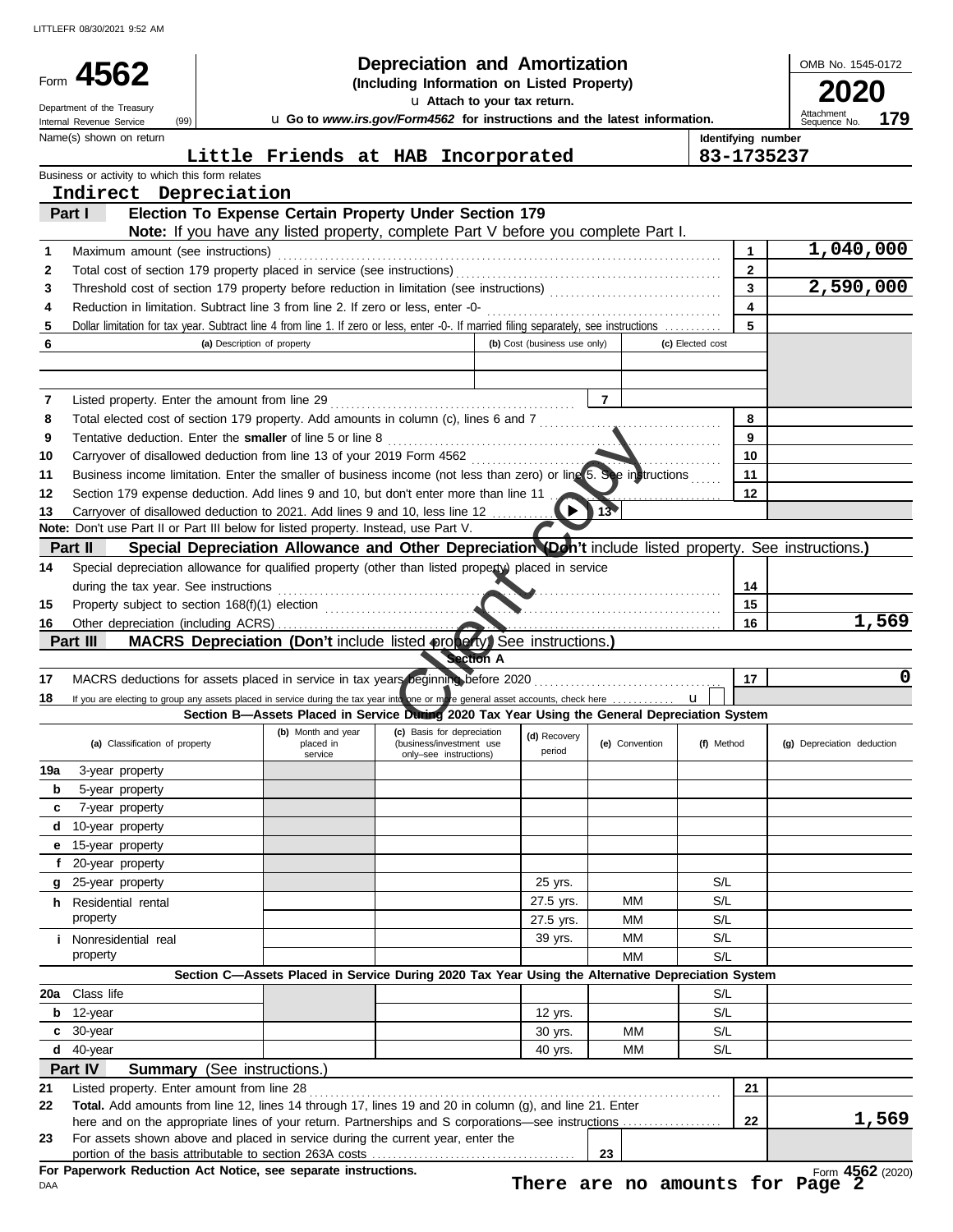## LITTLEFR Little Friends at HAB Incorporated 08/30/2021 9:52 AM 83-1735237 **Federal Asset Report**

# FYE: 7/31/2021 **Form 990, Page 1**

## Date Bus Sec Basis<br>In Service Cost % 179Bonus for Dep Asset **Description** In Service Cost % 179Bonus for Depr PerConv Meth Prior Current **Other Depreciation:**<br>2 computer 2 computer 1.608 1,608 1,608 2 MO S/L 0 643 3 Furniture and equipment 9/01/20 7,068 7 7,068 7 MO S/L 0 926 **Total Other Depreciation** 8,676 8,676 8,676 8,676 8,676 8,676 8,676 8,676 8,676 8,676 8,676 8,676 8,676 8,676 8,676 8,676 8,676 8,676 8,676 8,676 8,676 8,676 8,676 8,676 8,676 8,676 8,676 8,676 8,676 8,676 8,676 8,676 8,6 **Total ACRS and Other Depreciation** 8,676 8,676 8,676 0 1,569 **Grand Totals** 8,676 8,676 0 1,569 **Less: Dispositions and Transfers**  $\begin{array}{cccc} 0 & 0 & 0 \\ 0 & 0 & 0 \end{array}$  (ass: Start-up/Org Expense  $\begin{array}{cccc} 0 & 0 & 0 \\ 0 & 0 & 0 \end{array}$ **Less: Start-up/Org Expense Net Grand Totals** 8,676 8,676 8,676 0 1,569

Citer co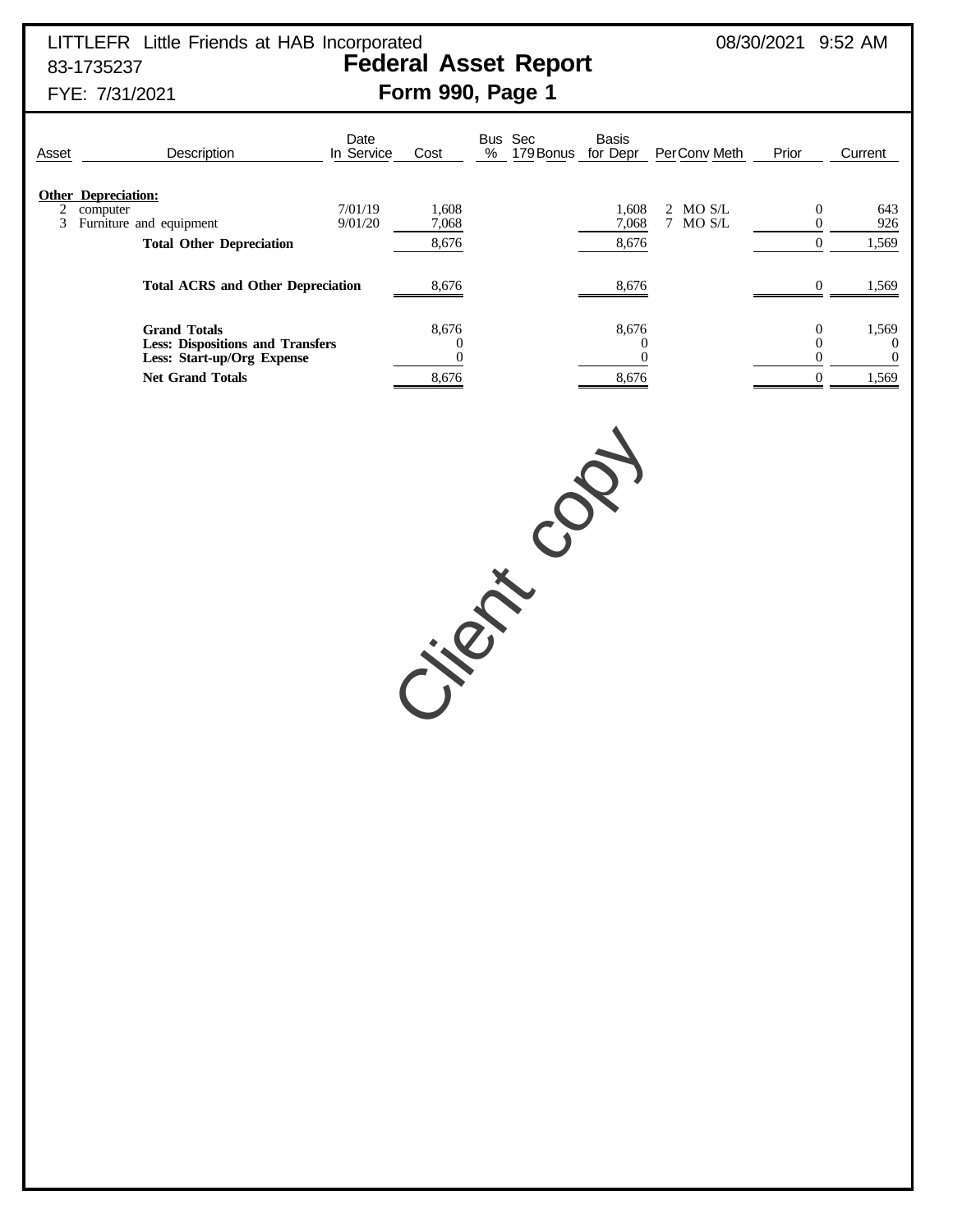LITTLEFR Little Friends at HAB Incorporated  $08/30/2021$  9:52 AM 83-1735237 **AMT Asset Report**

# FYE: 7/31/2021 **Form 990, Page 1**

| Asset                             | Description                                                                               | Date<br>In Service | Cost                               | Bus Sec<br>$\%$ | <b>Basis</b><br>179 Bonus for Depr    | PerConv Meth              | Prior                                 | Current                            |
|-----------------------------------|-------------------------------------------------------------------------------------------|--------------------|------------------------------------|-----------------|---------------------------------------|---------------------------|---------------------------------------|------------------------------------|
|                                   | 10-year GDS Property:<br>3 Furniture and equipment                                        | 9/01/20            | 7,068<br>7,068                     | $\mathbf X$     | $\overline{0}$                        | 0 10 HY 200DB             | $\mathbf{0}$<br>$\overline{0}$        | 7,068<br>7,068                     |
| <b>Prior MACRS:</b><br>2 computer |                                                                                           | 7/01/19            | $\boldsymbol{0}$<br>$\overline{0}$ | $\mathbf X$     | $\boldsymbol{0}$                      | $0$ $\,$ 10 $\,$ HY 200DB | 0<br>$\mathbf{0}$                     | $\overline{0}$<br>$\boldsymbol{0}$ |
|                                   | <b>Grand Totals</b><br><b>Less: Dispositions and Transfers</b><br><b>Net Grand Totals</b> |                    | 7,068<br>$\boldsymbol{0}$<br>7,068 |                 | $\mathbf{0}$<br>0<br>$\boldsymbol{0}$ |                           | 0<br>$\overline{0}$<br>$\overline{0}$ | 7,068<br>$\boldsymbol{0}$<br>7,068 |
|                                   |                                                                                           |                    |                                    |                 |                                       |                           |                                       |                                    |
|                                   |                                                                                           |                    |                                    |                 |                                       |                           |                                       |                                    |
|                                   |                                                                                           |                    |                                    |                 |                                       |                           |                                       |                                    |
|                                   |                                                                                           |                    |                                    |                 |                                       |                           |                                       |                                    |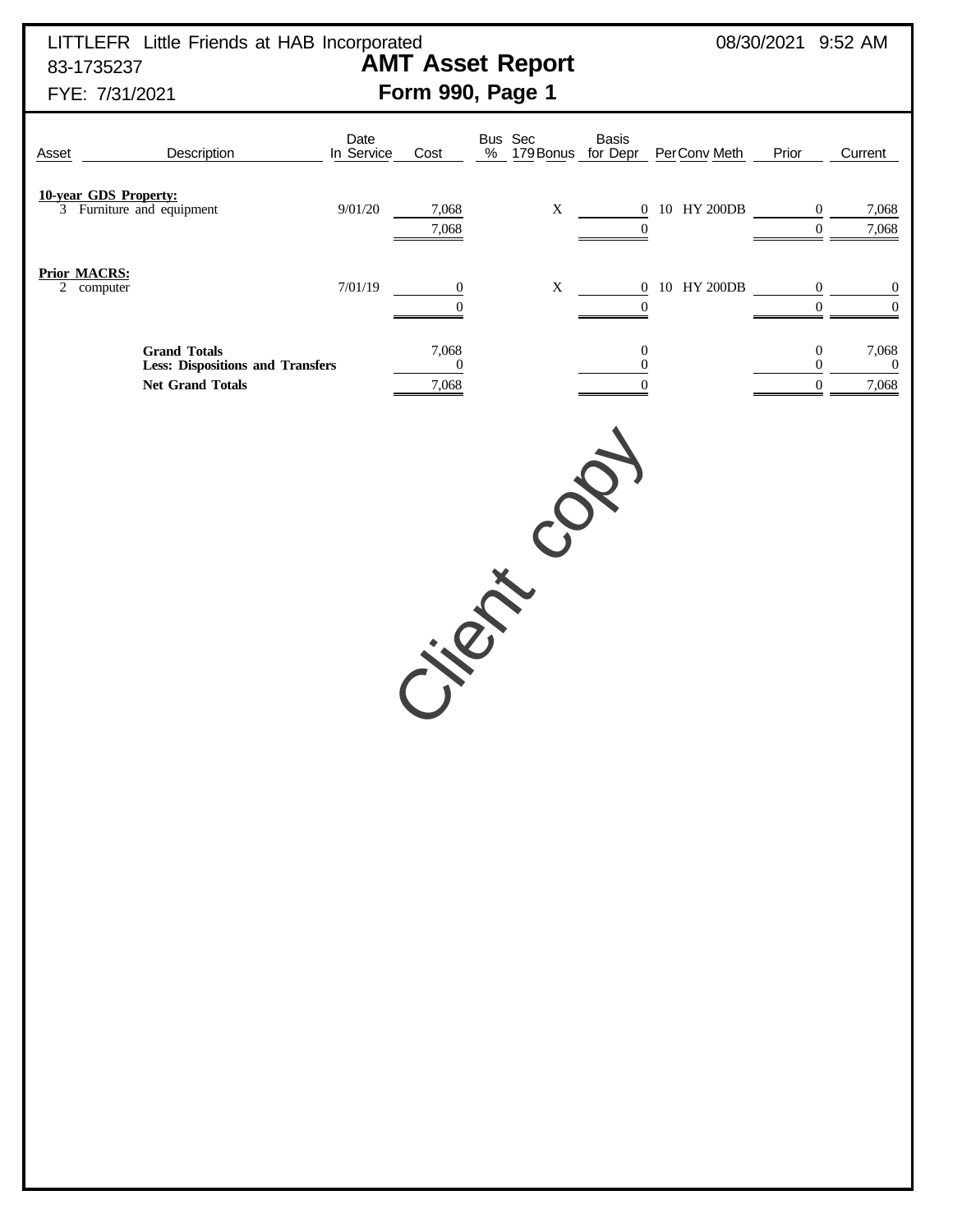| 83-1735237<br>FYE: 7/31/2021 | LITTLEFR Little Friends at HAB Incorporated<br><b>Depreciation Adjustment Report</b><br><b>All Business Activities</b> | 08/30/2021 9:52 AM                 |
|------------------------------|------------------------------------------------------------------------------------------------------------------------|------------------------------------|
| Unit Asset<br><b>Form</b>    | Description<br>Tax<br>AMT<br>There are no assets that meet the criteria of this report                                 | AMT<br>Adjustments/<br>Preferences |
|                              |                                                                                                                        |                                    |
|                              | $\mathbf{C}$<br>J.R. E.                                                                                                |                                    |
|                              |                                                                                                                        |                                    |
|                              |                                                                                                                        |                                    |
|                              |                                                                                                                        |                                    |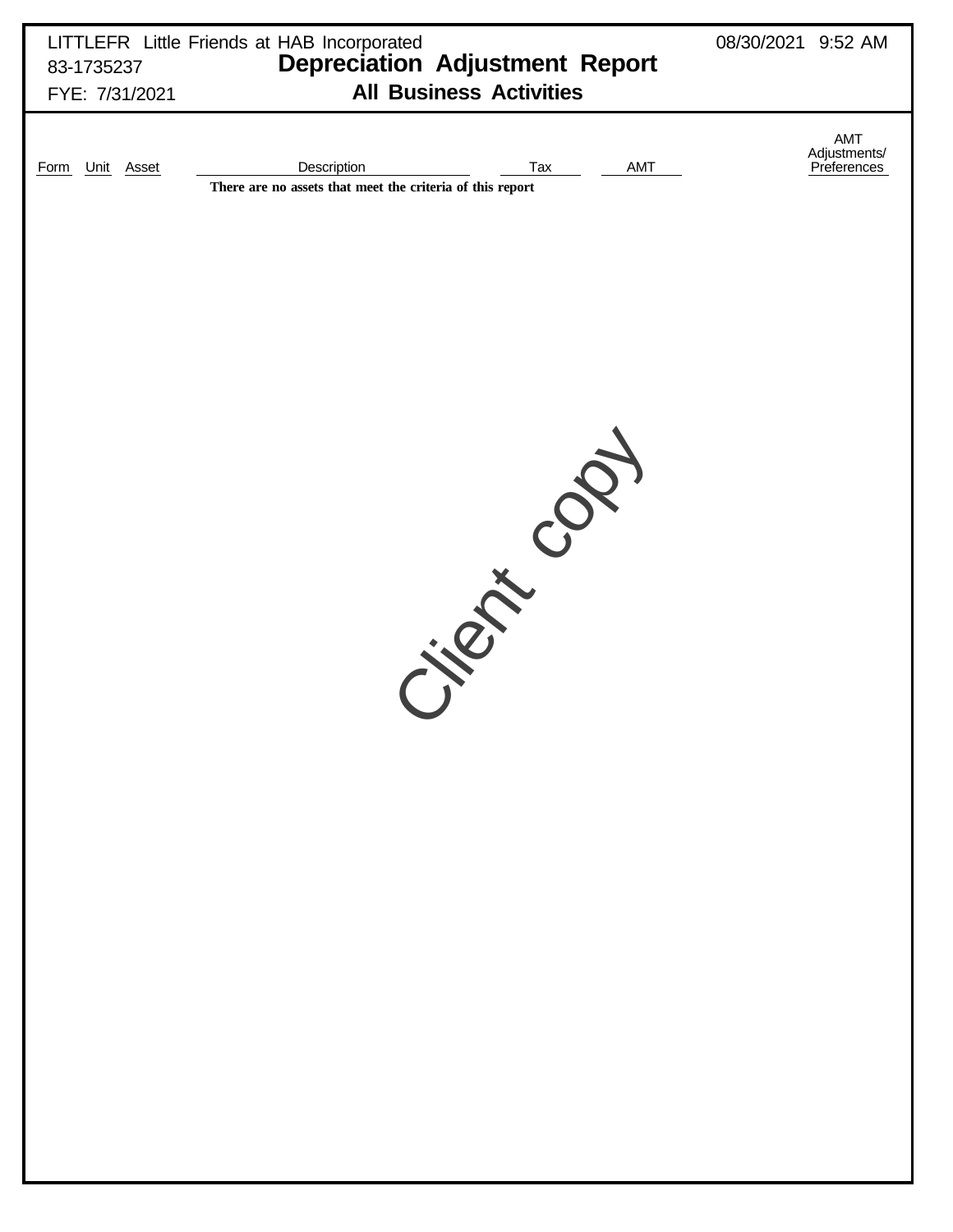| Asset  | Description                                                            | Date In<br>Service | Cost                    | Tax                   | <b>AMT</b>                   |
|--------|------------------------------------------------------------------------|--------------------|-------------------------|-----------------------|------------------------------|
|        | <b>Other Depreciation:</b>                                             |                    |                         |                       |                              |
| 2<br>3 | computer<br>Furniture and equipment<br><b>Total Other Depreciation</b> | 7/01/19<br>9/01/20 | 1,608<br>7,068<br>8,676 | 643<br>1,009<br>1,652 | $\boldsymbol{0}$<br>$\Omega$ |
|        | <b>Total ACRS and Other Depreciation</b>                               |                    | 8.676                   | 1,652                 |                              |
|        | <b>Grand Totals</b>                                                    |                    | 8.676                   | 1.652                 | $\Omega$                     |

Citer is it copy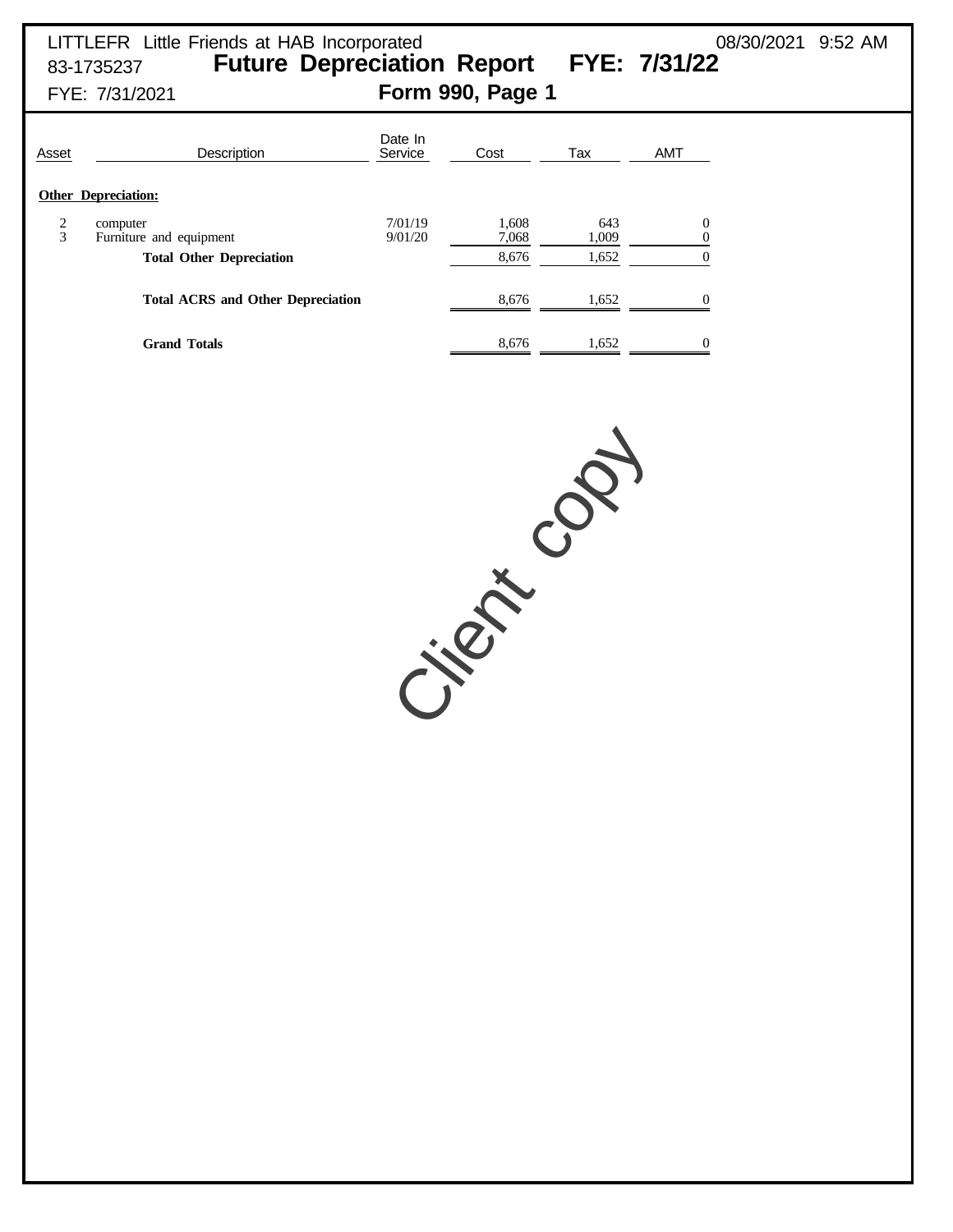LITTLEFR 08/30/2021 9:52 AM

|                   |                                     |                                                                   |                                                                                                                                                                                                                                     |                  | <b>Two Year Comparison Report</b> |          |                                |
|-------------------|-------------------------------------|-------------------------------------------------------------------|-------------------------------------------------------------------------------------------------------------------------------------------------------------------------------------------------------------------------------------|------------------|-----------------------------------|----------|--------------------------------|
|                   | Form 990                            |                                                                   | For calendar year 2020, or tax year beginning                                                                                                                                                                                       |                  | 08/01/20<br>, ending              | 07/31/21 | 2019 & 2020                    |
| Name              |                                     |                                                                   |                                                                                                                                                                                                                                     |                  |                                   |          | Taxpayer Identification Number |
|                   |                                     |                                                                   |                                                                                                                                                                                                                                     |                  |                                   |          |                                |
|                   |                                     |                                                                   | Little Friends at HAB Incorporated                                                                                                                                                                                                  |                  |                                   |          | 83-1735237                     |
|                   |                                     |                                                                   |                                                                                                                                                                                                                                     |                  | 2019                              | 2020     | <b>Differences</b>             |
|                   |                                     |                                                                   |                                                                                                                                                                                                                                     | 1.               | 2,735                             | 6,502    | 3,767                          |
|                   |                                     |                                                                   | 2. Membership dues and assessments [111] Membership dues and assessments [11] Membership dues and assessments [11] Membership dues are not approach and a set of the set of the set of the set of the set of the set of the se      | 2.               |                                   |          |                                |
|                   |                                     |                                                                   | 3. Government contributions and grants                                                                                                                                                                                              | 3.               | 6,000                             | 10,500   | 4,500                          |
| $\Rightarrow$     |                                     |                                                                   |                                                                                                                                                                                                                                     | $\overline{4}$ . | 104,650                           | 240,697  | 136,047                        |
| Ξ<br>Ф            | 5. Investment income                |                                                                   |                                                                                                                                                                                                                                     | 5.               | 11                                | 50       | 39                             |
| ><br>$\mathbf{Q}$ |                                     |                                                                   |                                                                                                                                                                                                                                     | 6.               |                                   |          |                                |
| œ                 |                                     | 7. Net gain or (loss) from sale of assets other than inventory    |                                                                                                                                                                                                                                     | 7.               |                                   |          |                                |
|                   |                                     | 8. Net income or (loss) from fundraising events                   |                                                                                                                                                                                                                                     | 8.               | 7,218                             | 5,414    | $-1,804$                       |
|                   |                                     |                                                                   |                                                                                                                                                                                                                                     | 9.               |                                   |          |                                |
|                   |                                     |                                                                   |                                                                                                                                                                                                                                     | 10.              |                                   |          |                                |
|                   |                                     |                                                                   |                                                                                                                                                                                                                                     | 11.              |                                   | 20,654   | 20,654                         |
|                   |                                     | 12. Total revenue. Add lines 1 through 11                         |                                                                                                                                                                                                                                     | 12.              | 120,614                           | 283,817  | 163,203                        |
|                   | 13. Grants and similar amounts paid |                                                                   |                                                                                                                                                                                                                                     | 13.              |                                   |          |                                |
|                   | 14. Benefits paid to or for members |                                                                   |                                                                                                                                                                                                                                     | 14.              |                                   |          |                                |
|                   |                                     | 15. Compensation of officers, directors, trustees, etc.           |                                                                                                                                                                                                                                     | 15.              |                                   |          |                                |
| w                 |                                     | 16. Salaries, other compensation, and employee benefits           |                                                                                                                                                                                                                                     | 16.              | 119,352                           | 193,688  | 74,336                         |
| ω                 |                                     |                                                                   | 17. Professional fundraising fees <b>constructs</b> and a resonance of the set of the set of the set of the set of the set of the set of the set of the set of the set of the set of the set of the set of the set of the set of th | 17.              |                                   |          |                                |
| ×                 | 18. Other professional fees         |                                                                   |                                                                                                                                                                                                                                     | 18.              | (7, 26)                           | 7,335    | 68                             |
| ш                 |                                     | 19. Occupancy, rent, utilities, and maintenance <i>maintering</i> |                                                                                                                                                                                                                                     | 19.              |                                   | 1,200    | 1,200                          |
|                   |                                     |                                                                   |                                                                                                                                                                                                                                     | 20.              |                                   | 1,569    | 1,569                          |
|                   | 21. Other expenses                  |                                                                   |                                                                                                                                                                                                                                     | 21.              | 6,033                             | 15,018   | 8,985                          |
|                   |                                     | 22. Total expenses. Add lines 13 through 21                       |                                                                                                                                                                                                                                     | 22.              | 132,652                           | 218,810  | 86,158                         |
|                   |                                     | 23. Excess or (Deficit). Subtract line 22 from line 12            |                                                                                                                                                                                                                                     | 23.              | $-12,038$                         | 65,007   | 77,045                         |
|                   |                                     |                                                                   |                                                                                                                                                                                                                                     | 24               | 120,614                           | 283,817  | 163,203                        |
|                   | 25. Total unrelated revenue         |                                                                   |                                                                                                                                                                                                                                     | ١.               |                                   |          |                                |
|                   |                                     | 26. Total excludable revenue                                      |                                                                                                                                                                                                                                     |                  | 111,879                           | 266,815  | 154,936                        |
|                   |                                     |                                                                   |                                                                                                                                                                                                                                     | 27.              | 4,616                             | 64,625   | 60,009                         |
| Informatior       | 28. Total liabilities               |                                                                   |                                                                                                                                                                                                                                     | 28.              | 39,322                            | 31,226   | $-8,096$                       |
|                   |                                     | 29. Retained earnings                                             |                                                                                                                                                                                                                                     | 29.              | $-34,706$                         | 33,399   | 68,105                         |
| Other             |                                     | 30. Number of voting members of governing body                    |                                                                                                                                                                                                                                     | 30.              | 9                                 | 9        |                                |
|                   |                                     | 31. Number of independent voting members of governing body        |                                                                                                                                                                                                                                     | 31.              | 9                                 | 9        |                                |
|                   | 32. Number of employees             |                                                                   |                                                                                                                                                                                                                                     | 32.              | 9                                 | 17       |                                |
|                   | 33. Number of volunteers            |                                                                   |                                                                                                                                                                                                                                     | 33.              |                                   | 6        |                                |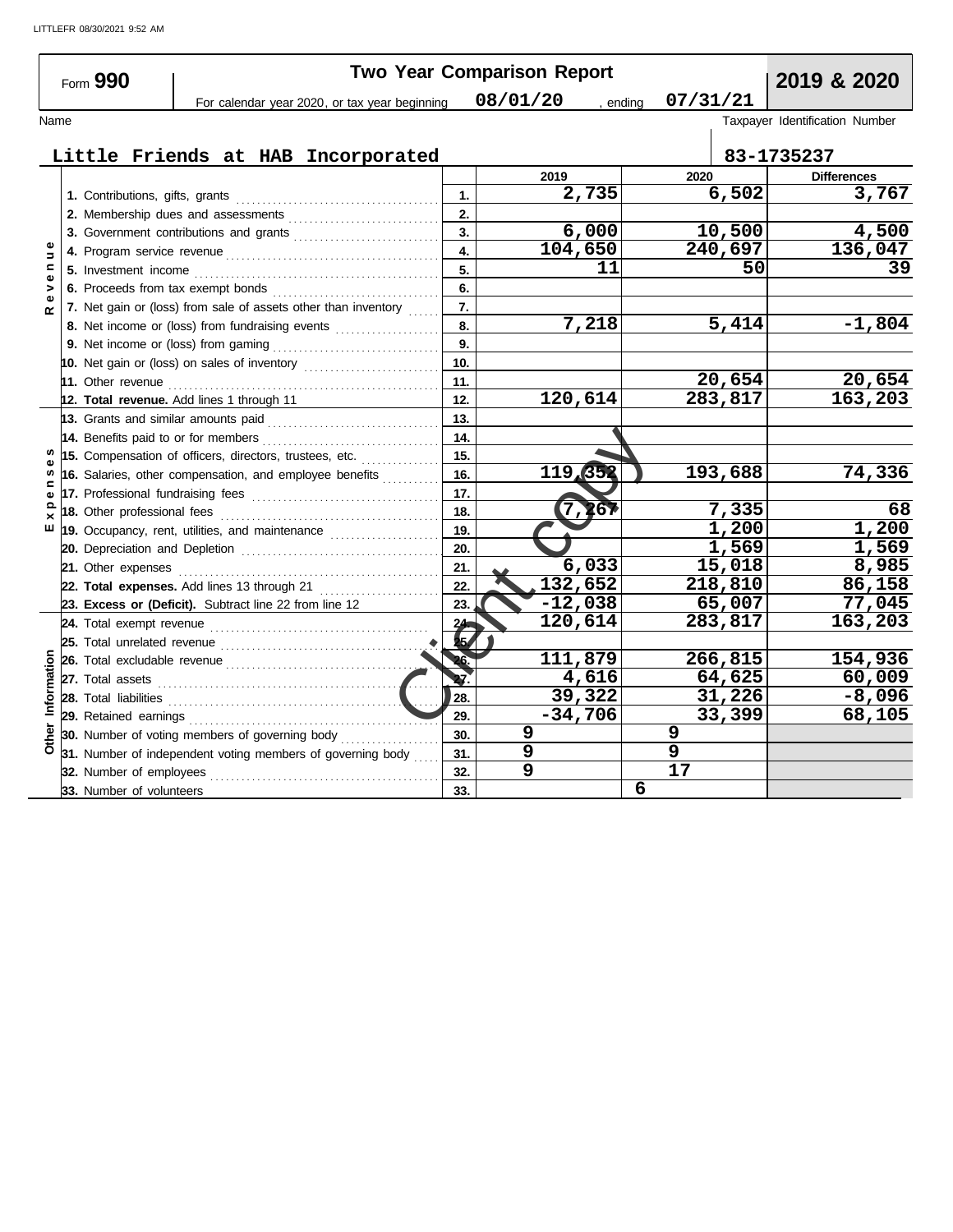### Form **990 Tax Return History 2020**

#### **Little Friends at HAB Incorporated 83-1735237**

| Name |                                    | <b>Employer Identification Number</b> |
|------|------------------------------------|---------------------------------------|
|      | Little Friends at HAB Incorporated | 83-1735237                            |

#### Client copy Total excludable revenue . . . . . . . . . . . . . Total unrelated revenue . . . . . . . . . . . . . . . Total exempt revenue . . . . . . . . . . . . . . . . . Net Fund Balances . . . . . . . . . . . . . . . . . . . . Total Assets . . . . . . . . . . . . . . . . . . . . . . . . . . . Total Liabilities . . . . . . . . . . . . . . . . . . . . . . . . **2017 2018 2019 2020 2021** Fundraising revenue (income/loss) . . . Gaming revenue (income/loss) ....... **Total revenue** . . . . . . . . . . . . . . . . . . . . . . . . . **Total expenses** . . . . . . . . . . . . . . . . . . . . . . . Capital gain or loss . . . . . . . . . . . . . . . . . . . . Membership dues . . . . . . . . . . . . . . . . . . . . . Investment income . . . . . . . . . . . . . . . . . . . . Other revenue . . . . . . . . . . . . . . . . . . . . . . . Grants and similar amounts paid . . . . . Benefits paid to or for members . . . . . . . Other compensation . . . . . . . . . . . . . . . . . . Professional fees . . . . . . . . . . . . . . . . . . . . . . Occupancy costs . . . . . . . . . . . . . . . . . . . . . . Depreciation and depletion . . . . . . . . . . . . Other expenses . . . . . . . . . . . . . . . . . . . . . . . **Excess or (Deficit)** . . . . . . . . . . . . . . . . . . . Contributions, gifts, grants . . . . . . . . . . . . Compensation of officers, etc. **2016** Program service revenue **22,768 52,128 3 74,899 87,213 7,715 2,639 97,567 -22,668 74,899 52,131 3,480 26,148 -22,668 8,735 104,650 11 7,218 120,614 119,352 7,267 6,033 132,652 -12,038 120,614 111,879 4,616 39,322 -34,706 17,002 240,697 50 5,414 20,654 283,817 193,688 7,335 1,200 1,569 15,018 218,810 65,007 283,817 266,815 64,625 31,226 33,399**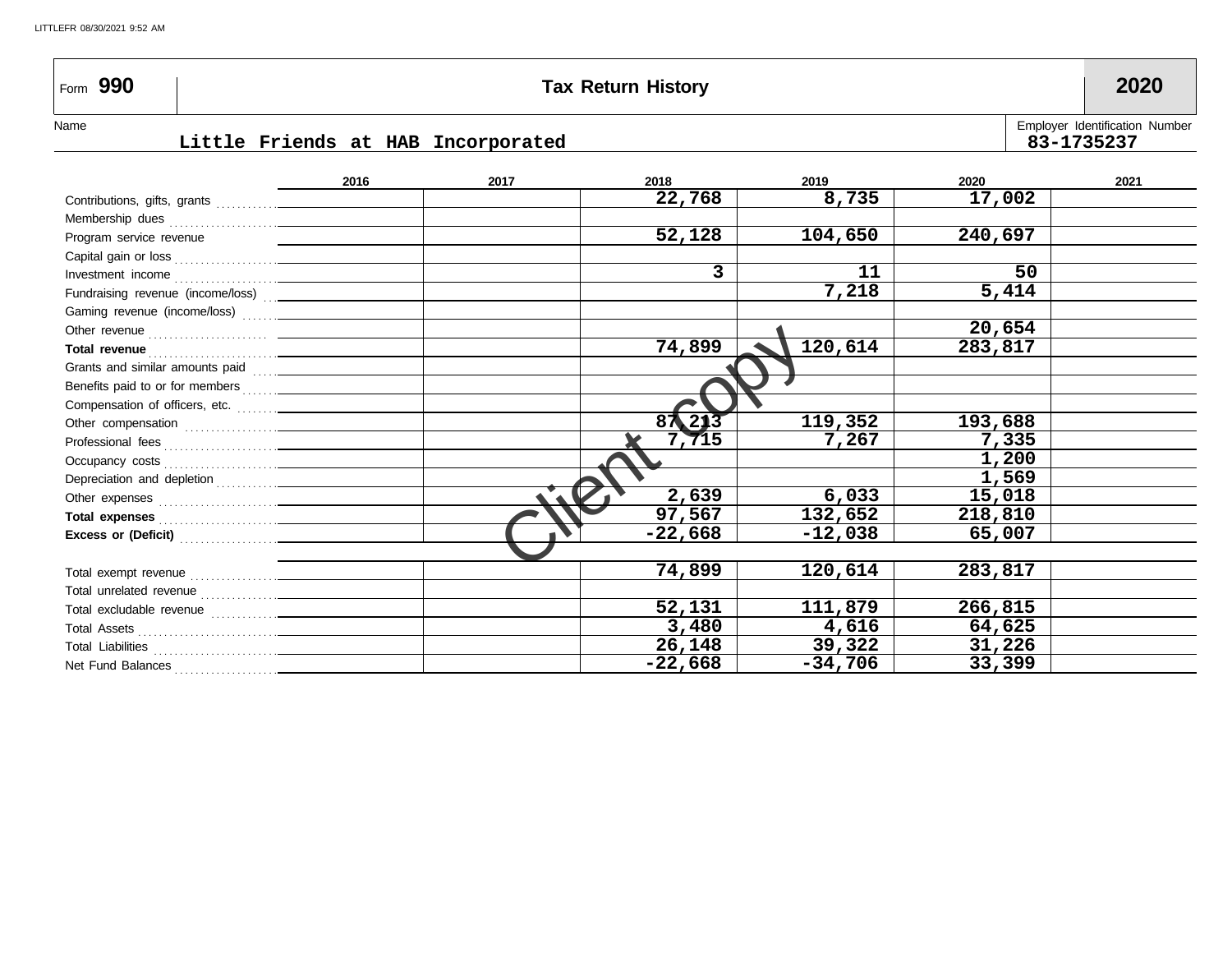| <b>Taxable Interest on Investments</b> |  |        |                 |      |      |                                                      |                        |  |  |  |  |  |
|----------------------------------------|--|--------|-----------------|------|------|------------------------------------------------------|------------------------|--|--|--|--|--|
| <b>Description</b>                     |  |        |                 |      |      |                                                      |                        |  |  |  |  |  |
|                                        |  | Amount | <b>Business</b> | Code | Code | Unrelated Exclusion Postal Acquired after<br>6/30/75 | US<br>Obs $(\$$ or $%$ |  |  |  |  |  |
|                                        |  | 50     |                 |      |      |                                                      |                        |  |  |  |  |  |
| Total                                  |  | 50     |                 |      |      |                                                      |                        |  |  |  |  |  |

Client copy